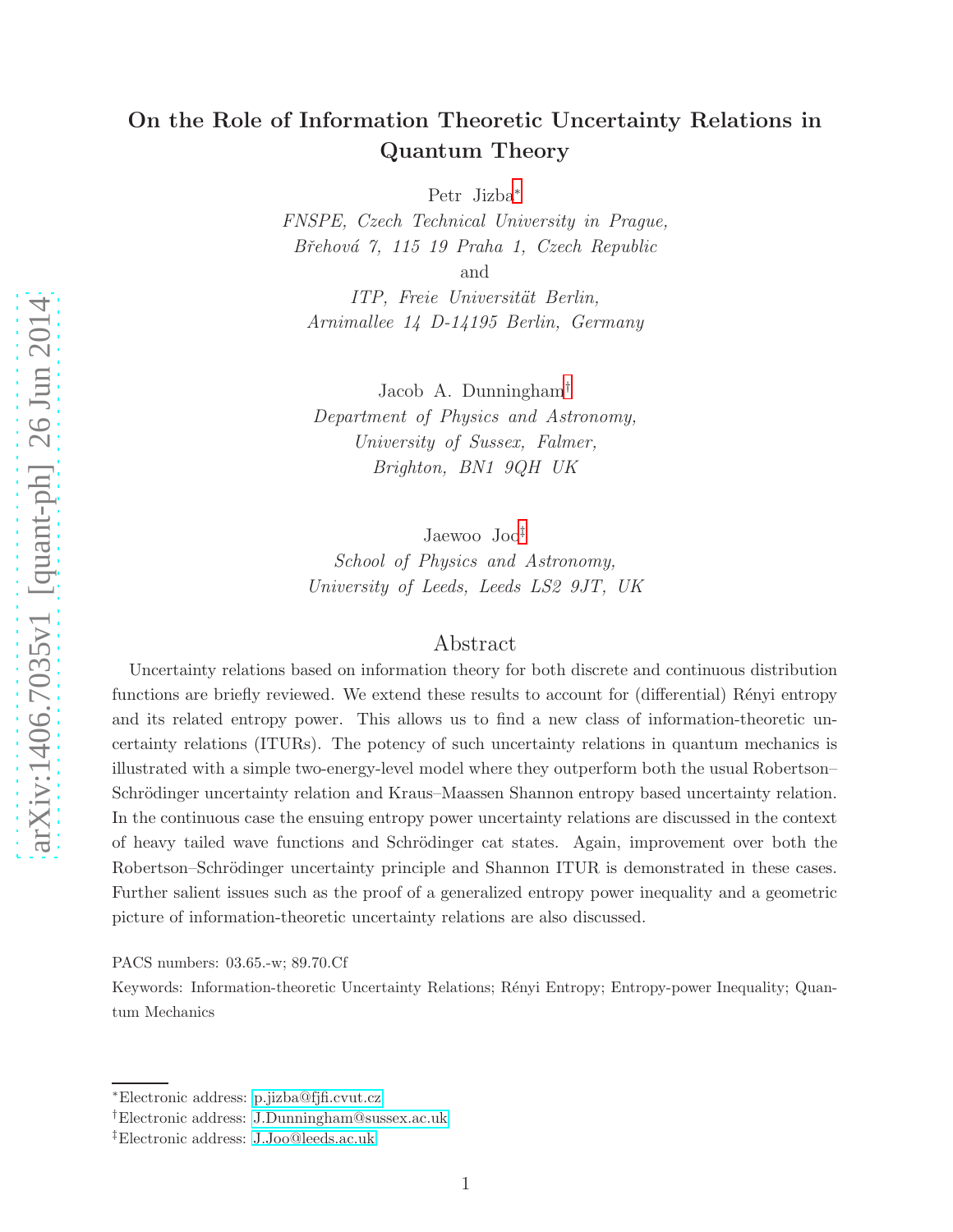## I. INTRODUCTION

Quantum-mechanical uncertainty relations place fundamental limits on the accuracy with which one is able to measure the values of different physical quantities. This has profound implications not only on the microscopic but also on the macroscopic level of physical systems. The archetypal uncertainty relation formulated by Heisenberg in 1927 describes a trade-off between the error of a measurement to know the value of one observable and the disturbance caused on another complementary observable so that their product should be no less than a limit set by  $\hbar$ . Since Heisenberg's intuitive, physically motivated deduction of the error-disturbance uncertainty relations [\[1,](#page-34-0) [2\]](#page-34-1), a number of methodologies trying to improve or supersede this result have been proposed. In fact, over the years it have became steadily clear that the intuitiveness of Heisenberg's version cannot substitute mathematical rigor and it came as no surprise that the violation of the Heisenberg's original relation was recently reported a number of experimental groups, e.g., most recently by the Vienna group in neutron spin measurements [\[3](#page-34-2)]. At present it is Ozawa's universally valid error-disturbance relation [\[35](#page-35-0), [36](#page-35-1)] that represents a viable alternative to Heisenberg's error-disturbance relation.

Yet, already at the end of 1920s Kennard and independently Robertson and Schrödinger reformulated the original Heisenberg (single experiment, simultaneous measurement, errordisturbance) uncertainty principle in terms of a statistical ensemble of identically prepared experiments [\[4](#page-34-3)[–6](#page-34-4)]. Among other things, this provided a rigorous meaning to Heisenberg's imprecisions ("Ungenauigkeiten")  $\delta x$  and  $\delta p$  as standard deviations in position and momenta, respectively, and entirely avoided the troublesome concept of simultaneous measurement. The Robertson–Schrödinger approach has proven to be sufficiently versatile to accommodate other complementary observables apart from  $x$  and  $p$ , such as components of angular momenta, or energy and time. Because in the above cases the variance is taken as a "measure of uncertainty", expressions of this type are also known as variance-based uncertainty relations (VUR). Since Robertson and Schrödinger's papers, a multitude of VURs has been devised; examples include the Fourier-type uncertainty relations of Bohr and Wigner [\[17,](#page-34-5) [18](#page-34-6)], the fractional Fourier-type uncertainty relations of Mustard [\[19](#page-34-7)], mixed-states uncertainty relations  $[29]$ , the angle-angular momentum uncertainty relation of Lévy-Leblond  $[30]$  and Carruthers and Nietto [\[31\]](#page-35-4), the time-energy uncertainty relation of Mandelstam and Tamm [\[32\]](#page-35-5), Luisell's amplitude-phase uncertainty relation [\[33](#page-35-6)], and Synge's three-observable uncertainty relations [\[34\]](#page-35-7).

Many authors [\[7](#page-34-8)[–9](#page-34-9), [12](#page-34-10)[–14\]](#page-34-11) have, however, remarked that even VURs have many limitations. In fact, the essence of a VUR is to put an upper bound to the degree of concentration of two (or more) probability distributions, or, equivalently impose a lower bound to the associated uncertainties. While the variance is often a good measure of the concentration of a given distribution, there are many situations where this is not the case. For instance, variance as a measure of concentration is a dubious concept in the case when a distribution contains more than one peak. Besides, variance diverges in many distributions even though such distributions are sharply peaked. Notorious examples of the latter are provided by heavy-tail distributions such as Lévy  $[10, 11]$  $[10, 11]$ , Weibull  $[11]$  or Cauchy–Lorentz distribu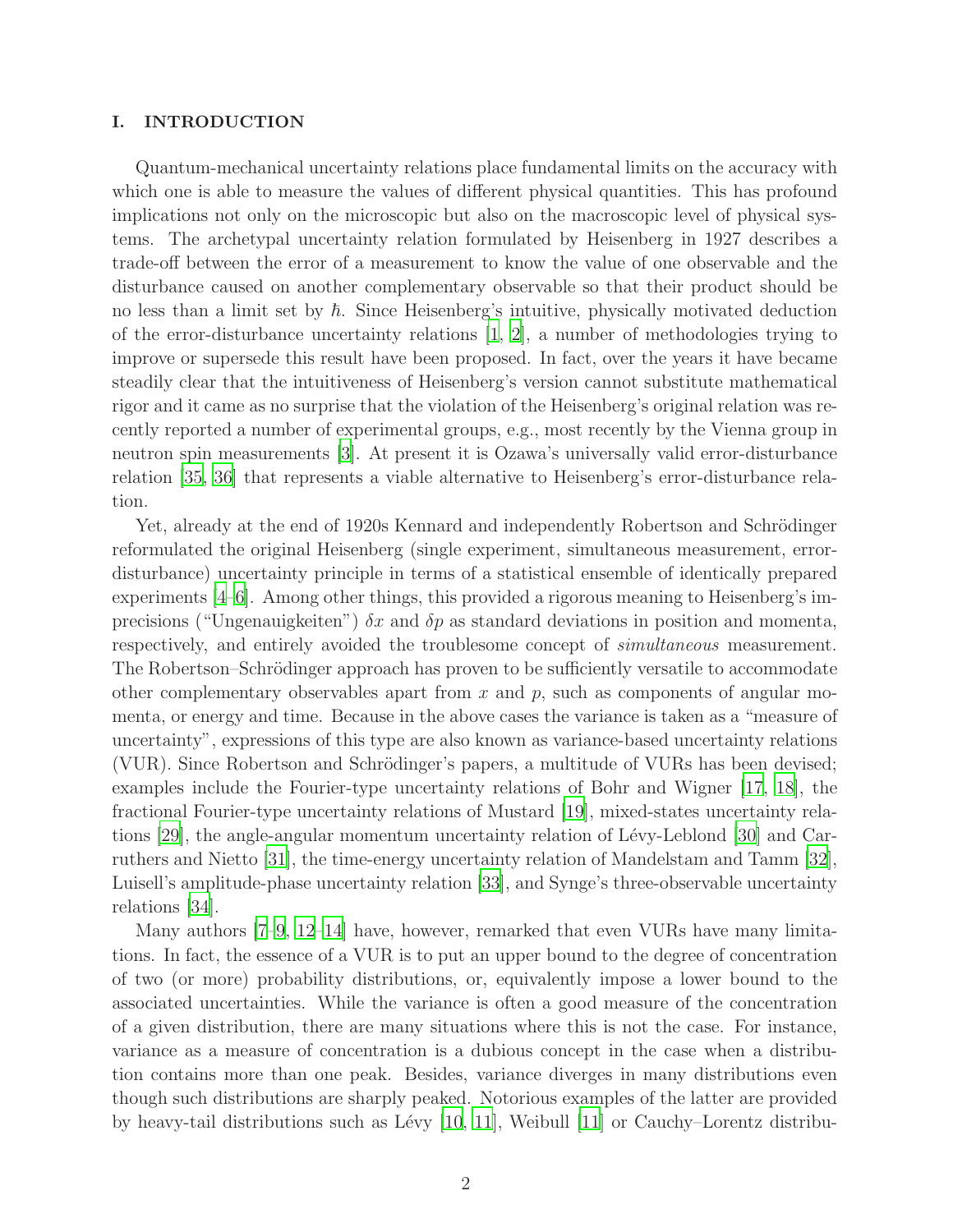tions [\[11,](#page-34-13) 15]. For instance, in the theory of Bright–Wigner shapes it has been known for a long time [\[16\]](#page-34-14) that the Cauchy–Lorentz distribution can be freely concentrated into an arbitrarily small region by changing its scale parameter, while its standard deviation remains very large or even infinite.

Another troublesome feature of VURs appears in the case of finite-dimensional Hilbert spaces, such as the Hilbert space of spin or angular momentum. The uncertainty product can attain zero minimum even when one of the distributions is not absolutely localized, i.e., even when the value of one of the observables is not precisely known [\[8\]](#page-34-15). In such a case the uncertainty is just characterized by the lower bound of the uncertainty product (i.e., by zero) and thus it only says that this product is greater than zero for some states and equal to zero for others. This is, however, true also in classical physics.

The previous examples suggest that it might be desirable to quantify the inherent quantum unpredictability in a different, more expedient way. A distinct class of such nonvariance-based uncertainty relations are the uncertainty relations based on information theory. In these the uncertainty is quantified in terms of various information measures  $\overline{\phantom{a}}$ entropies, which often provide more stringent bound on concentrations of the probability distributions. The purpose of the present paper is to give a brief account of the existing information-theoretic uncertainty relations (ITUR) and present some new results based on Rényi entropy. We also wish to promote the notion of Rényi entropy (RE) which is not yet sufficiently well known in the physics community.

Our paper is organized in the following way: In Section [II,](#page-3-0) we provide some informationtheoretic background on the Rényi entropy  $(RE)$ . In particular, we stress distinctions between the RE for discrete probabilities and RE for continuous probability density functions  $(PDF)$  — the so-called differential RE. In Section [III](#page-5-0) we briefly review the concept of entropy power both for Shannon and Rényi entropy. We also prove the generalized entropy power inequality. With the help of the Riesz–Thorin inequality we derive in Section [IV](#page-9-0) the RE-based ITUR for discrete distributions. In addition, we also propose a geometric illustration of the latter in terms of the condition number and distance to singularity. In Section [V](#page-15-0) we employ the Beckner–Babenko inequality to derive a continuous variant of the RE-based ITUR. The result is phrased both in the language of REs and generalized entropy powers. In particular, the latter allows us to establish a logical link with the Robertson–Schrödinger VUR. The advantage of ITURs over the usual VUR approach is illustrated in Section [VI.](#page-19-0) In two associated subsections we first examine the rôle of a discrete generalized ITUR on a simple two-level quantum system. In the second subsection the continuous ITUR is considered for quantum-mechanical systems with heavy-tailed distributions and Schrödinger cat states. An improvement of the Rényi ITUR over both the Robertson–Schrödinger VUR and Shannon ITUR is demonstrated in all the cases discussed. Finally in Section [VII](#page-30-0) we make some concluding remarks and propose some generalizations. For the reader's convenience we relegate to Appendix A some of the detailed mathematical steps needed in Sections [III A](#page-5-1) and [V.](#page-15-0)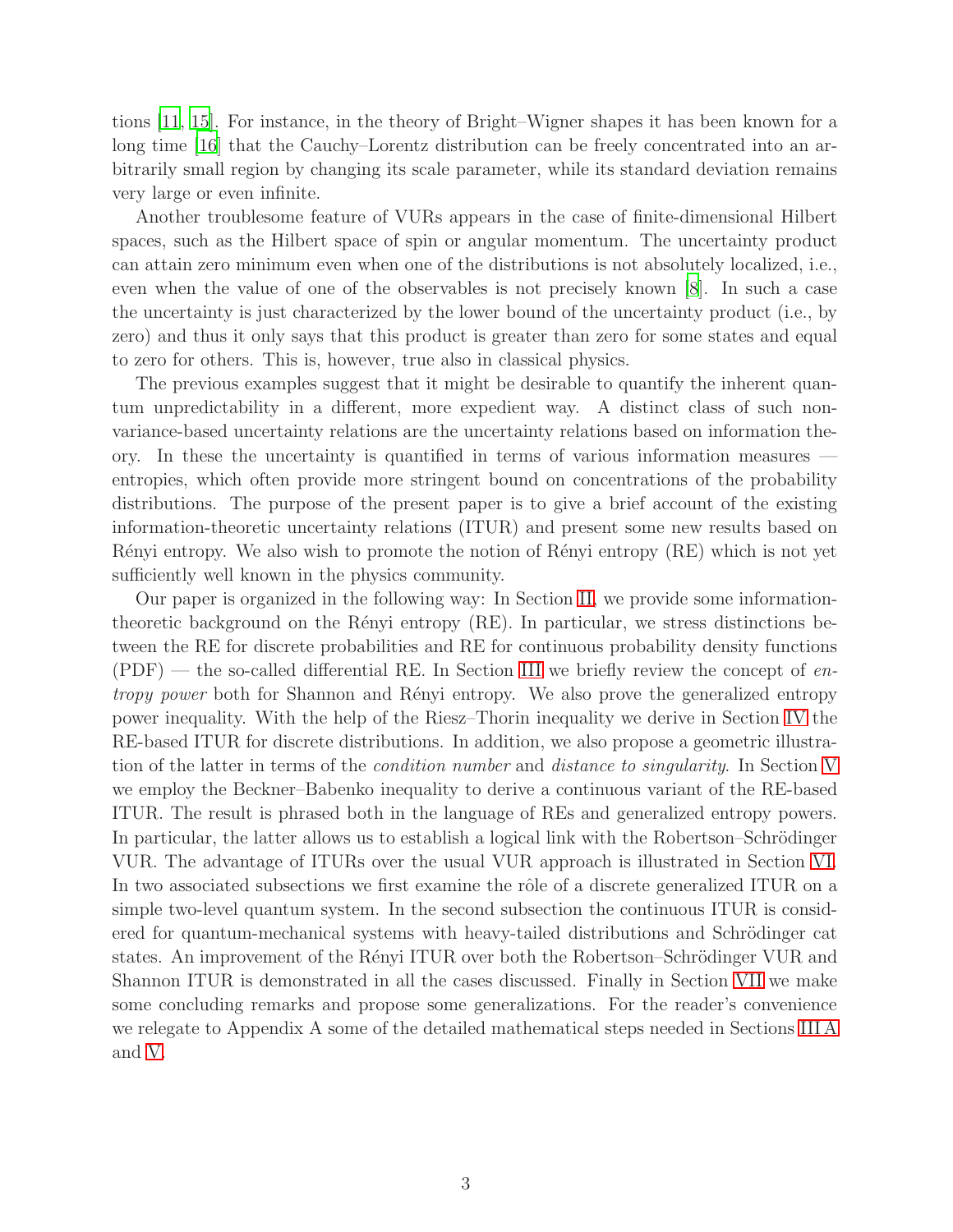## <span id="page-3-0"></span>II. BRIEF INTRODUCTION TO RÉNYI ENTROPY

The basic notion that will be repeatedly used in the following sections is the notion of Rényi entropy. For this reason we begin here with a brief review of some of its fundamental properties.

REs constitute a one-parameter family of information entropies labeled by Rényi's parameter  $\alpha \in \mathbb{R}^+$  and fulfill additivity with respect to the composition of statistically independent systems. The special case with  $\alpha = 1$  corresponds to the familiar Shannon entropy. It can be shown that Rényi entropies belong to the class of mixing homomorphic functions [\[20\]](#page-34-16) and that they are analytic for  $\alpha$ 's which lie in  $I \cup IV$  quadrants of the complex plane [\[21](#page-34-17)]. In order to address the uncertainty relations issue it is important to distinguish two situations.

### A. Discrete probability distribution case

Let  $\mathcal{X} = \{x_1, \ldots, x_n\}$  be a random variable admitting *n* different events (be it outcomes of some experiment or microstates of a given macrosystem), and let  $\mathcal{P} = \{p_1, \ldots, p_n\}$  be the corresponding probability distribution. Information theory then ensures that the most general information measures (i.e. entropy) compatible with the additivity of independent events are those of Rényi  $[22]$ :

<span id="page-3-1"></span>
$$
\mathcal{I}_{\alpha}(\mathcal{P}) = \frac{1}{(1-\alpha)} \log_2 \left( \sum_{k=1}^n p_k^{\alpha} \right).
$$
 (1)

Form [\(1\)](#page-3-1) is valid even in the limiting case when  $n \to \infty$ . If, however, n is finite then Rényi entropies are bounded both from below and from above:  $\log_2(p_k)_{\text{max}} \leq \mathcal{I}_{\alpha} \leq \log_2 n$ . In addition, REs are monotonically decreasing functions in  $\alpha$ , so  $\mathcal{I}_{\alpha_1} < \mathcal{I}_{\alpha_2}$  if and only if  $\alpha_1 > \alpha_2$ . One can reconstruct the entire underlying probability distribution knowing all R´enyi distributions via the Widder–Stiltjes inverse formula [\[21](#page-34-17)]. In this case the leading order contribution comes from  $\mathcal{I}_1(\mathcal{P})$ , i.e. from Shannon's entropy. Some elementary properties of  $\mathcal{I}_{\alpha}$  are as follows:

- 1. RE is symmetric:  $\mathcal{I}_{\alpha}(p_1,\ldots,p_n)=\mathcal{I}_{\alpha}(p_{k(1)},\ldots,p_{k(n)})$ .
- 2. RE is nonnegative:  $\mathcal{I}_{\alpha}(\mathcal{P}) \geq 0$ .
- 3. RE is decisive:  $\mathcal{I}_{\alpha}(0, 1) = \mathcal{I}_{\alpha}(1, 0)$ .
- 4. For  $\alpha \leq 1$  RE is concave; for  $\alpha > 1$  RE in neither convex nor concave.
- 5. RE is bounded, continuous and monotonic in  $\alpha$ .
- 6. RE is analytic in  $\alpha \in \mathbb{C}_{I \cup III} \Rightarrow$  for  $\alpha = 1$  it equals to Shannon's entropy, i.e.  $\lim_{\alpha\to 1} \mathcal{I}_{\alpha} = \mathcal{H}.$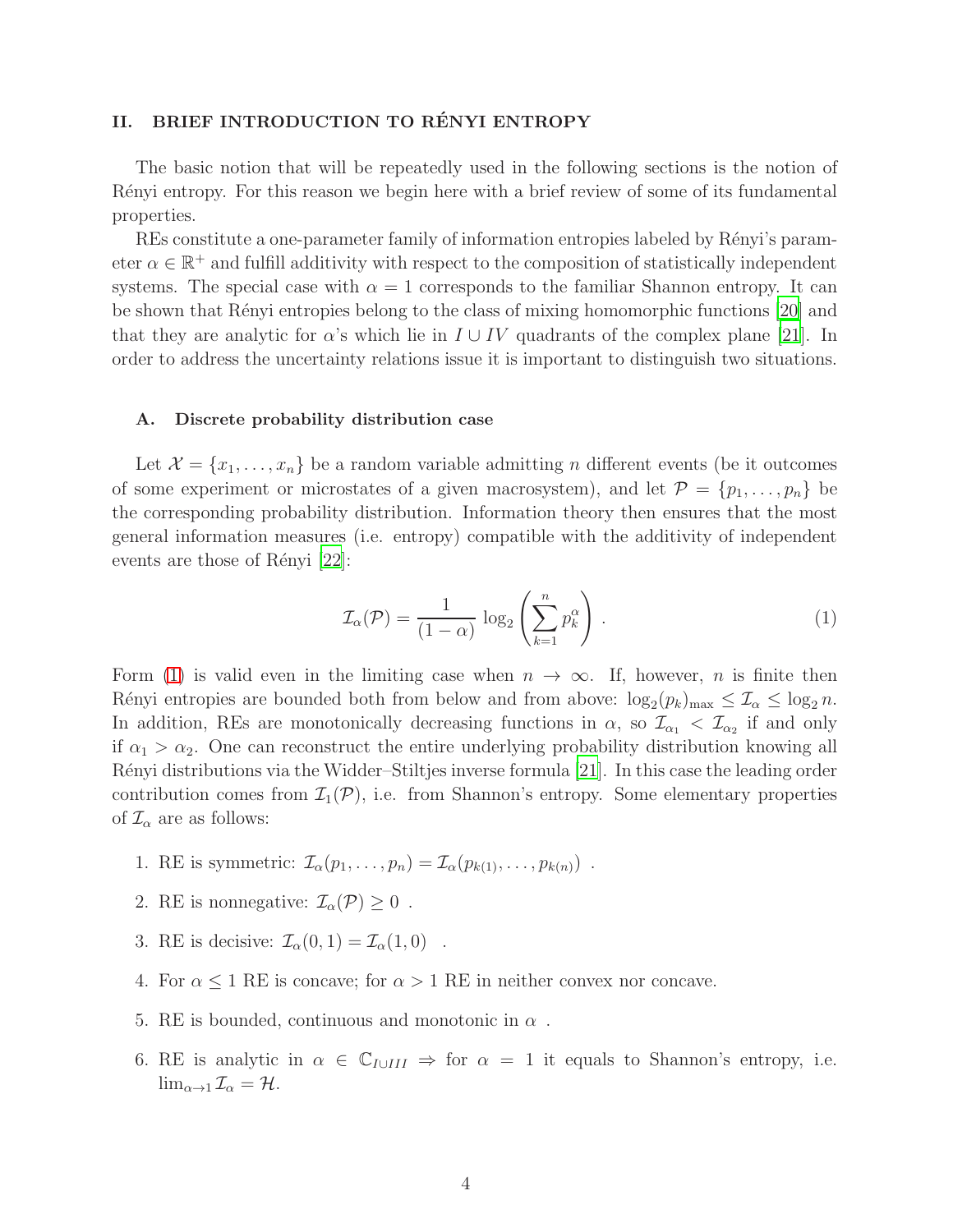Among a myriad of information measures REs distinguish themselves by having a firm operational characterization in terms of block coding and hypotheses testing. Rényi's parameter α is then directly related to so-called β-cutoff rates [\[25\]](#page-34-19). RE is used in coding theory [\[26,](#page-34-20) [27\]](#page-34-21), cryptography [\[28,](#page-34-22) [37](#page-35-8), [38](#page-35-9)], finance [\[39](#page-35-10), [40\]](#page-35-11) and in theory of statistical inference [\[22\]](#page-34-18). In physics one often uses  $\mathcal{I}_{\alpha}(\mathcal{P})$  in the framework of quantum information theory [\[38,](#page-35-9) [41,](#page-35-12) [42\]](#page-35-13).

#### B. Continuous probability distribution case

Let  $M$  be a measurable set on which is defined a continuous probability density function (PDF)  $\mathcal{F}(\mathbf{x})$ . We will assume that the support (or outcome space) is a smooth but not necessarily compact manifold. By covering the support with the mesh  $M^{(l)}$  of d–dimensional (disjoint) cubes  $M_k^{(l)}$  $k_k^{(l)}$   $(k = 1, \ldots, n)$  of size  $l^d$  we may define the integrated probability in  $k$ –th cube as

$$
p_{nk} = \mathcal{F}(\mathbf{x}_i)l^d, \quad \mathbf{x}_i \in M_k^{(l)}.
$$
 (2)

This defines the mesh probability distribution  $\mathcal{P}_n = \{p_{n1}, \ldots, p_{nn}\}.$  Infinite precision of measurements (i.e., when  $l \rightarrow 0$ ) often brings infinite information. As the most "junk" information comes from the uniform distribution  $\mathcal{E}_n$ , it is more sensible to consider the relative information entropy rather than absolute one. In references [\[21](#page-34-17), [22\]](#page-34-18) it was shown that in the limit  $n \to \infty$  (i.e.,  $l \to 0$ ) it is possible to define a finite information measure compatible with information theory axioms. This *renormalized* Rényi entropy, often known as differential RE entropy, reads

<span id="page-4-0"></span>
$$
\tilde{\mathcal{I}}_{\alpha}(\mathcal{F}) \equiv \lim_{n \to \infty} (\mathcal{I}_{\alpha}(\mathcal{P}_n) - \mathcal{I}_{\alpha}(\mathcal{E}_n)) = \frac{1}{(1-\alpha)} \log_2 \left( \frac{\int_M d\mathbf{x} \,\mathcal{F}^{\alpha}(\mathbf{x})}{\int_M d\mathbf{x} \, 1/V^{\alpha}} \right).
$$
 (3)

Here V is the volume of M. Equation [\(3\)](#page-4-0) can be viewed as a generalization of the Kullback– Leibler relative entropy [\[43](#page-35-14)]. When M is compact it is possible to introduce a simpler alternative prescription as

<span id="page-4-1"></span>
$$
\mathcal{I}_{\alpha}(\mathcal{F}) \equiv \lim_{n \to \infty} (\mathcal{I}_{\alpha}(\mathcal{P}_n) - \mathcal{I}_{\alpha}(\mathcal{E}_n)|_{V=1}) = \lim_{n \to \infty} (\mathcal{I}_{\alpha}(\mathcal{P}_n) + D \log_2 l)
$$

$$
= \frac{1}{(1-\alpha)} \log_2 \left( \int_M d\mathbf{x} \, \mathcal{F}^{\alpha}(\mathbf{x}) \right). \tag{4}
$$

In both previous cases  $D$  represents the Euclidean dimension of the support. Rényi entropies [\(3\)](#page-4-0) and [\(4\)](#page-4-1) are defined if (and only if) the corresponding integral  $\int_M d\mathbf{x} \mathcal{F}^{\alpha}(\mathbf{x})$  exists. Equa-tions [\(3\)](#page-4-0) and [\(4\)](#page-4-1) indicate that the asymptotic expansion for  $\mathcal{I}_{\alpha}(\mathcal{P}_n)$  has the form:

$$
\mathcal{I}_{\alpha}(\mathcal{P}_n) = -D \log_2 l + \mathcal{I}_{\alpha}(\mathcal{F}) + o(1) = -D \log_2 l + \tilde{\mathcal{I}}_{\alpha}(\mathcal{F}) + \log_2 V_n + \mathcal{O}(1).
$$

Here  $V_n$  is the covering volume and the symbol  $\mathcal{O}(1)$  is the residual error which tends to 0 for  $l \to 0$ . In contrast to the discrete case, Rényi entropies  $\mathcal{I}_{\alpha}(\mathcal{F})$  are not generally positive. In particular, a distribution which is more confined than a unit volume has less RE than the corresponding entropy of a uniform distribution over a unit volume and hence yields a negative  $\mathcal{I}_{\alpha}(\mathcal{F})$ . A paradigmatic example of this type of behavior is the  $\delta$ -function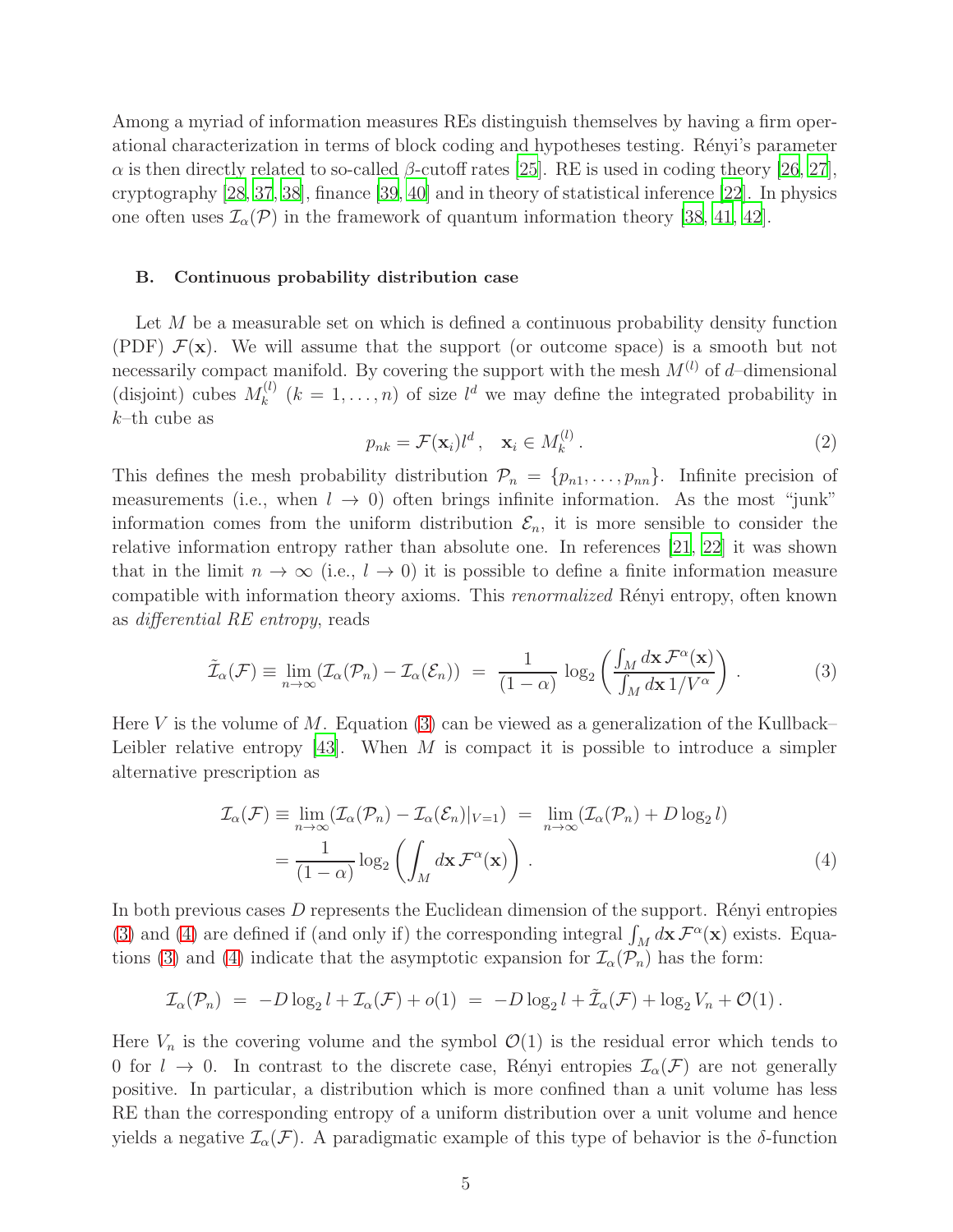PDF in which case  $\mathcal{I}_{\alpha} = -\log_2 \delta(0) = -\infty$ , for all  $\alpha$ . Information measures  $\tilde{\mathcal{I}}_{\alpha}(\mathcal{F})$  and  $\mathcal{I}_{\alpha}(\mathcal{F})$  are often applied in theory of statistical inference [\[44](#page-35-15)[–47](#page-35-16)] and in chaotic dynamical systems [\[48](#page-35-17)[–51\]](#page-35-18).

### <span id="page-5-0"></span>III. ENTROPY POWER AND ENTROPY POWER INEQUALITIES

The mathematical underpinning for most uncertainty relations used in quantum mechanics lies in inequality theory. For example, the wave-packet uncertainty relations are derived from the Plancherel inequality, and the celebrated Robertson–Schrödinger's VUR is based on the Cauchy–Schwarz inequality (and ensuing Parseval equality) [\[5\]](#page-34-23). Similarly, Fourier-type uncertainty relations are based on the Hausdorff–Young inequality [\[66](#page-36-0)], etc.

In information theory the key related inequalities are a) Young's inequality that implies the entropy power inequalities, b) the Riesz–Thorin inequality that determines the generalized entropic uncertainty relations and c) the Cram´er–Rao and logarithmic Sobolev inequalities that imply Fisher's information uncertainty principle. In this section we will briefly review the concept of the entropy power and the ensuing entropy power inequality. Both concepts were developed by Shannon in his seminal 1948 paper in order to bound the capacity of non-Gaussian additive noise channels [\[23\]](#page-34-24). The connection with quantum mechanics was established by Stam [\[67\]](#page-36-1), Lieb [\[72](#page-36-2)] and others who used the entropy power inequality to prove standard VUR.

In the second part of this section we show how the entropy power can be extended into the RE setting. With the help of Young's inequality we find the corresponding generalized entropy power inequality. Related applications to quantum mechanics will be postponed to Section [VI B.](#page-23-0)

#### <span id="page-5-1"></span>A. Entropy power inequality — Shannon entropy case

Suppose that X is a random vector in  $\mathbb{R}^D$  with the PDF  $\mathcal{F}$ . The differential (or continuous) entropy  $\mathcal{H}(\mathcal{X})$  of X is defined as

<span id="page-5-2"></span>
$$
\mathcal{H}(\mathcal{X}) = \mathcal{I}_1(\mathcal{F}) = -\int_{\mathbb{R}^D} \mathcal{F}(\mathbf{x}) \log_2 \mathcal{F}(\mathbf{x}) \, d\mathbf{x} \,.
$$
 (5)

The discrete version of [\(5\)](#page-5-2) is nothing but the Shannon entropy [\[23](#page-34-24)], and in such a case it represents an average number of binary questions that are needed to reveal the value of  $\mathcal{X}$ . Actually, [\(5\)](#page-5-2) is not a proper entropy but rather information gain [\[21](#page-34-17), [22\]](#page-34-18) as can be seen directly from [\(4\)](#page-4-1) when the limit  $\alpha \to 1$  is taken. We shall return to this point in Section 5. The entropy power  $N(\mathcal{X})$  of  $\mathcal X$  is the unique number such that [\[23](#page-34-24), [24](#page-34-25)]

<span id="page-5-3"></span>
$$
\mathcal{H}(\mathcal{X}) = \mathcal{H}(\mathcal{X}_G), \qquad (6)
$$

where  $\mathcal{X}_G$  is a Gaussian random vector with zero mean and variance equal to  $N(\mathcal{X})$ , i.e.,  $\mathcal{X}_G \sim \mathcal{N}(0, N(\mathcal{X}) \mathbb{1}_{D \times D})$ . Eq.[\(6\)](#page-5-3) can be equivalently rewritten in the form

<span id="page-5-4"></span>
$$
\mathcal{H}(\mathcal{X}) = \mathcal{H}\left(\sqrt{N(\mathcal{X})} \cdot \mathcal{Z}_G\right),\tag{7}
$$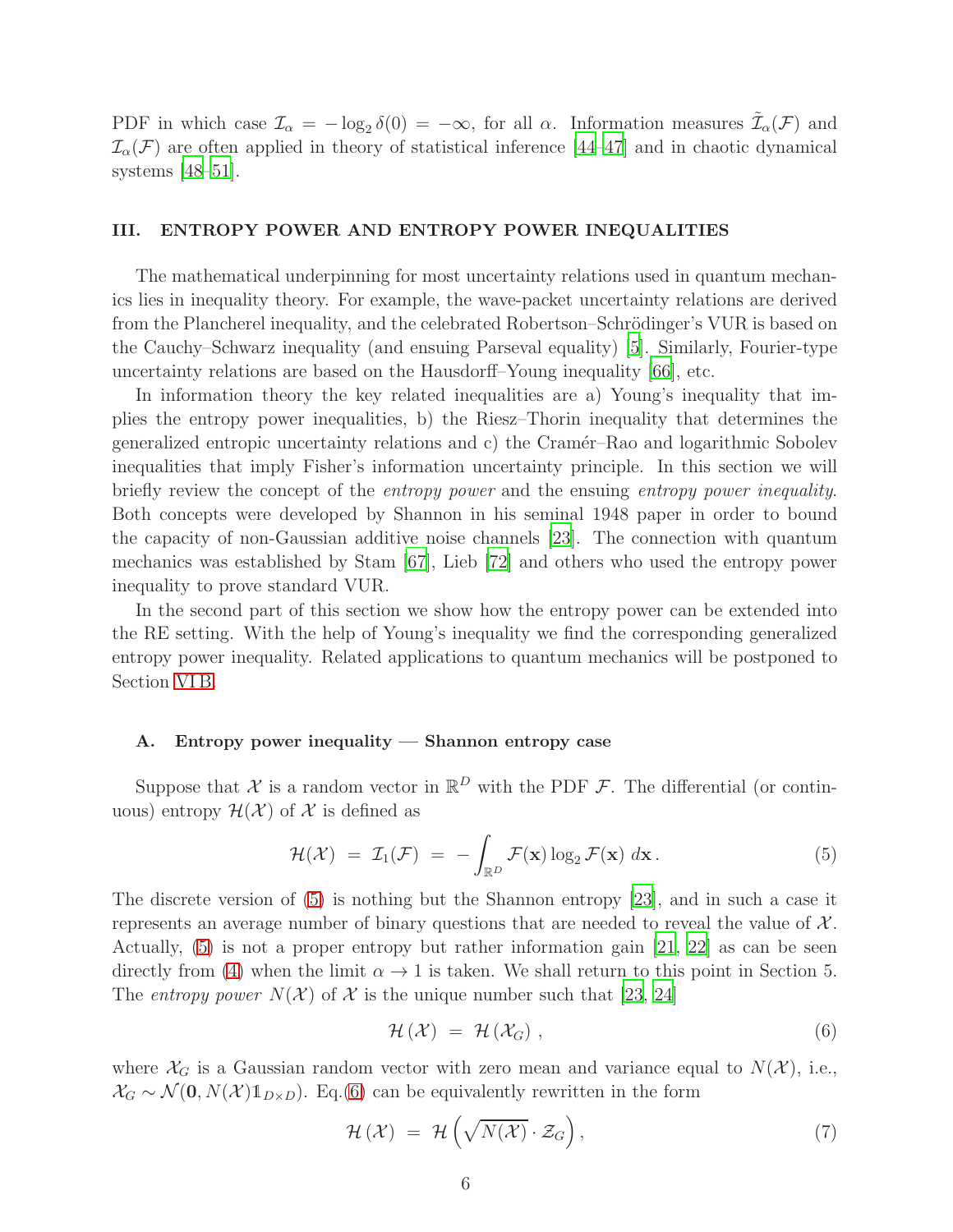with  $\mathcal{Z}_G$  representing a Gaussian random vector with the zero mean and unit covariance matrix. The solution of both  $(6)$  and  $(7)$  is then

<span id="page-6-0"></span>
$$
N(\mathcal{X}) = \frac{2^{\frac{2}{D}\mathcal{H}(\mathcal{X})}}{2\pi e}.
$$
\n(8)

Let  $\mathcal{X}_1$  and  $\mathcal{X}_2$  be two independent continuous vector valued random variables of finite variance. In the case when the Shannon differential entropy is measured in nats (and not bits) we get for the entropy power

<span id="page-6-1"></span>
$$
N(\mathcal{X}) = \frac{1}{2\pi e} \exp\left(\frac{2}{D} \mathcal{H}(\mathcal{X})\right).
$$
 (9)

The differential entropy  $(8)$  (as well as  $(9)$ ) satisfies the so-called *entropy power inequality* 

<span id="page-6-2"></span>
$$
N(\mathcal{X}_1+\mathcal{X}_2) \geq N(\mathcal{X}_1) + N(\mathcal{X}_1), \qquad (10)
$$

where the equality holds iff  $\mathcal{X}_1$  and  $\mathcal{X}_2$  are multivariate normal random variables with pro-portional covariance matrices [\[23\]](#page-34-24). In general, inequality [\(10\)](#page-6-2) does not hold when  $\mathcal{X}_1$  and  $\mathcal{X}_2$  are discrete random variables and the differential entropy is replaced with the discrete entropy. Shannon originally used this inequality to obtain a lower bound for the capacity of non-Gaussian additive noise channels. Since Shannon's pioneering paper several proofs of the entropy power inequality have become available [\[54](#page-35-19), [55](#page-35-20), [57,](#page-35-21) [67\]](#page-36-1).

#### B. Entropy power inequality  $-$  Rényi entropy case

In the following we will show how it is possible to extend the entropy power concept to REs. To this end we first define Rényi entropy power (for simplicity we use nats as units of information).

**Definion III.1** Let  $p > 1$  and let X be a random vector in  $\mathbb{R}^D$  with probability density  $\mathcal{F} \in \ell^p(\mathbb{R}^D)$ . The p-th Rényi entropy power of X is defined as

<span id="page-6-4"></span>
$$
N_p(\mathcal{X}) = \frac{1}{2\pi} p^{-p'/p} \| \mathcal{F} \|_p^{-2p'/D} = \frac{1}{2\pi} p^{-p'/p} \exp\left(\frac{2}{D} \mathcal{I}_p(\mathcal{F})\right), \tag{11}
$$

where  $p'$  is the Hölder conjugate of  $p$ .

The above form of  $N_p(\mathcal{X})$  was probably firstly stated by Gardner [\[58](#page-35-22)] who, however, did not develop the analogy with  $N(\mathcal{X})$  any further. Plausibility of  $N_p(\mathcal{X})$  as the entropy power comes from the following important properties:

**Theorem III.1** The p-th Rényi entropy power  $N_p(\mathcal{X})$  is a unique solution of the equation

<span id="page-6-3"></span>
$$
\mathcal{I}_p(\mathcal{X}) = \mathcal{I}_p\left(\sqrt{N_p(\mathcal{X})} \cdot \mathcal{Z}_G\right). \tag{12}
$$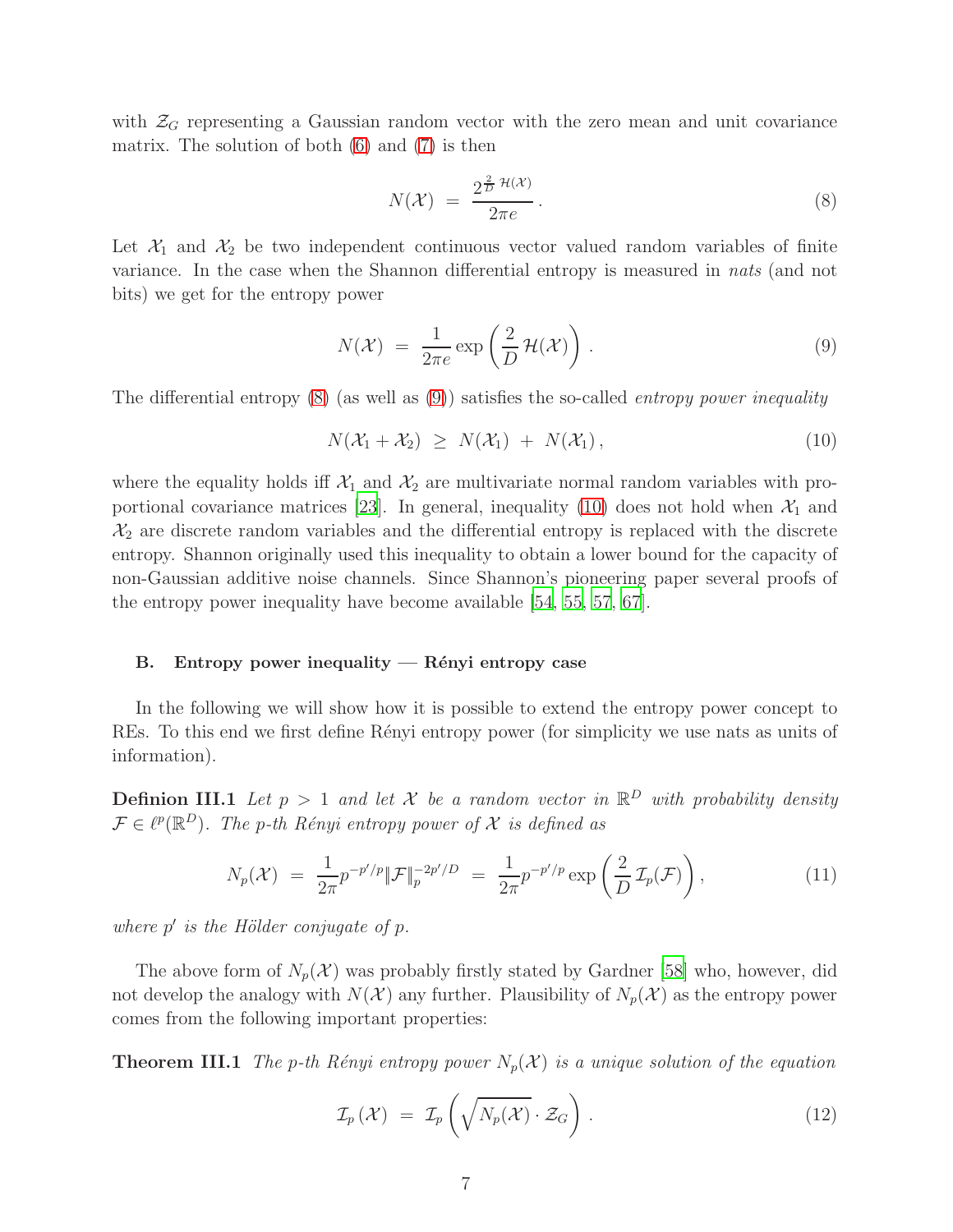With  $\mathcal{Z}_G$  representing a Gaussian random vector with zero mean and unit covariance matrix. In addition, in the limit  $p \to 1_+$  one has  $N_p(\mathcal{X}) \to N(\mathcal{X})$ .

Let  $X_1$  and  $X_2$  be two independent continuous random vectors in  $\mathbb{R}^D$  with probability densities  $\mathcal{F}^{(1)} \in \ell^q(\mathbb{R}^D)$  and  $\mathcal{F}^{(2)} \in \ell^p(\mathbb{R}^D)$ , respectively. Suppose further that  $\lambda \in (0,1)$  and  $r > 1$ , and let

$$
q = \frac{r}{(1 - \lambda) + \lambda r}, \quad p = \frac{r}{\lambda + (1 - \lambda)r}.
$$

Then the following inequality holds:

<span id="page-7-0"></span>
$$
N_r(\mathcal{X}_1 + \mathcal{X}_2) \ge \left(\frac{N_q(\mathcal{X}_1)}{1-\lambda}\right)^{1-\lambda} \left(\frac{N_p(\mathcal{X}_2)}{\lambda}\right)^{\lambda}.
$$
\n(13)

Additionally, in the limits  $r, p, q \rightarrow 1_+$  the inequality [\(13\)](#page-7-0) reduces to the Shannon entropy power inequality [\(10\)](#page-6-2) and  $N_1(\mathcal{X}) = N(\mathcal{X})$ .

### Proof of Theorem [III.1.](#page-7-0)

That  $N_p(\mathcal{X})$  from Definition III.1 is the only solution of [\(12\)](#page-6-3) follows from the scaling property of  $\mathcal{I}_p$ , namely

<span id="page-7-2"></span>
$$
\mathcal{I}_p(a\mathcal{X}) = \mathcal{I}_p(\mathcal{X}) + D \log_2 |a|, \qquad (14)
$$

where  $a \in \mathbb{R}$ . The above scaling relation follows directly from the definition of  $\mathcal{I}_p$  and from a change of variable argument. We can further use the simple fact that

<span id="page-7-3"></span>
$$
\mathcal{I}_p(\mathcal{Z}_G) = \frac{D}{2} \log_2(2\pi p^{p'/p}), \qquad (15)
$$

to see that [\(12\)](#page-6-3) leads to the equation

$$
\mathcal{I}_p(\mathcal{X}) = \frac{D}{2} \log_2 \left( 2\pi p^{p'/p} N_p(\mathcal{X}) \right). \tag{16}
$$

This yields

$$
N_p(\mathcal{X}) = \frac{1}{2\pi} p^{-p'/p} 2^{\frac{2}{D} \mathcal{I}_p(\mathcal{X})}, \qquad (17)
$$

which, for  $\mathcal{I}_p$  measured in *nats*, coincides with [\(11\)](#page-6-4).

To prove the inequality [\(13\)](#page-7-0) we first realize that  $p, q$  and  $r$  represent Hölder's triple, i.e.

$$
\frac{1}{q} + \frac{1}{p} = 1 + \frac{1}{r}.
$$
\n(18)

This allows us to use Young's inequality (q.v. Appendix A), which for the case at hand reads

<span id="page-7-1"></span>
$$
\|\mathcal{F}^{(1)} * \mathcal{F}^{(2)}\|_{r} \le C^{D} \|\mathcal{F}^{(1)}\|_{q} \|\mathcal{F}^{(2)}\|_{p},\tag{19}
$$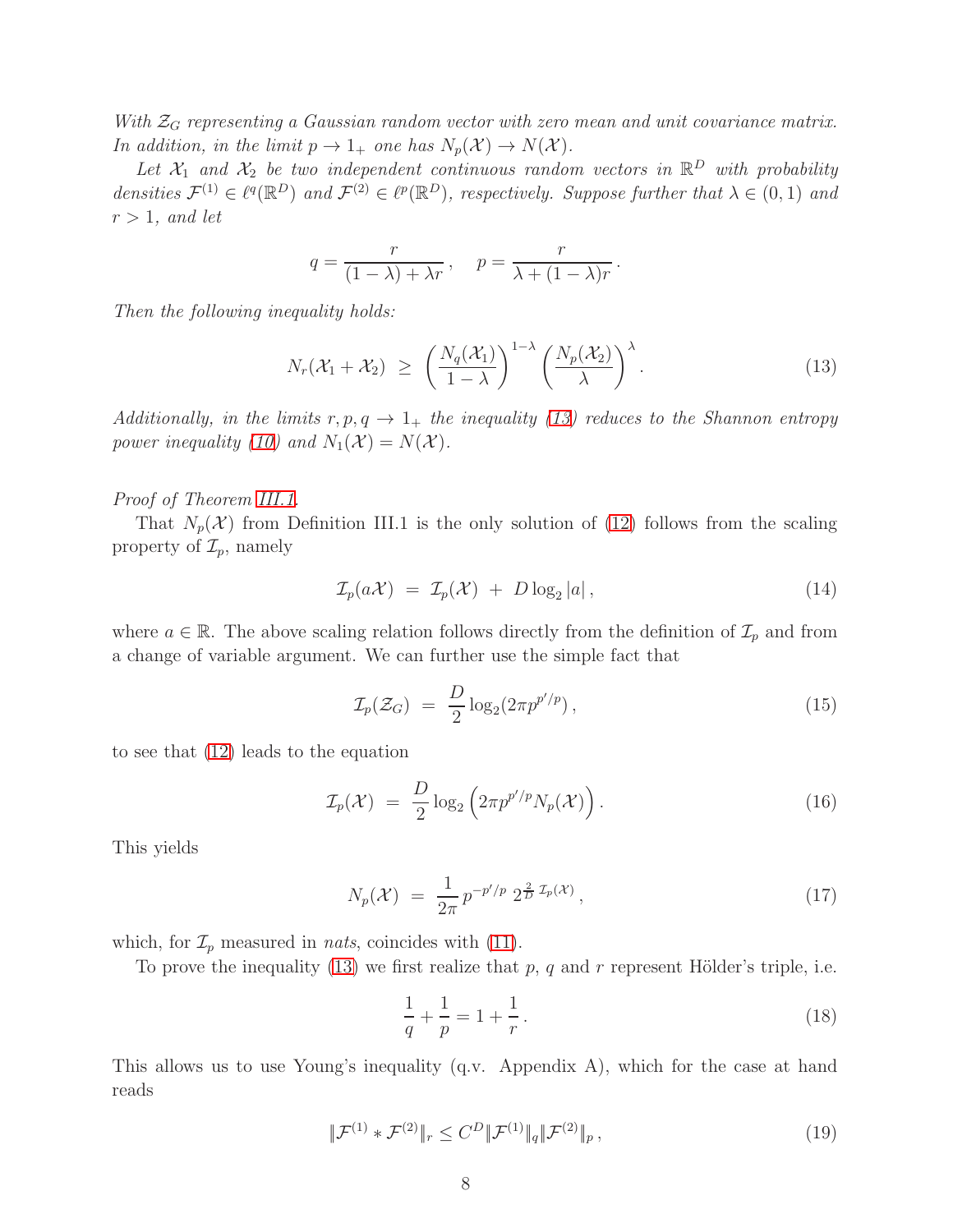where  $C$  is a constant defined in Appendix A. The left-hand-side of  $(19)$  can be explicitly written as

<span id="page-8-0"></span>
$$
\|\mathcal{F}^{(1)} * \mathcal{F}^{(2)}\|_{r} = \left[\int_{\mathbb{R}^D} d\mathbf{x} \left(\int_{\mathbb{R}^D} d\mathbf{y} \mathcal{F}^{(1)}(\mathbf{x} - \mathbf{y}) \mathcal{F}^{(2)}(\mathbf{y})\right)^{r}\right]^{1/r}.
$$
 (20)

The probability  $\mathcal{F}^{(1)}(\mathbf{x}-\mathbf{y})\mathcal{F}^{(2)}(\mathbf{y})$  is nothing but the joint probability that  $\mathcal{X}_1 = \mathbf{x}-\mathbf{y}$  and  $\mathcal{X}_2 = \mathbf{y}$ . The quantity inside (...) thus represents the density function for the sum of two random variables  $X_1 + X_2 = \mathbf{x}$ . With the help of [\(11\)](#page-6-4) we can rewrite [\(20\)](#page-8-0) as

<span id="page-8-1"></span>
$$
\|\mathcal{F}^{(1)} * \mathcal{F}^{(2)}\|_{r} = [2\pi N_{r}(\mathcal{X}_{1} + \mathcal{X}_{2})]^{-D/2r'} r^{-D/2r}.
$$
\n(21)

On the other hand, the right-hand-side of [\(19\)](#page-7-1) is

<span id="page-8-2"></span>
$$
\|\mathcal{F}^{(1)}\|_{q}\|\mathcal{F}^{(2)}\|_{p} = \left[2\pi N_{q}(\mathcal{X}_{1})\right]^{-D/2q'}\left[2\pi N_{p}(\mathcal{X}_{2})\right]^{-D/2p'}q^{-D/2q}p^{-D/2p}.
$$
\n(22)

Plugging [\(21\)](#page-8-1) and [\(22\)](#page-8-2) into the Young inequality [\(19\)](#page-7-1) we obtain

$$
N_r(\mathcal{X}_1 + \mathcal{X}_2) \ge |r'|^{-1} |q'|^{-r'/q'} |p'|^{-r'/p'} [N_q(\mathcal{X}_1)]^{r'/q'} [N_p(\mathcal{X}_2)]^{r'/p'}
$$
  
=  $\left(\frac{N_q(\mathcal{X}_1)}{1-\lambda}\right)^{1-\lambda} \left(\frac{N_p(\mathcal{X}_2)}{\lambda}\right)^{\lambda}$ . (23)

This completes the proof of the inequality [\(13\)](#page-7-0).

It remains to show that in the limits  $r, p, q \rightarrow 1_+$  we regain the Shannon entropy power inequality. Firstly, the above limits directly give the inequality

<span id="page-8-3"></span>
$$
N(\mathcal{X}_1 + \mathcal{X}_2) \ge \left(\frac{N(\mathcal{X}_1)}{1-\lambda}\right)^{1-\lambda} \left(\frac{N(\mathcal{X}_2)}{\lambda}\right)^{\lambda},\tag{24}
$$

which holds without restrictions on  $\lambda \in (0,1)$ . The best estimate (the highest lower bound) is obtained for  $\lambda$  that extremizes the right-hand-side. Assuming that the right-hand-side is for fixed  $\mathcal{X}_1$  and  $\mathcal{X}_2$  a smooth function of  $\lambda$ , we can take its derivative with respect to  $\lambda$ . This equals zero when

<span id="page-8-4"></span>
$$
N(\mathcal{X}_1) = \left(\frac{1-\lambda}{\lambda}\right)N(\mathcal{X}_2) \qquad \Leftrightarrow \qquad \lambda = \frac{N(\mathcal{X}_2)}{N(\mathcal{X}_1) + N(\mathcal{X}_2)}\,. \tag{25}
$$

Positivity of  $N(\ldots)$  then ensures that  $\lambda$ , which extremizes the right-hand-side of [\(24\)](#page-8-3), belongs to the interval  $(0, 1)$ . In addition, the extremum is actually a maximum because the second derivative is  $-[N(\mathcal{X}_1) + N(\mathcal{X}_2)]^3/N(\mathcal{X}_1)N(\mathcal{X}_2)$  which is clearly negative. By inserting [\(25\)](#page-8-4) into [\(24\)](#page-8-3) we regain the Shannon entropy power inequality.

To prove that  $N(\mathcal{X})$  is a limiting case of  $N_p(\mathcal{X})$  for  $p \to 1_+$ , we just realize that  $p^{-p'/p} \to 1/e$  and  $\|\mathcal{F}\|_p^{-2p'/D} \to \exp\left(\frac{2}{L}\right)$  $\frac{2}{D}\mathcal{I}_1(\mathcal{F})$ . Thus indeed in the  $p \to 1_+$  limit we regain the original Shannon entropy power  $N(\mathcal{X})$  as well as the usual entropy power inequality  $(10).$  $(10).$   $\Box$ 

In passing we may observe that from the definition  $(11)$  and Eqs.  $(14)-(15)$  $(14)-(15)$  it follows that  $N_p(\sigma \mathcal{Z}_G) = \sigma^2$ , i.e. the power entropy coincides for Gaussian processes with the variance  $\sigma^2$ . In case when  $\mathcal{Z}_G$  represents a random Gaussian vector of zero mean and covariance matrix **K**, then  $N_p(\mathcal{Z}_G) = |\mathbf{K}|^{1/D}$ . Note that these statements are p-independent and hence valid also for the original Shannon entropy power.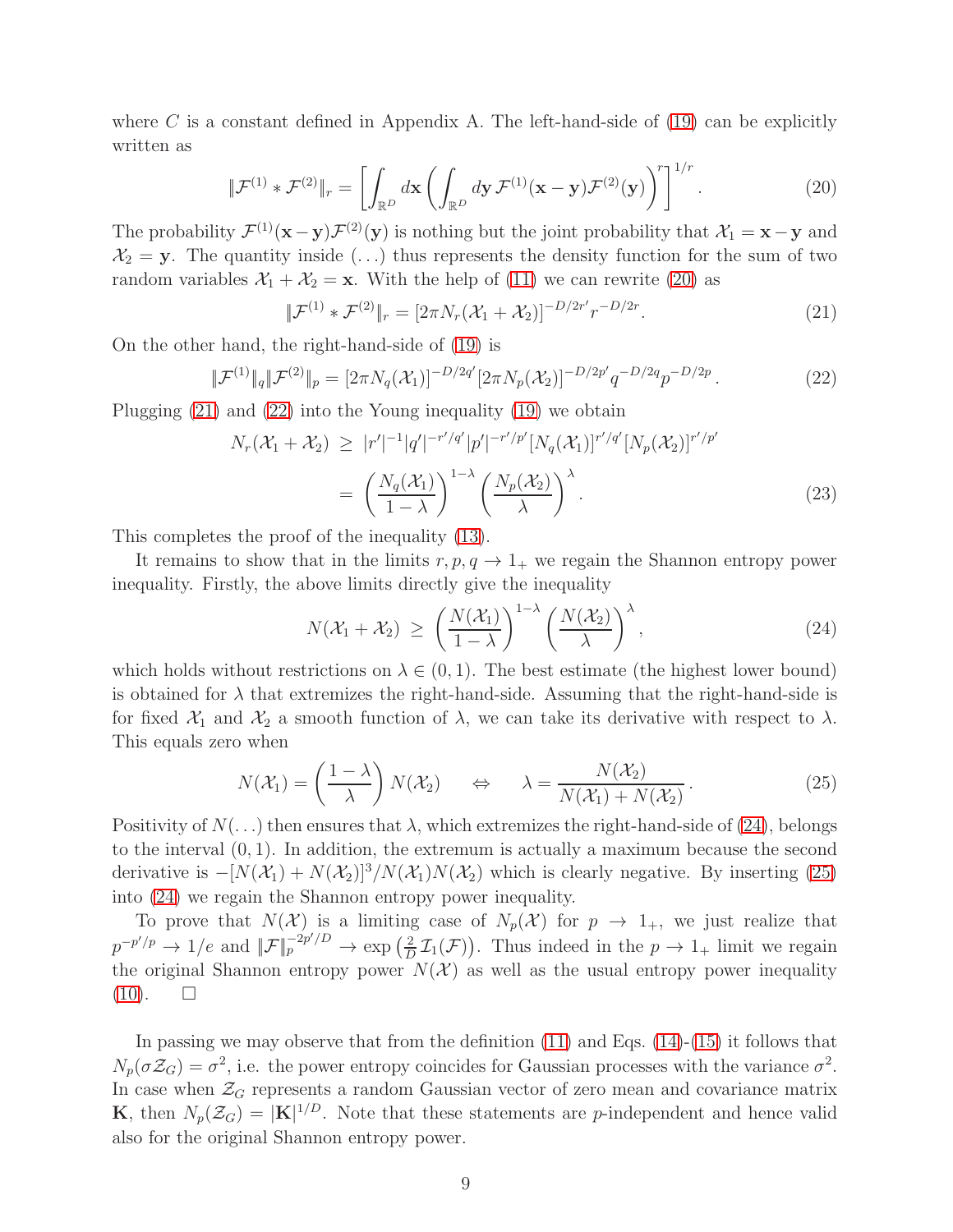

<span id="page-9-1"></span>FIG. 1: Riesz convexity triangle. Riesz's inequality in Theorem 1 holds only when  $\alpha$  and  $\beta$  belong to the shaded region.

## <span id="page-9-0"></span>IV. INFORMATION THEORETIC UNCERTAINTY RELATIONS AND RÉNYI ENTROPY - DISCRETE DISTRIBUTIONS

### A. The Riesz–Thorin Inequality

To prove the information uncertainty relation based on RE we need to prove a particular variant of the Riesz–Thorin inequality [\[52](#page-35-23), [53](#page-35-24), [61\]](#page-35-25) upon which our considerations will be based. For this purpose we first state the Riesz convexity theorem.

**Theorem IV.1 (Riesz convexity theorem)** Let  $\mathcal{L}$  be a linear operator (i.e.,  $(\mathcal{L} \mathbf{x})_j = \sum_i a_{ij} x_j$ ) and  $\|\mathbf{y}\|_p = (\sum_i |y_i|^p)^{1/p}$ . Let, in addition,  $M_{\alpha\beta}$  be the least number "k" satisfying

$$
\|\mathcal{L}\mathbf{x}\|_{1/(1-\beta)} \, \leq \, k \|\mathbf{x}\|_{1/\alpha}.
$$

Then  $log(M_{\alpha\beta})$  is convex in triangle  $0 \leq \alpha; \beta \leq 1$ ,  $\alpha + \beta \geq 1$ .

The convexity triangle is depicted in Figure [1.](#page-9-1) Detailed exposition of the proof can be found for example in [\[61](#page-35-25)].

Corollary IV.1 Let  $(\alpha_1, \beta_1)$  and  $(\alpha_2, \beta_2)$  be two points in the above convex triangle. If we define

$$
\alpha = \alpha_1 s + \alpha_2 (1 - s), \quad \beta = \beta_1 s + \beta_2 (1 - s); \qquad s \in [0, 1],
$$

then clearly

$$
\log(M_{\alpha\beta}) \leq s \log(M_{\alpha_1\beta_1}) + (1-s) \log(M_{\alpha_2\beta_2}),
$$

<span id="page-9-2"></span>or equivalently

$$
M_{\alpha\beta} \leq M_{\alpha_1\beta_1}^s M_{\alpha_2\beta_2}^{(1-s)}.
$$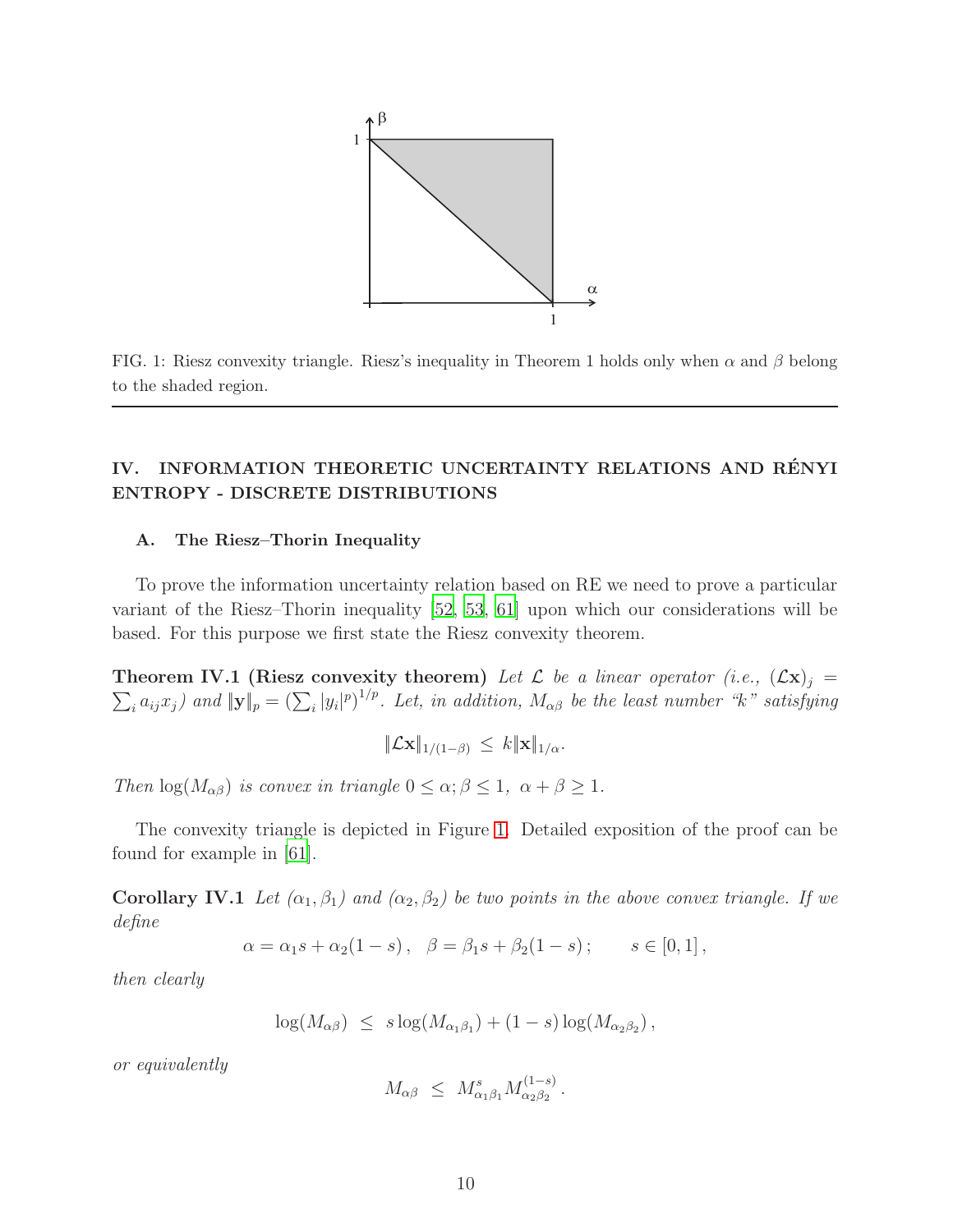**Theorem IV.2 (Riesz–Thorin inequality)** Suppose that  $(L\mathbf{x})_j = \sum_i a_{ji} x_i$  and that

$$
\sum_j |(\mathcal{L} \mathbf{x})_j|^2 \ \leq \ \sum_j |x_j|^2 \, .
$$

Then for  $p \in [1, 2]$  and  $c \equiv \max_{i,j} |a_{ij}|$ 

$$
\|\mathcal{L} \mathbf{x}\|_{p'} \leq c^{(2-p)/p} \|\mathbf{x}\|_{p} = c^{1/p} c^{-1/p'} \|\mathbf{x}\|_{p} \iff c^{1/p'} \|\mathcal{L} \mathbf{x}\|_{p'} \leq c^{1/p} \|\mathbf{x}\|_{p},
$$

holds. Here p and p' are Hölder conjugates, i.e.,  $1/p + 1/p' = 1$ .

*Proof of Theorem [IV.2.](#page-9-2)* We shall use the notation  $\alpha = 1/p$ ,  $\beta = 1/q$  (and the Hölder conjugates  $p' = p/(p-1)$ ,  $q' = q/(q-1)$ ). Consider the line from  $(\alpha_1, \beta_1) = (1/2, 1/2)$  to  $(\alpha_2, \beta_2) = (1, 1)$  in the  $(\alpha, \beta)$  plane. This line lies entirely in the triangle of concavity (see Figure [1\)](#page-9-1). Let us now define

$$
\alpha = \alpha_1 s + \alpha_2 (1 - s)
$$
  
=  $s/2 + (1 - s)$   
=  $-s/2 + 1$ ,

implying  $s = 2(1 - \alpha)$ , and define

$$
\beta = \beta_1 s + \beta_2 (1 - s)
$$

$$
= -s/2 + 1,
$$

implying  $\beta = \alpha$ . Hence

<span id="page-10-0"></span>
$$
M_{\alpha,\alpha} \le M_{\alpha_1\beta_1}^s M_{\alpha_2\beta_2}^{(1-s)} = M_{1/2,1/2}^{2(1-\alpha)} M_{1,1}^{2\alpha-1} \,. \tag{26}
$$

Note particularly that because  $s \in [0,1]$  then  $\alpha \in [1/2,1]$  and  $p \in [1,2]$ . To estimate the right hand side of [\(26\)](#page-10-0) we first realize that  $M_{1/2,1/2} \leq 1$ . This results from the very assumption of the theorem, namely that

$$
\|\mathcal{L}\mathbf{x}\|_2^2 = \sum_j |(\mathcal{L}\mathbf{x})_j|^2 \leq \sum_j |x_j|^2 = \|\mathbf{x}\|_2^2.
$$

Hence,  $M_{1/2,1/2} \leq k = 1$ . To find the estimate for  $M_{11}$  we realize that it represents the smallest  $k$  in the relation

$$
\|\mathcal{L}\mathbf{x}\|_{\infty} \leq k \|\mathbf{x}\|_1.
$$

Thus

<span id="page-10-1"></span>
$$
M_{11} = \max_{\mathbf{x} \neq 0} \frac{\|\mathcal{L}\mathbf{x}\|_{\infty}}{\|\mathbf{x}\|_{1}} = \max_{\mathbf{x} \neq 0} \frac{\max_{j} |(\mathcal{L}\mathbf{x})_{j}|}{\sum_{i} |x_{i}|} \leq \max_{i,j} |a_{ij}| \equiv c. \tag{27}
$$

So finally we can write that

$$
M_{\alpha,\alpha} = M_{1/p,(1-1/p')} \leq c^{2\alpha-1} = c^{(2-p)/p} = c^{1/p}c^{-1/p'}.
$$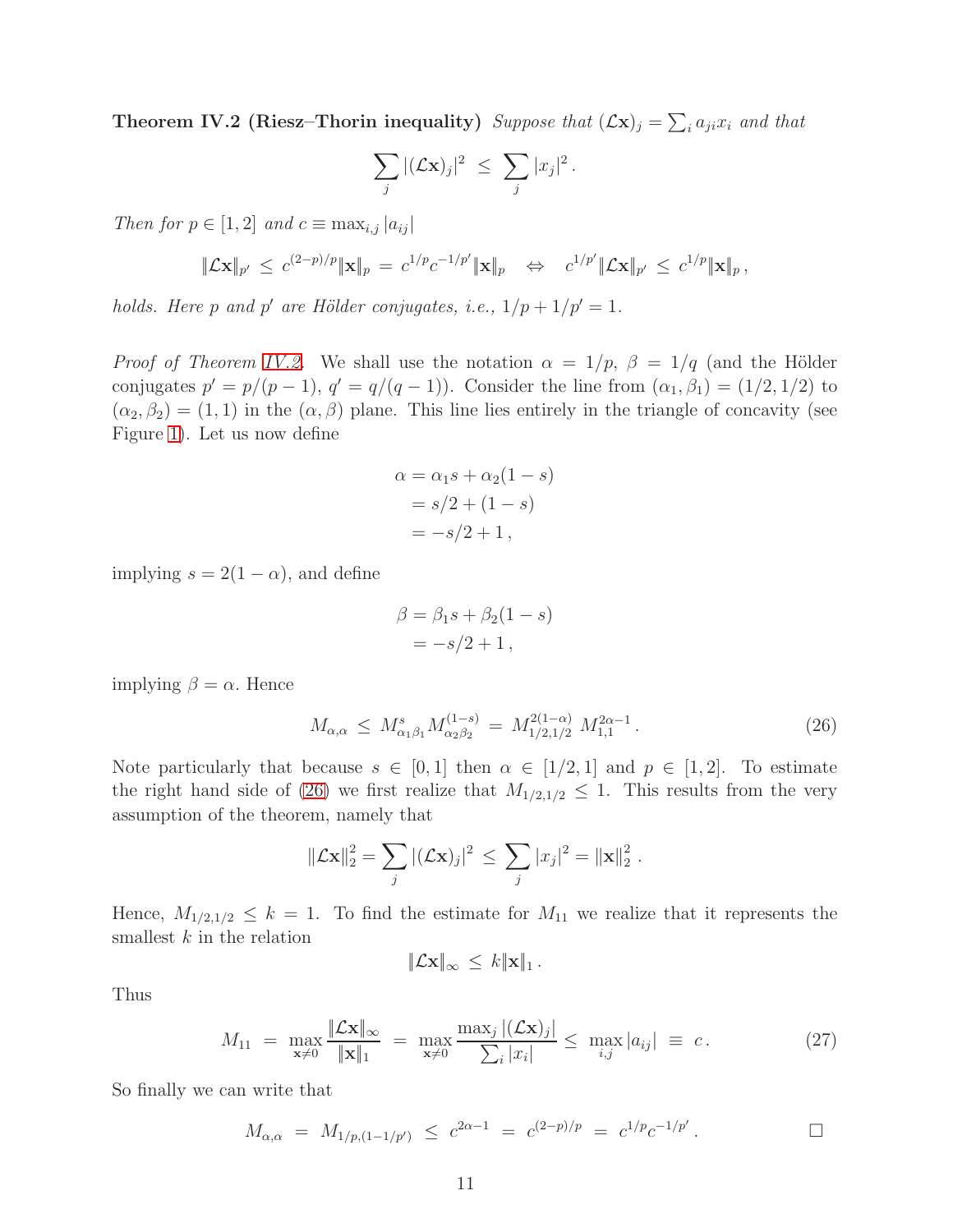

<span id="page-11-0"></span>FIG. 2: A statistical system can be represented by points  $\xi$  on a positive orthant  $(S^{n-1})^+$  of the unit sphere  $S^{n-1}$  in a real Hilbert space H. The depicted example corresponds to  $n = 3$ .

### B. Generalized ITUR

To establish the connection with RE let us assume that  $\mathcal X$  is a discrete random variable with *n* different values,  $\mathbb{P}_n$  is the probability space affiliated with X and  $\mathcal{P} = \{p_1, \ldots, p_n\}$ is a sample probability distribution from  $\mathbb{P}_n$ . Normally the geometry of  $\mathbb{P}_n$  is identified with the geometry of a simplex. For our purpose it is more interesting to embed  $\mathbb{P}_n$  in a sphere. Because  $P$  is non–negative and summable to unity, it follows that the square–root likelihood  $\xi_i = \sqrt{p_i}$  exists for all  $i = 1, \ldots, n$ , and it satisfies the normalization condition

$$
\sum_{i=1}^{n} (\xi_i)^2 = 1.
$$

Hence  $\xi$  can be regarded as a unit vector in the Hilbert space  $\mathcal{H} = \mathbb{R}^n$ . Then the inner product

$$
\cos \phi = \sum_{i=1}^{n} \xi_i^{(1)} \xi_i^{(2)} = 1 - \frac{1}{2} \sum_{i=1}^{n} \left( \xi_i^{(1)} - \xi_i^{(2)} \right)^2, \qquad (28)
$$

defines the angle  $\phi$  that can be interpreted as a distance between two probability distributions. More precisely, if  $S^{n-1}$  is the unit sphere in the *n*-dimensional Hilbert space, then  $\phi$ is the spherical (or geodesic) distance between the points on  $S^{n-1}$  determined by  $\xi^{(1)}$  and  $\xi^{(2)}$ . Clearly, the maximal possible distance, corresponding to orthogonal distributions, is given by  $\phi = \pi/2$ . This follows from the fact that  $\xi^{(1)}$  and  $\xi^{(2)}$  are non-negative, and hence they are located only on the positive orthant of  $S^{n-1}$  (see Figure [2\)](#page-11-0). The geodesic distance  $\phi$  is called the Bhattacharyya distance. The representation of probability distributions as points on a sphere also has an interesting relation to Bayesian statistics. If we use a uniform distribution on the sphere as the prior distribution then the prior distribution on probability vectors in  $\mathbb{P}_n$  is exactly the celebrated Jeffrey's prior that has found new justification via the minimum description length approach to statistics [\[70\]](#page-36-3).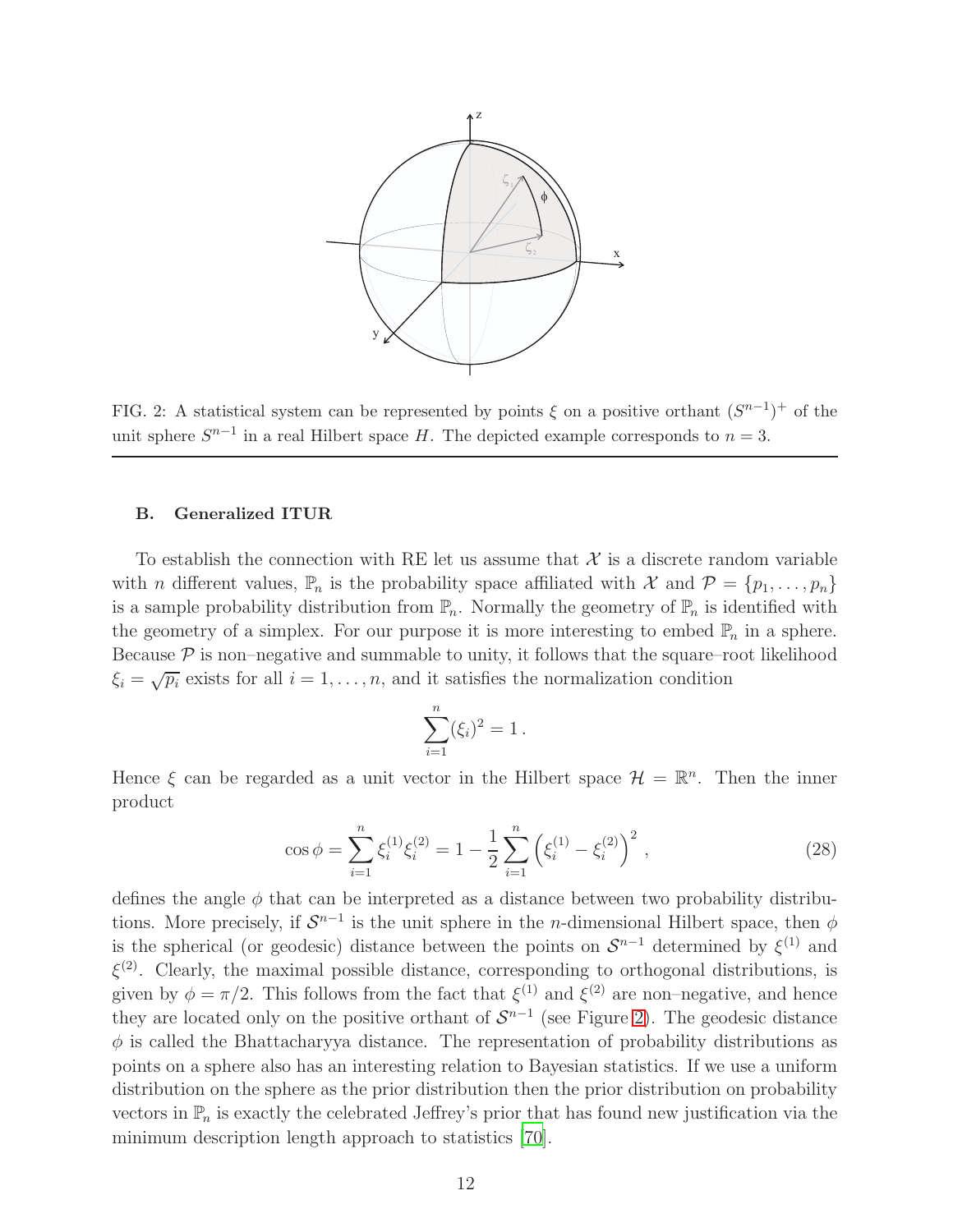Now, let  $\mathcal{P}^{(1)}$  and  $\mathcal{P}^{(2)}$  denote a pair of probability distributions and  $\xi^{(1)}$  and  $\xi^{(2)}$  the corresponding elements in Hilbert space. Because  $\xi^{(1)}$  and  $\xi^{(2)}$  are non-negative, they are located only on the positive orthant of  $S^{n-1}$ . The transformation  $\mathcal{L}\xi^{(1)} = \xi^2$  then corresponds to a rotation with  $a_{ij} \in SO(n)$ .

To proceed, we set  $p' = 2(1 + t)$  and  $p = 2(1 + r)$  (remembering that  $1/p + 1/p' = 1$ ). Then the Riesz–Thorin inequality reads (with  $\xi_i^{(1)} \leftrightarrow x_i$ )

<span id="page-12-4"></span>
$$
\left(\sum_{i} (\xi_i^{(2)})^{p'}\right)^{1/p'} \leq c^{(2-p)/p} \left(\sum_{i} (\xi_i^{(1)})^p\right)^{1/p},\tag{29}
$$

which is equivalent to

$$
\left(\sum_j (p_j^{(2)})^{(1+t)}\right)^{1/2(1+t)} \left(\sum_k (p_k^{(1)})^{(1+r)}\right)^{-1/2(1+r)} \leq c^{-r/(1+r)}.
$$

We raise both sides to the power  $2(1+t)/t$  and get

<span id="page-12-0"></span>
$$
\left(\sum_{j} (p_j^{(2)})^{(1+t)}\right)^{1/t} \left(\sum_{k} (p_k^{(1)})^{(1+r)}\right)^{-(1+t)/t(1+r)} \leq c^{-2r(1+t)/t(1+r)}.
$$
 (30)

The parameters are limited due to the condition  $p \in [1,2]$  and  $1/p + 1/p' = 1$  implying

<span id="page-12-1"></span>
$$
t = -r/(2r + 1). \t\t(31)
$$

This implies that  $r \in [-1/2, 0]$  and  $t \in [0, \infty)$ . Combining [\(30\)](#page-12-0) and [\(31\)](#page-12-1) we get

<span id="page-12-2"></span>
$$
\left(\sum_{j} (p_j^{(2)})^{(1+t)}\right)^{1/t} \left(\sum_{k} (p_k^{(1)})^{(1+r)}\right)^{1/r} \leq c^2.
$$
\n(32)

By applying the negative binary logarithm on both sides of [\(32\)](#page-12-2) we get the following theorem.

**Theorem IV.3** Suppose that  $(L\mathbf{x})_j = \sum_i a_{ij} x_j \equiv (\mathbb{A}\mathbf{x})_j$  and that

$$
\sum_j |(\mathcal{L} \mathbf{x})_j|^2 \leq \sum_j |x_i|^2, \quad \text{for all } x_i.
$$

Define  $c \equiv \max_{i,j} |a_{ij}|$ . If  $r \in [-1/2, 0]$  and  $t = -r/(2r + 1)$  and the probability distributions  $\mathcal{P}^{(1)}$  and  $\mathcal{P}^{(2)}$  are related by  $\mathcal{L}\xi^{(1)} = \xi^{(2)}$  where  $\xi_i = \sqrt{p_i}$ , then

<span id="page-12-3"></span>
$$
\mathcal{I}_{1+t}(\mathcal{P}^{(2)}) + \mathcal{I}_{1+r}(\mathcal{P}^{(1)}) \ge -2\log_2 c.
$$
 (33)

Two immediate comments are in order. Firstly, one can extend the domain of validity of both r and t by noticing that  $\mathcal{P}^{(1)}$  and  $\mathcal{P}^{(2)}$  are interchangeable in the above derivation without altering [\[60](#page-35-26)] the actual value of c. This has the consequence that one may phrase both resultant inequalities as a single inequality where both  $r$  and  $t$  belong to the interval  $[-1/2,\infty)$  with  $t = -r/(2r + 1)$ . Secondly, because the information measure  $\mathcal{I}_{\alpha}(\mathcal{P})$  is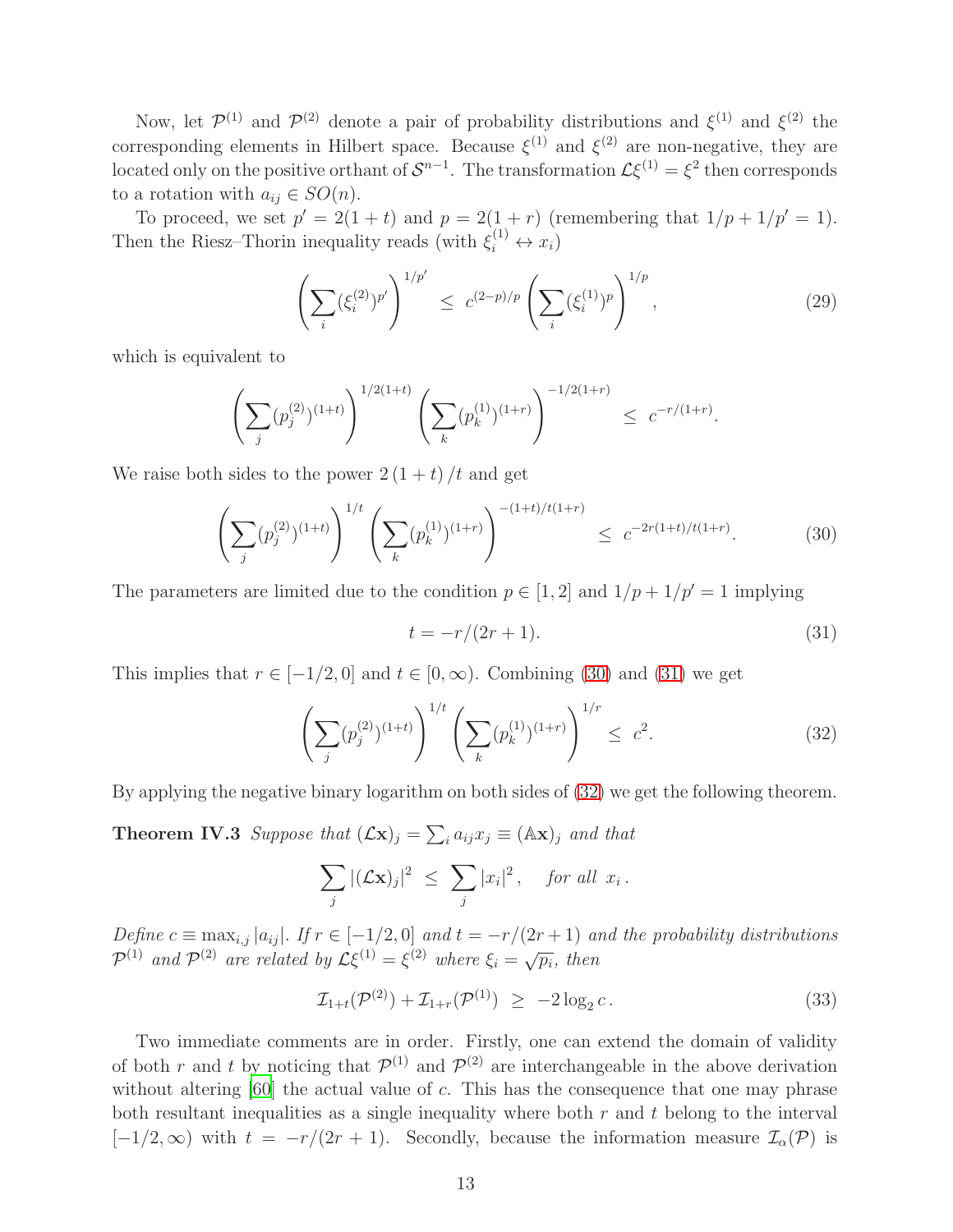always non-negative, the inequality [\(33\)](#page-12-3) can represent a genuine uncertainty relation only when  $c < 1$ . Note that for  $\mathbb{A} \in SO(n)$  or  $SU(n)$  (i.e. for most physically relevant situations) one always has that  $c \leq 1$ . This is because for such A's

$$
c = \max_{i,j} |a_{ik}| = \|\mathbb{A}\|_{\max} \le \|\mathbb{A}\|_2 = \sqrt{\lambda_{\max}(\mathbb{A}^\dagger \mathbb{A})} = 1. \tag{34}
$$

The last identity results from the fact that all of eigenvalues of  $\mathbb{A} \in SO(n)$  or  $SU(n)$  have absolute value 1.

It needs to be stressed that in the particular case when  $r = 0$  (and thus also  $t = 0$ ) we get

<span id="page-13-0"></span>
$$
\mathcal{H}(\mathcal{P}^{(2)}) + \mathcal{H}(\mathcal{P}^{(1)}) \geq -2\log_2 c. \tag{35}
$$

This Shannon entropy based uncertainty relation was originally found by Kraus [\[71](#page-36-4)] and Maassen [\[9](#page-34-9)]. A weaker version of this ITUR was also earlier proposed by Deutsch [\[8](#page-34-15)].

The reader can see that ITUR [\(33\)](#page-12-3) which is based on RE provides a natural extension of the Shannon ITUR [\(35\)](#page-13-0). In Section [VI](#page-19-0) we shall see that there are quantum mechanical systems where Rényi's ITUR improves both on Robertson–Schrödinger's VUR and Shannon's ITUR.

#### C. Geometric interpretation of inequality [\(33\)](#page-12-3)

Let us close this section by providing a useful geometric understanding of the inequality [\(33\)](#page-12-3). To this end we invoke two concepts known from error analysis. These are, the condition number and *distance to singularity* (see, e.g., Refs. [\[79](#page-36-5), [80](#page-36-6)]).

The condition number  $\kappa_{\alpha,\beta}(\mathbb{A})$  of the non-singular matrix  $\mathbb A$  is defined as

$$
\kappa_{\alpha,\beta}(\mathbb{A}) = \|\mathbb{A}\|_{\alpha,\beta} \|\mathbb{A}^{-1}\|_{\beta,\alpha},\tag{36}
$$

where, the corresponding (mixed) matrix-valued norm  $\|\mathbb{A}\|_{\alpha,\beta}$  is defined as

$$
\|\mathbb{A}\|_{\alpha,\beta} = \max_{\mathbf{x}\neq 0} \frac{\|\mathbb{A}\mathbf{x}\|_{\beta}}{\|\mathbf{x}\|_{\alpha}}.
$$
\n(37)

So, in particular  $M_{11} = c$  from [\(27\)](#page-10-1) is nothing but  $||A||_{1,\infty}$ . Note also that  $||A||_{\alpha,\alpha} = ||A||_{\alpha}$ , which is the usual  $\alpha$ -matrix norm. Justification for calling  $\kappa_{\alpha,\beta}$  a condition number comes from the following theorem:

**Theorem IV.4** Let  $Ax = y$  be a linear equation and let there be an error (or uncertainty) δy in representing the vector y, and let  $\hat{\mathbf{x}} = \mathbf{x} + \delta \mathbf{x}$  solve the new error-hindered equation  $A\hat{\mathbf{x}} = \mathbf{y} + \delta \mathbf{y}$ . The relative disturbance in  $\mathbf{x}$  in relation to  $\delta \mathbf{y}$  fulfills

<span id="page-13-1"></span>
$$
\frac{\|\delta \mathbf{x}\|_{\alpha}}{\|\mathbf{x}\|_{\alpha}} \leq \kappa_{\alpha,\beta}(\mathbb{A}) \frac{\|\delta \mathbf{y}\|_{\beta}}{\|\mathbf{y}\|_{\beta}}.
$$
\n(38)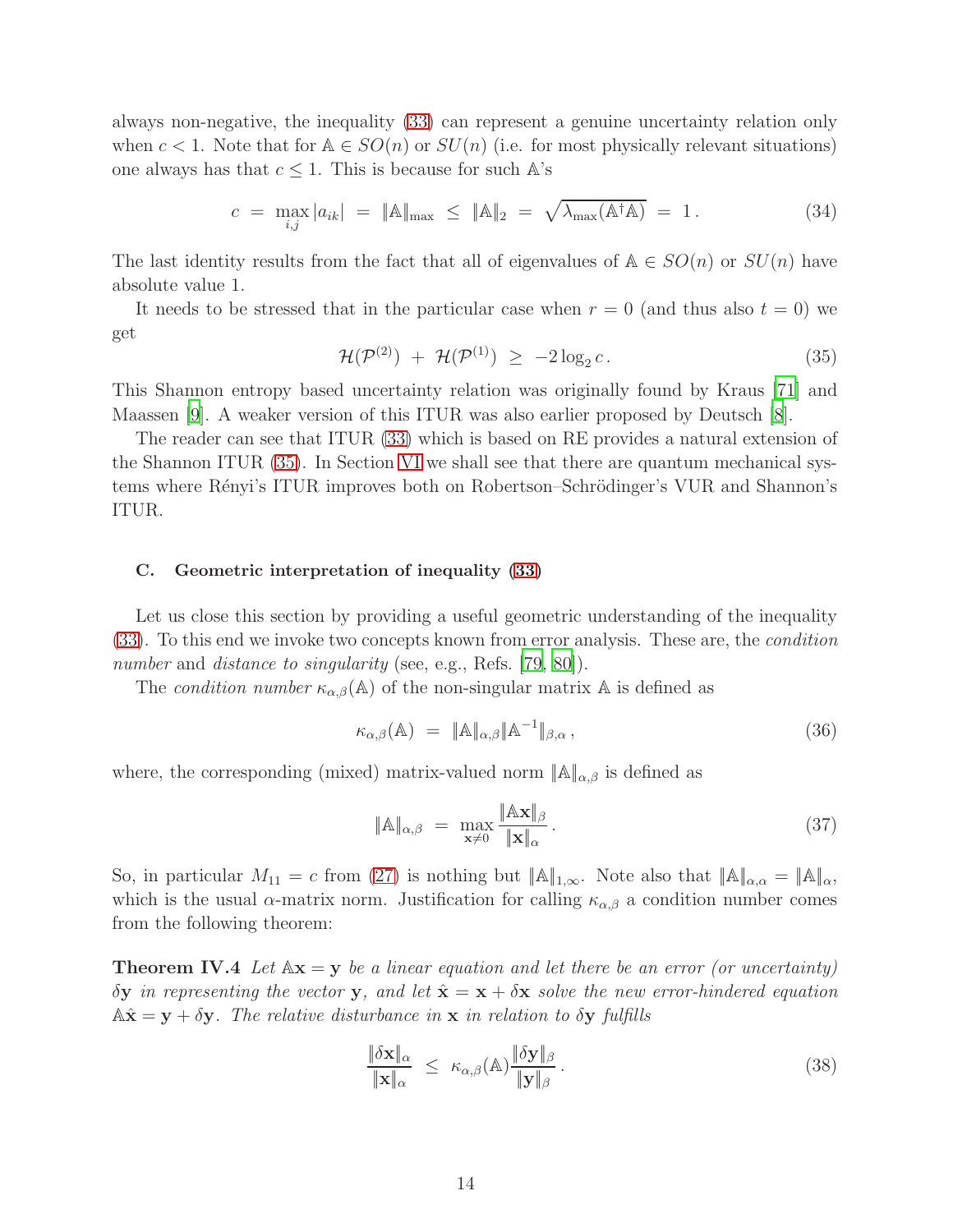*Proof of Theorem [IV.4.](#page-13-1)* The proof is rather simple. Using the fact that  $Ax = y$  and  $\mathbb{A}\hat{\mathbf{x}} = \mathbf{y} + \delta \mathbf{y}$  we obtain  $\delta \mathbf{x} = \mathbb{A}^{-1} \delta \mathbf{y}$ . Taking  $\alpha$ -norm on both sides we can write

<span id="page-14-0"></span>
$$
\|\delta \mathbf{x}\|_{\alpha} = \|\mathbb{A}^{-1} \delta \mathbf{y}\|_{\alpha} \le \|\mathbb{A}^{-1}\|_{\beta,\alpha} \|\delta \mathbf{y}\|_{\beta}.
$$
\n(39)

On the other hand, the  $\beta$ -norm of  $Ax = y$  yields

<span id="page-14-1"></span>
$$
\|\mathbf{y}\|_{\beta} = \|\mathbb{A}\mathbf{x}\|_{\beta} \le \|\mathbb{A}\|_{\alpha,\beta} \|\mathbf{x}\|_{\alpha} \quad \Leftrightarrow \quad \frac{1}{\|\mathbf{x}\|_{\alpha}} \le \frac{\|\mathbb{A}\|_{\alpha,\beta}}{\|\mathbf{y}\|_{\beta}}.
$$
 (40)

Combining [\(39\)](#page-14-0) with [\(40\)](#page-14-1) we obtain [\(38\)](#page-13-1).  $\Box$ 

From the previous theorem we see that  $\kappa_{\alpha,\beta}(\mathbb{A})$  quantifies a *stability* of the linear equation  $Ax = y$ , or better the extent to which the relative error (uncertainty) in y influences the relative error in **x**. A system described by A and **y** is stable if  $\kappa_{\alpha,\beta}(\mathbb{A})$  is not too large (ideally close to one). It is worth of stressing that  $\kappa_{\alpha,\beta}(\mathbb{A}) \geq 1$ . The latter results from the fact that

$$
\|\mathbf{x}\|_{\beta} = \|\mathbb{A}\mathbb{A}^{-1}\mathbf{x}\|_{\beta} \le \|\mathbb{A}\mathbb{A}^{-1}\|_{\beta,\beta}\|\mathbf{x}\|_{\beta} \le \|\mathbb{A}\|_{\alpha,\beta}\|\mathbb{A}^{-1}\|_{\beta,\alpha}\|\mathbf{x}\|_{\beta}.
$$
 (41)

In the last step we have used the submultiplicative property of mixed matrix norms.

The second concept — the *distance to singularity* for a matrix  $A$ , is defined as

$$
dist_{\alpha,\beta}(\mathbb{A}) \equiv \min \{ \|\Delta \mathbb{A}\|_{\alpha,\beta}; \ \mathbb{A} + \Delta \mathbb{A} \text{ singular} \}.
$$
 (42)

In this connection an important theorem states that the *relative* distance to singularity is the reciprocal of the condition number.

**Theorem IV.5** For a non-singular matrix  $\mathbb{A}$ , one has

<span id="page-14-2"></span>
$$
\frac{\operatorname{dist}_{\alpha,\beta}(\mathbb{A})}{\|\mathbb{A}\|_{\alpha,\beta}} = \kappa_{\alpha,\beta}(\mathbb{A})^{-1}.
$$
\n(43)

*Proof of Theorem [IV.5.](#page-14-2)* If  $A + \Delta A$  is singular then there is a vector  $x \neq 0$ , such that  $(A + \Delta A)x = 0$ . Because A is non-singular, the latter is equivalent to  $x = -A^{-1}\Delta Ax$ . By taking the  $\alpha$ -norm we have

$$
\|\mathbf{x}\|_{\alpha} = \|\mathbb{A}^{-1}\Delta\mathbb{A}\mathbf{x}\|_{\alpha} \le \|\mathbb{A}^{-1}\|_{\beta,\alpha}\|\Delta\mathbb{A}\mathbf{x}\|_{\beta} \le \|\mathbb{A}^{-1}\|_{\beta,\alpha}\|\Delta\mathbb{A}\|_{\alpha,\beta}\|\mathbf{x}\|_{\alpha}, \tag{44}
$$

which is equivalent to

<span id="page-14-3"></span>
$$
\frac{\|\Delta\mathbb{A}\|_{\alpha,\beta}}{\|\mathbb{A}\|_{\alpha,\beta}} \geq \kappa_{\alpha,\beta}(\mathbb{A})^{-1} \,. \tag{45}
$$

To show that  $\kappa_{\alpha,\beta}(\mathbb{A})^{-1}$  is a true minimum of the left-hand side of [\(45\)](#page-14-3) and not mere lower bound we must show that there exists such a suitable perturbation  $\Delta A$  which saturates the inequality. Corresponding  $\|\Delta\mathbb{A}\|_{\alpha,\beta}$  will then clearly represent dist $_{\alpha,\beta}(\mathbb{A})$ . Consider y such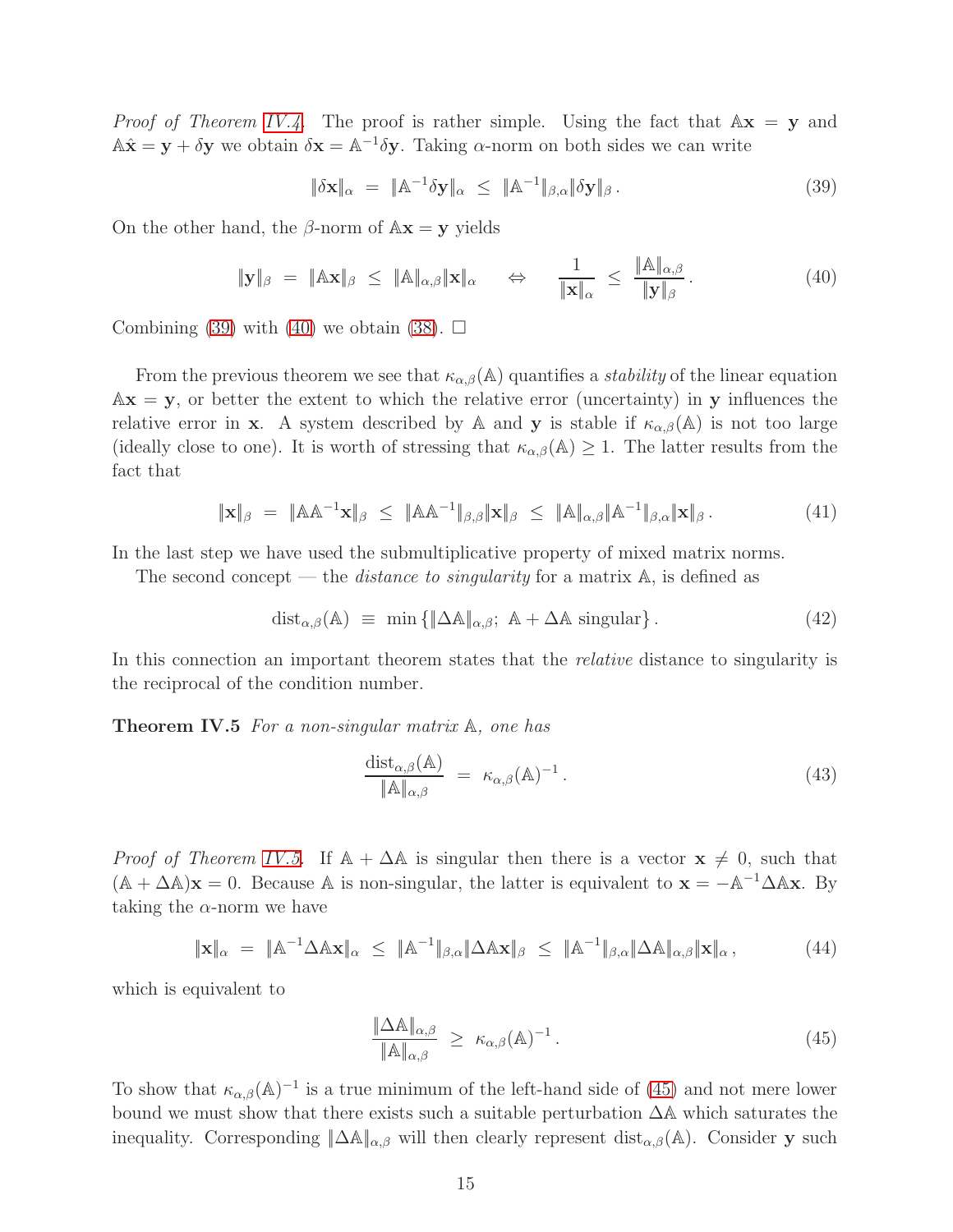that  $\|\mathbf{y}\|_{\beta} = 1$  and  $\|\mathbb{A}^{-1}\mathbf{y}\|_{\alpha} = \|\mathbb{A}^{-1}\|_{\beta,\alpha}$ , and write  $\mathbf{z} = \mathbb{A}^{-1}\mathbf{y}$ . Define further a vector  $\hat{\mathbf{z}}$  such that

$$
\max_{\|\zeta\|_{\alpha}=1} \frac{|\hat{\mathbf{z}}^* \cdot \zeta|}{\|\mathbf{z}\|_{\alpha}} = \frac{\hat{\mathbf{z}}^* \cdot \mathbf{z}}{\|\mathbf{z}\|_{\alpha}} = 1. \tag{46}
$$

We now introduce the matrix  $\mathbb{B}_{i,j} = -\mathbf{y}_i \hat{\mathbf{z}}_j^*$ , which implies  $\mathbb{B}\mathbf{z}/\|\mathbf{z}\|_{\alpha} = -\mathbf{y}$ . Note that  $\mathbb{B}$  thus defined fulfills

$$
\|\mathbb{B}\|_{\alpha,\beta} = \max_{\|\zeta\|_{\alpha}=1} \frac{\|\mathbf{y}(\hat{\mathbf{z}}^* \cdot \zeta)\|_{\beta}}{\|\mathbf{z}\|_{\alpha}} = \|\mathbf{y}\|_{\beta} \max_{\|\zeta\|_{\alpha}=1} \frac{|\hat{\mathbf{z}}^* \cdot \zeta|}{\|\mathbf{z}\|_{\alpha}} = 1.
$$
 (47)

Let us set  $\Delta A = \mathbb{B}/\|\mathbf{z}\|_{\alpha}$ . This directly implies that

$$
(\mathbb{A} + \Delta \mathbb{A})\mathbb{A}^{-1}\mathbf{y} = \mathbf{y} + \frac{\mathbb{B}\mathbf{z}}{\|\mathbf{z}\|_{\alpha}} = 0.
$$
 (48)

So the matrix  $\mathbb{A} + \Delta \mathbb{A}$  is singular with  $\mathbb{A}^{-1}$ y being the null vector. Finally note that

$$
\frac{\|\Delta\mathbb{A}\|_{\alpha,\beta}}{\|\mathbb{A}\|_{\alpha,\beta}} = \frac{\|\mathbb{B}\|_{\alpha,\beta}}{\|\mathbf{z}\|_{\alpha}\|\mathbb{A}\|_{\alpha,\beta}} = \frac{1}{\|\mathbb{A}^{-1}\mathbf{y}\|_{\alpha}\|\mathbb{A}\|_{\alpha,\beta}} = \kappa_{\alpha,\beta}(\mathbb{A})^{-1}.
$$

The connection with the ITUR [\(33\)](#page-12-3) is established when we observe that the smallest value of c is (see, Eqs. $(27)$  and  $(43)$ )

$$
c = \|\mathbb{A}\|_{1,\infty} = \text{dist}_{1,\infty}(\mathbb{A}) \kappa_{1,\infty}(\mathbb{A}). \tag{49}
$$

Since  $c \leq 1$ , this shows that the ITUR [\(33\)](#page-12-3) restricts the probability distributions more the smaller the distance to singularity and/or the lower the stability of the transformation matrix A is. In practical terms this means that the rotation/transformation within the positive orthant introduces higher ignorance or uncertainty in the ITUR the more singular the rotation/transformation matrices are.

## <span id="page-15-0"></span>V. INFORMATION THEORETIC UNCERTAINTY RELATIONS AND RÉNYI ENTROPY - CONTINUOUS DISTRIBUTIONS

Before considering quantum-mechanical implications of  $Rényi's ITUR$  [\(33\)](#page-12-3), we will briefly touch upon the continuous-probability analogue of [\(33\)](#page-12-3). This issue is conceptually far more delicate than the discrete one namely because it is difficult to find norms for the correspondent (integro-)differential operators  $\mathcal{L}$ . This in particular does not allow one to calculate explicitly the optimal bounds in many relevant cases. Fortunately, there is one very important class of situations, where one can proceed with relative ease. This is the situation when the linear transform is represented by a continuous Fourier transform, in which case the Riesz-Thorin inequality is taken over by the Beckner-Babebko inequality [\[62,](#page-35-27) [63\]](#page-35-28).

### Theorem V.1 (Beckner–Babebko's theorem) Let

$$
f^{(2)}(\mathbf{x}) \equiv \hat{f}^{(1)}(\mathbf{x}) = \int_{\mathbb{R}^D} e^{2\pi i \mathbf{x} \cdot \mathbf{y}} f^{(1)}(\mathbf{y}) \, d\mathbf{y},
$$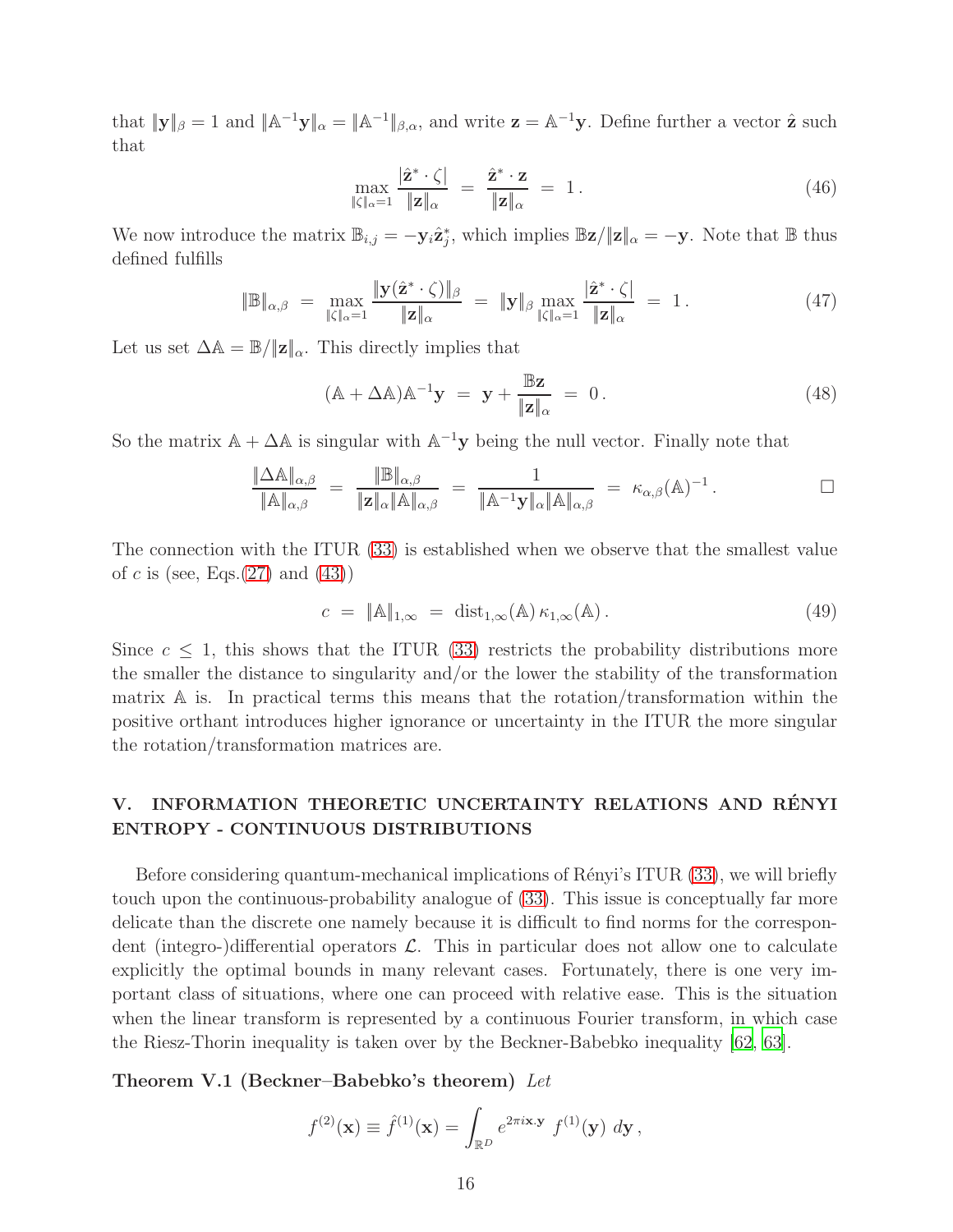then for  $p \in [1,2]$  we have

<span id="page-16-0"></span>
$$
\|\hat{f}\|_{p'} \le \frac{|p^{D/2}|^{1/p}}{|(p')^{D/2}|^{1/p'}} \|f\|_{p},
$$
\n(50)

or, equivalently

$$
|(p')^{D/2}|^{1/p'}\|f^{(2)}\|_{p'} \leq |p^{D/2}|^{1/p}\|f^{(1)}\|_{p}.
$$

Here, again, p and p' are the usual Hölder conjugates. For any  $F \in \ell^p(\mathbb{R}^D)$  the p-norm  $||F||_p$ is defined as

$$
||F||_p = \left(\int_{\mathbb{R}^D} |F(\mathbf{y})|^p \ d\mathbf{y}\right)^{1/p}.
$$

Due to symmetry of the Fourier transform the reverse inequality also holds:

$$
||f||_{p'} \le \frac{|p^{D/2}|^{1/p}}{|(p')^{D/2}|^{1/p'}} ||\hat{f}||_p. \tag{51}
$$

The proof of this theorem can be found in the Appendix. Lieb [\[64](#page-36-7)] proved that the inequality [\(50\)](#page-16-0) is saturated only for Gaussian functions. In the case of discrete Fourier transforms the corresponding inequality is known as the (classical) Hausdorff–Young inequality [\[61,](#page-35-25) [66\]](#page-36-0).

Analogous manipulations that have brought us from equation [\(29\)](#page-12-4) to equation [\(32\)](#page-12-2) will allow us to cast [\(50\)](#page-16-0) in the form

<span id="page-16-1"></span>
$$
\left(\int_{\mathbb{R}^D} [\mathcal{F}^{(2)}(\mathbf{y})]^{(1+t)} \, d\mathbf{y}\right)^{1/t} \left(\int_{\mathbb{R}^D} [\mathcal{F}^{(1)}(\mathbf{y})]^{(1+r)} \, d\mathbf{y}\right)^{1/r} \leq \ [2(1+t)]^D \ |t/r|^{D/2r},\tag{52}
$$

where we have defined the square-root density likelihood as  $|f(\mathbf{y})| = \sqrt{\mathcal{F}(\mathbf{y})}$ .

When the negative binary logarithm is applied to both sides of  $(52)$ , then

<span id="page-16-2"></span>
$$
\mathcal{I}_{1+t}(\mathcal{F}^{(2)}) + \mathcal{I}_{1+r}(\mathcal{F}^{(1)}) \ge -D + \frac{1}{r} \log_2(1+r)^{D/2} + \frac{1}{t} \log_2(1+t)^{D/2}.
$$
 (53)

Because  $1/t + 1/r = -2$ , we can recast the previous inequality in the equivalent form

<span id="page-16-3"></span>
$$
\mathcal{I}_{1+t}(\mathcal{F}^{(2)}) + \mathcal{I}_{1+r}(\mathcal{F}^{(1)}) \geq \frac{1}{r} \log_2[2(1+r)]^{D/2} + \frac{1}{t} \log_2[2(1+t)]^{D/2}.
$$
 (54)

This can be further simplified by looking at the minimal value of the RHS of [\(53\)](#page-16-2) (or [\(54\)](#page-16-3)) under the constraint  $1/t + 1/r = -2$ . The minimal value is attained for  $t = -1/2$  and equivalently  $t = \infty$ , see Fig. [3,](#page-17-0) and it is 0 (note t cannot be smaller than  $-1/2$ ). This in particular implies that

<span id="page-16-4"></span>
$$
\mathcal{I}_{1+t}(\mathcal{F}^{(2)}) + \mathcal{I}_{1+r}(\mathcal{F}^{(1)}) \geq 0.
$$
 (55)

Inequality [\(53\)](#page-16-2) is naturally stronger than [\(55\)](#page-16-4), but the latter is usually much easier to implement in practical calculations. In addition the RHS of [\(53\)](#page-16-2) is universal in the sense that it is t and r independent. The reader should also notice that the zero value of the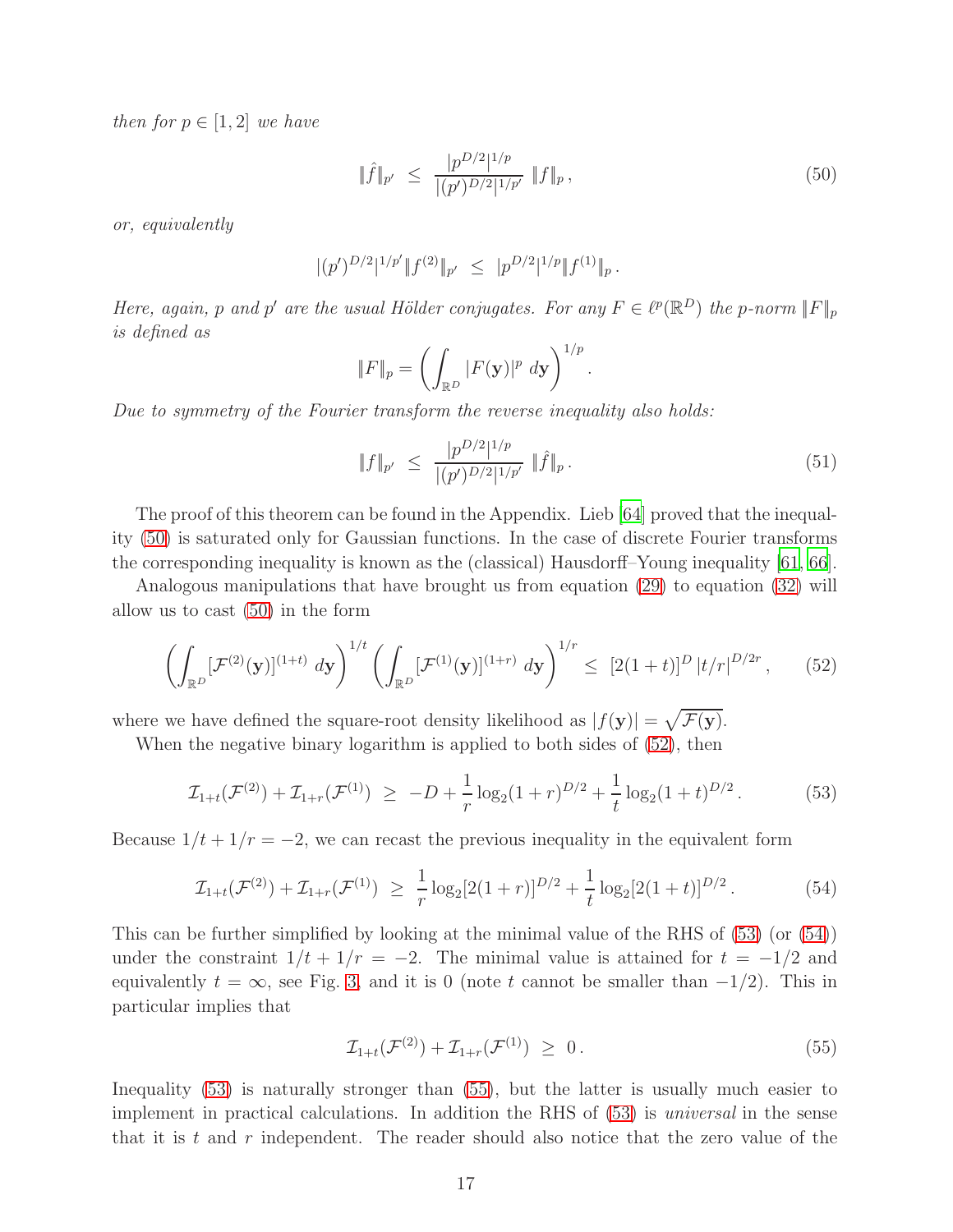

<span id="page-17-0"></span>FIG. 3: Dependence of the RHS of [\(54\)](#page-16-3) on t provided we substitute for  $r = -t/(2t + 1)$ . The minimum is attained for  $t = -1/2$  and  $t = \infty$  (and hence  $r = \infty$  and  $r = -1/2$ , respectively) while maximum is at  $t = 0_+$  (and hence for  $r = 0_-$ ).

right-hand side of [\(55\)](#page-16-4) does not yield a trivial inequality since  $\mathcal{I}_{\alpha}$  are not generally positive for continuous PDFs (q.v. Section 4.2). In fact, from the coarse probability version of [\(55\)](#page-16-4)  $(cf. Eq. (4)) follows$  $(cf. Eq. (4)) follows$  $(cf. Eq. (4)) follows$ 

$$
\mathcal{I}_{1+t}(\mathcal{P}_n^{(2)}) + \mathcal{I}_{1+r}(\mathcal{P}_n^{(1)}) \ge -2D \log_2 l \,, \tag{56}
$$

which is clearly a non-trivial ITUR.

Also, notice that in the limit  $t \to 0_+$  and  $r \to 0_-$  the inequalities [\(53\)](#page-16-2)-[\(54\)](#page-16-3) take the form [\[86\]](#page-36-8)

<span id="page-17-4"></span>
$$
\mathcal{H}(\mathcal{F}^{(2)}) + \mathcal{H}(\mathcal{F}^{(1)}) \ge \log_2\left(\frac{e}{2}\right)^D,\tag{57}
$$

which coincides with the classical Hirschman conjecture for the differential Shannon entropy based ITUR [\[81\]](#page-36-9). In this connection it should be noted that among all admissible pairs  $\{r, t\}$ , the pair  $\{0_-, 0_+\}$  gives the highest value of the RHS in [\(54\)](#page-16-3). This can be clearly seen from Fig. [3.](#page-17-0)

Let us finally observe that when  $(53)-(54)$  $(53)-(54)$  is rewritten in the language of Rényi entropy powers it can be equivalently cast in the form

<span id="page-17-3"></span>
$$
N_{1+t}(\mathcal{F}^{(2)})N_{1+r}(\mathcal{F}^{(1)}) \equiv N_{1+t}(\mathcal{X})N_{1+r}(\mathcal{Y}) \ge \frac{1}{16\pi^2},\tag{58}
$$

or equivalently as

<span id="page-17-1"></span>
$$
N_{p/2}(\mathcal{X})N_{q/2}(\mathcal{Y}) \geq \frac{1}{16\pi^2},\tag{59}
$$

with p and q being Hölder conjugates and the RE measured in bits. Note that in the case when both  $\mathcal X$  and  $\mathcal Y$  represent random Gaussian vectors then [\(59\)](#page-17-1) reduces to

<span id="page-17-2"></span>
$$
|K_{\mathcal{X}}|^{1/D}|K_{\mathcal{Y}}|^{1/D} = \frac{1}{16\pi^2}.
$$
\n(60)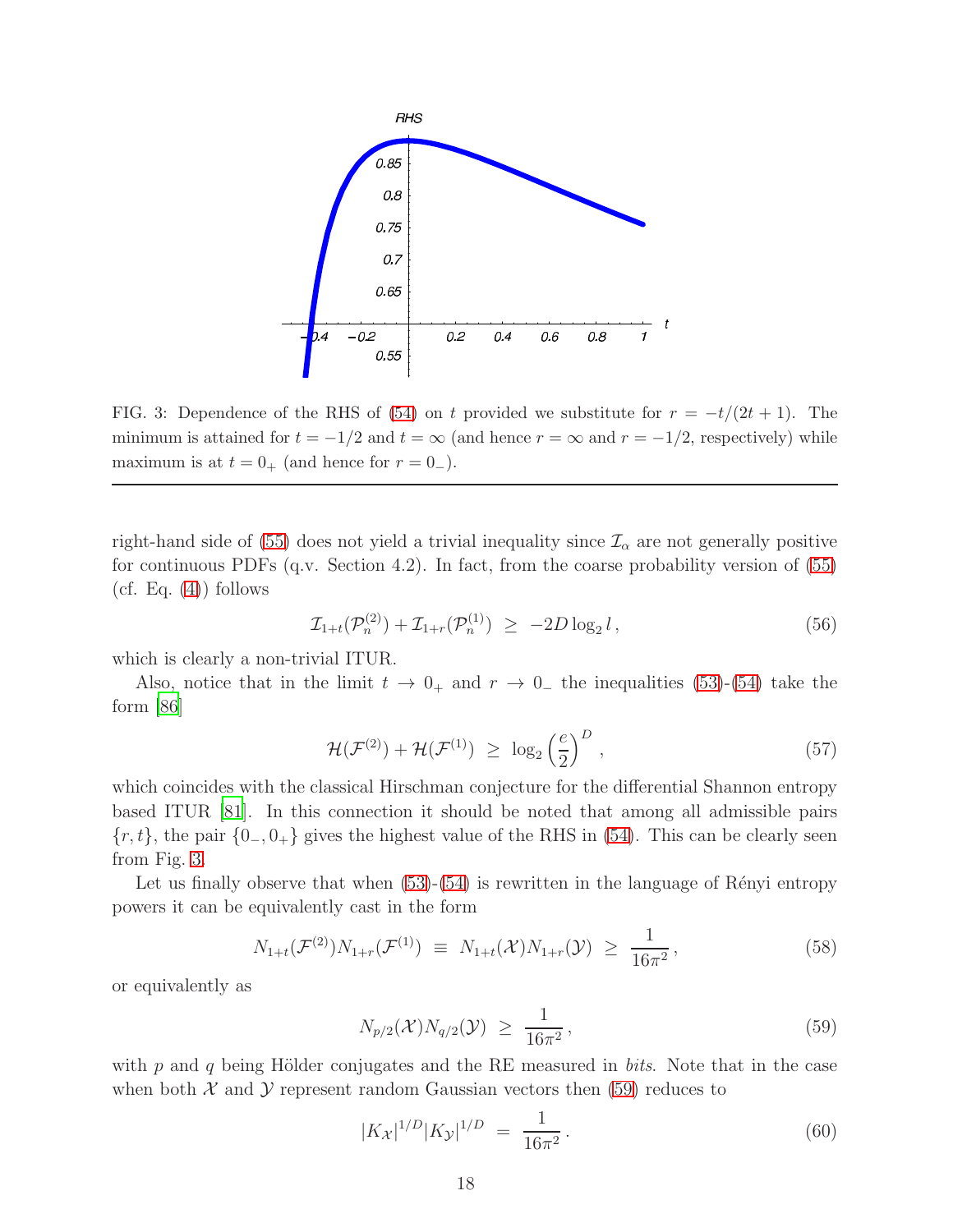Here,  $|K_{\mathcal{X}}|$  and  $|K_{\mathcal{Y}}|$  are determinants of the respective covariance matrices. The equality follows from the Lieb condition on the saturation of the Beckner–Babenko inequality. It is also interesting to notice that when we define the variance per component, i.e.,

$$
\sigma_{\mathcal{X}}^2 = \text{Var}(\mathcal{X})/D = \text{Tr}[(K_{\mathcal{X}})_{ij}]/D, \qquad (61)
$$

$$
\sigma_{\mathcal{Y}}^2 = \text{Var}(\mathcal{Y})/D = \text{Tr}[(K_{\mathcal{Y}})_{ij}]/D, \qquad (62)
$$

then, from [\(60\)](#page-17-2), these satisfy

$$
\sigma_{\mathcal{X}}^2 \sigma_{\mathcal{Y}}^2 \ge \frac{1}{16\pi^2} \,. \tag{63}
$$

The proof is based on the identity

$$
\log(\det \mathbb{A}) = \text{Tr}(\log \mathbb{A}), \qquad (64)
$$

which is certainly valid for any diagonalizable matrix  $A$ , and more generally for all matrices since diagonalizable matrices are dense. With this we have

<span id="page-18-0"></span>
$$
\log|K_{\mathcal{X}}|^{1/D} = \text{Tr}\left[\frac{1}{D}(K_{\mathcal{X}})_{ij}\right] = \sum_{i=1}^{D} \left[\frac{1}{D}\log(K_{\mathcal{X}})_{ii}\right]
$$

$$
\leq \log\left[\sum_{i=1}^{D} \frac{1}{D}(K_{\mathcal{X}})_{ii}\right] = \log\left\{\text{Tr}[(K_{\mathcal{X}})_{ij}]/D\right\} = \log\sigma_{\mathcal{X}}^2. \tag{65}
$$

The inequality follows from Jensen's inequality for the logarithm. An analogous result holds also for the random vector  $\mathcal Y$ . The equality in [\(65\)](#page-18-0) holds only when  $\mathcal X$  is white, i.e., if its covariance matrix is proportional to the identity matrix. If the components of the random Gaussian vector are independent, it makes sense (in view of the additivity of the RE) to speak about the RE (and ensuing entropy power) of a given random component. In that case [\(60\)](#page-17-2) boils down to

$$
\sigma_{\mathcal{X}_i}^2 \sigma_{\mathcal{Y}_i}^2 = \frac{1}{16\pi^2},\tag{66}
$$

where the subscript  $i$  denotes the  $i$ -th component of the random vector.

Inequalities [\(58\)](#page-17-3)-[\(59\)](#page-17-1) make the connection of the continuous ITUR with the VUR. This is because when the distributions in question have finite covariance matrices then the following theorem holds:

**Theorem V.2** Let X be a random vector in  $\mathbb{R}^D$  with the finite covariance matrix  $(K_X)_{ij}$ . Then

$$
N(\mathcal{X}) \leq |K_{\mathcal{X}}|^{1/D} \leq \sigma_{\mathcal{X}}^2, \tag{67}
$$

with equality in the first inequality if and only if  $\mathcal X$  is a Gaussian vector, and in the second if and only if  $\mathcal X$  is white.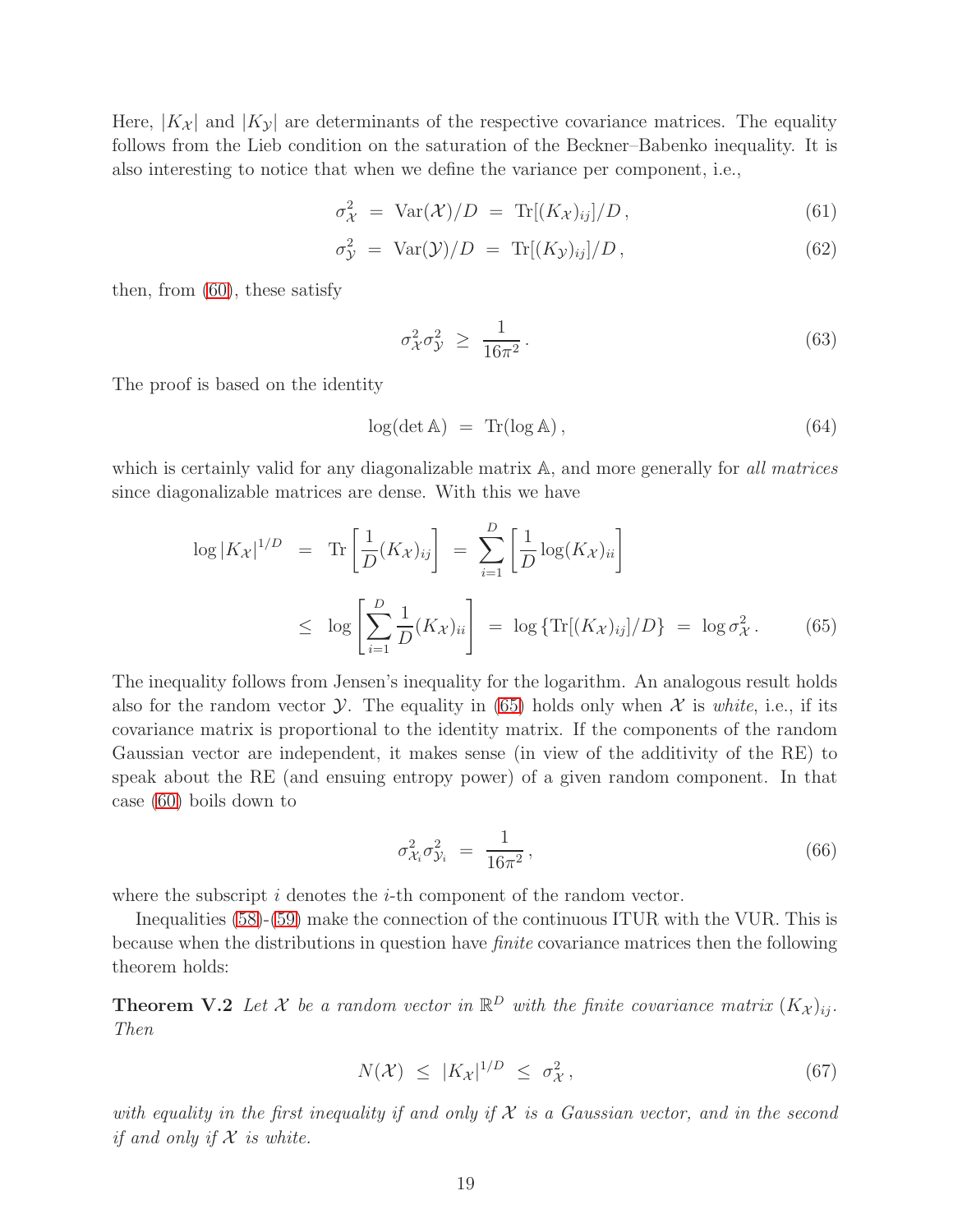The proof of this theorem is based on the non-negativity of the relative Shannon entropy (or Kullback–Leibler divergence) and can be found, e.g., in Refs. [\[68,](#page-36-10) [69](#page-36-11)]. An important upshot of the previous theorem is that also for non-Gaussian distributions one has

<span id="page-19-1"></span>
$$
\sigma_{\mathcal{X}}^2 \sigma_{\mathcal{Y}}^2 \ge |K_{\mathcal{X}}|^{1/D} |K_{\mathcal{Y}}|^{1/D} \ge N(\mathcal{X}) N(\mathcal{Y}) \ge \frac{1}{16\pi^2}, \tag{68}
$$

which saturates only for Gaussian (respective white) random vectors  $\mathcal X$  and  $\mathcal Y$ . This is just one example where a well-known inequality can be improved by replacing variance by a quantity related to entropy. In certain cases the last inequality in [\(68\)](#page-19-1) can be improved by using Rényi's entropy power rather than Shannon's entropy power. In fact, the inequality

$$
N(\mathcal{X})N(\mathcal{Y}) \geq N_{p/2}(\mathcal{X})N_{q/2}(\mathcal{Y}) \geq \frac{1}{16\pi^2},\tag{69}
$$

(with  $p$  and  $q$  being Hölder conjugates) is fulfilled whenever

<span id="page-19-2"></span>
$$
\mathcal{H}(\mathcal{X}) - \mathcal{I}_{p/2}(\mathcal{X}) \geq \mathcal{I}_{q/2}(\mathcal{Y}) - \mathcal{H}(\mathcal{Y}), \qquad (70)
$$

 $(q \in [1, 2]$  and  $p \in [2, \infty)$ ). Note that both sides in [\(70\)](#page-19-2) are positive (cf. Eq. [\(4\)](#page-4-1)). Inequal-ity [\(70\)](#page-19-2) can be satisfied by a number of PDFs. This is often the case when the PDF  $\mathcal{F}^{(1)}$ associated with  $Y$  is substantially *leptokurtic* (peaked) while  $\mathcal{F}^{(2)}$  (which is related to  $\mathcal{X}$ ) is platykurtic heavy-tailed PDF. A simple example is the Cauchy–Lorentz distribution [\[11\]](#page-34-13), for which we have

<span id="page-19-3"></span>
$$
f(x) = \sqrt{\frac{c}{\pi}} \sqrt{\frac{1}{c^2 + x^2}},
$$
\n(71)

$$
\hat{f}(y) = \sqrt{\frac{2c}{\pi^2}} K_0(c|y|), \qquad (72)
$$

$$
\mathcal{F}^{(2)}(x) = \frac{c}{\pi} \frac{1}{c^2 + x^2},\tag{73}
$$

$$
\mathcal{F}^{(1)}(y) = \frac{2c}{\pi^2} K_0^2(c|y|). \tag{74}
$$

Here  $\mathcal{F}^{(2)}(x)$  is the Cauchy-Lorentz PDF. In Fig [4](#page-20-0) we graphically represent the LHS and the RHS of the inequality of [\(70\)](#page-19-2) for PDFs [\(73\)](#page-19-3)-[\(74\)](#page-19-3). There we can see that the inequality becomes strongest if we choose  $p \to \infty$  and  $q = 1$ . On the basis of our numerical simulations it seems that the behavior depicted in Fig [4](#page-20-0) is quite common for heavy-tailed Lévy stable distributions.

Of course, in cases when the covariance matrices are infinite, Theorem V.2 does not hold and the continuous ITUR remains the only sensible quantifier of the inherent QM uncertainty. We shall delve more into the quantum mechanics implications of the above (continuous PDF) ITUR inequalities in Section [VI B.](#page-23-0)

#### <span id="page-19-0"></span>VI. APPLICATIONS IN QUANTUM MECHANICS

The connection of the information theoretic inequalities [\(33\)](#page-12-3) and [\(53\)](#page-16-2) with quantum mechanics is established when we consider two quantum-mechanical observables, say  $A$  and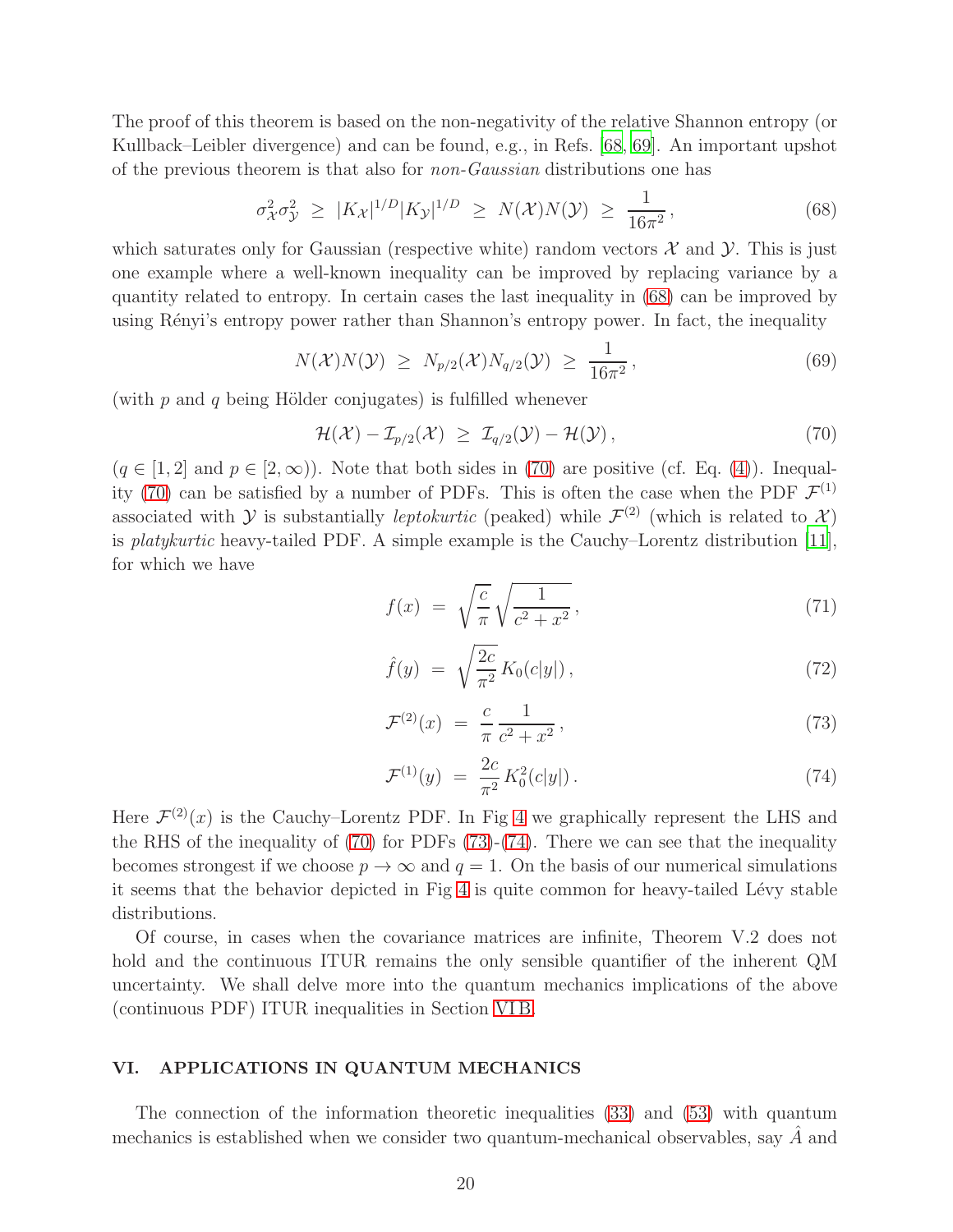

<span id="page-20-0"></span>FIG. 4: Graphical representation of the LHS and the RHS of the inequality of [\(70\)](#page-19-2).  $\Delta$  denotes the difference of entropies on the LHS respective the RHS of  $(70)$ . The q variable is phrased in terms of p as  $q = p/(p - 1)$ . Because the PDF's involved have no fundamental scale, the ensuing entropies (and hence  $\Delta$ ) are c independent. Note in particular that the inequality [\(70\)](#page-19-2) is strongest for  $p \to \infty$  and  $q = 1$ .

 $\hat{B}$ , written through their spectral decompositions

$$
\hat{A} = \sum f a |a\rangle\langle a| da, \qquad \hat{B} = \sum f b |b\rangle\langle b| db. \tag{75}
$$

Here the integral-summation symbol schematically represents summation over a discrete part of the spectra and integration over a continuous part of the spectra. States  $|a\rangle$  and  $|b\rangle$ are proper (for discrete spectrum) and improper (for the continuous spectrum) eigenvectors of  $A$  and  $B$ , respectively.

According to the quantum measurement postulate, the probability of obtaining a result a in a measurement of observable A on a system prepared in the state  $|\phi\rangle$  is given by the (transition) probability density

$$
\mathcal{F}(a) = |\langle a|\phi\rangle|^2. \tag{76}
$$

When  $a_i$  belongs to a discrete spectrum, then the (transition) probability for the result  $a_i$  is

$$
p(a_i) = |\langle a_i | \phi \rangle|^2. \tag{77}
$$

Similarly for the observable  $\ddot{B}$ .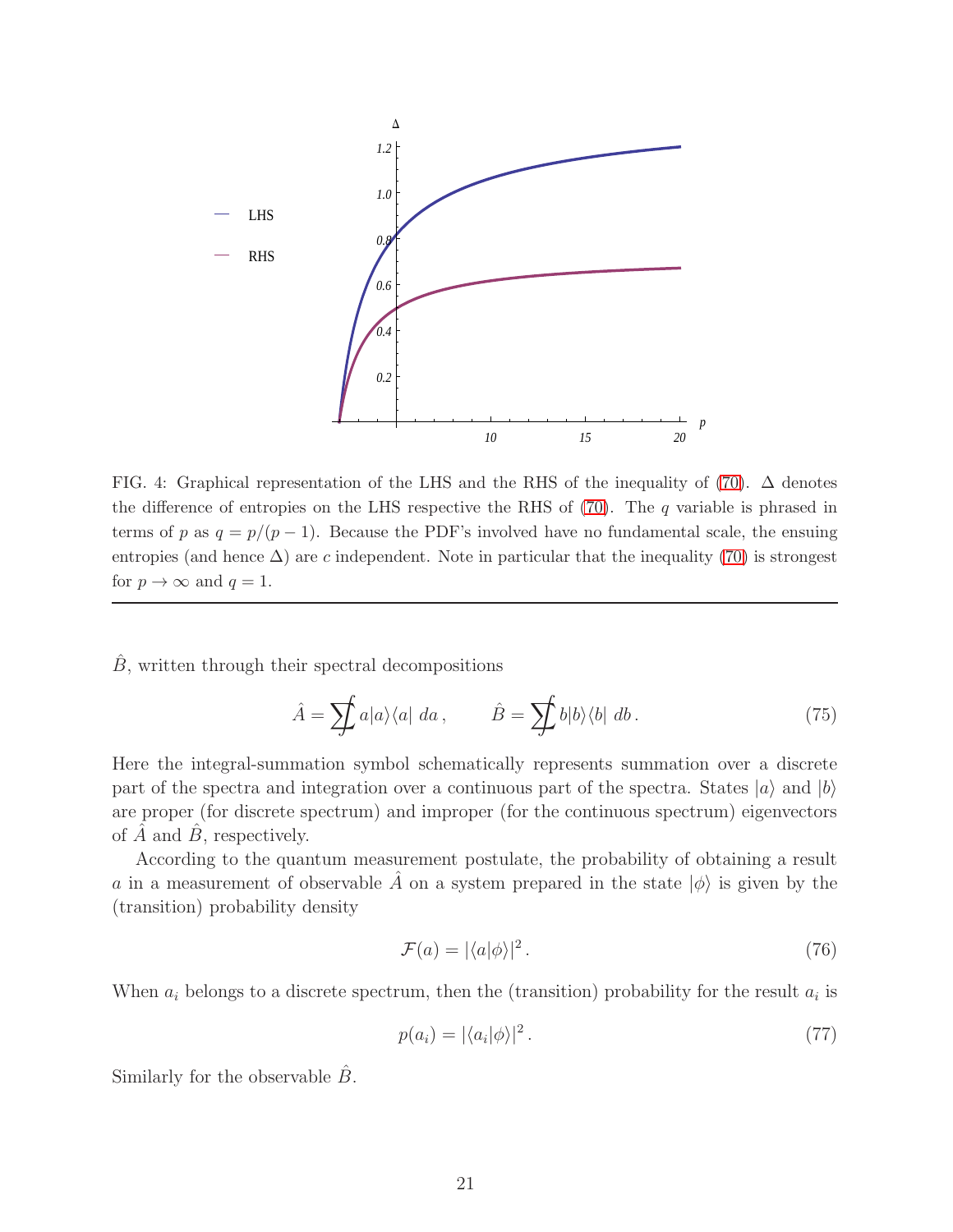#### A. Discrete probabilities

For the discrete-spectrum the conditions assumed in the Riesz–Thorin inequality (cf. Theorem IV.2) are clearly fulfilled by setting  $x_i = \langle x_i | \phi \rangle$ ,  $(\mathcal{L} \mathbf{x})_j = \langle b_j | \phi \rangle$  and  $a_{ij} = \langle b_j | a_k \rangle$ . We will now illustrate the utility of Rényi's ITUR with a toy-model example. To this end we consider a two-dimensional state  $|\phi\rangle$  of a spin- $\frac{1}{2}$  particle, and let  $\hat{A}$  and  $\hat{B}$  be *spin components* in orthogonal directions, i.e.

$$
|A\rangle \equiv \left(\begin{array}{c} |S_x; +\rangle \\ |S_x; -\rangle \end{array}\right), \qquad |B\rangle \equiv \left(\begin{array}{c} |S_z; +\rangle \\ |S_z; -\rangle \end{array}\right). \tag{78}
$$

Because

$$
\begin{pmatrix}\n|S_x; +\rangle \\
|S_x; -\rangle\n\end{pmatrix} = \frac{1}{\sqrt{2}} \begin{pmatrix} 1 & 1 \\
-1 & 1 \end{pmatrix} \begin{pmatrix} |S_z; +\rangle \\
|S_z; -\rangle\n\end{pmatrix},
$$
\n(79)

we can immediately identify c with  $1/\sqrt{2}$  (cf. Eq. [\(35\)](#page-13-0)). Let us now define probability  $\mathcal{P} = (p, (1-p)) \equiv (|\langle S_x; +|\phi \rangle|^2, |\langle S_x; -|\phi \rangle|^2)$ . Without loss of generality we may assume that  $p = \max_i \mathcal{P}$ . The question we are interested in is how the knowledge of  $\mathcal{P}$  restricts the distribution  $\mathcal{Q} = (q, (1-q)) \equiv (|\langle S_z; +|\phi \rangle|^2, |\langle S_z; -|\phi \rangle|^2)$ ? Both distribution cannot be independent as Shannon's ITUR

<span id="page-21-0"></span>
$$
\mathcal{H}(\mathcal{P}) + \mathcal{H}(\mathcal{Q}) \ge -2\log_2 c = 1,
$$
\n(80)

clearly indicates. In fact, inequality [\(80\)](#page-21-0) can be equivalently phrased in the form

<span id="page-21-1"></span>
$$
p^p (1-p)^{1-p} \le \frac{1}{2} q^{-q} (1-q)^{q-1} . \tag{81}
$$

The graphical solution of this equation can be seen on Fig. [5.](#page-22-0) In case of Rényi's ITUR we can take advantage of the fact that the RE is a monotonically decreasing function of its index and hence the most stringent relation between  $p$  and  $q$  is provided via Rényi's ITUR

$$
\mathcal{I}_{\infty}(\mathcal{P}) + \mathcal{I}_{1/2}(\mathcal{Q}) \geq -2\log_2 c = 1.
$$
\n(82)

The latter is equivalent to

<span id="page-21-2"></span>
$$
\sqrt{q}\sqrt{1-q} + 1/2 \ge p. \tag{83}
$$

This inequality can be again treated graphically, see Fig. [6.](#page-22-1) The comparison with the ordinary Schrödinger–Robertson's VUR, can easily be made. In fact, we have

<span id="page-21-3"></span>
$$
\langle (\Delta S_x)^2 \rangle_{\phi} \langle (\Delta S_z)^2 \rangle_{\phi} \ge \frac{\hbar^2}{4} |\langle S_y \rangle_{\phi}|^2 \Leftrightarrow p(1-p) \ge \frac{1}{4} \sin^2(\varphi_+ - \varphi_-), \qquad (84)
$$

where the phase  $\varphi_{\pm}$  is defined as

$$
e^{i\varphi_{\pm}} \equiv \frac{\langle \phi | S_z; \pm \rangle}{|\langle \phi | S_z; \pm \rangle|}.
$$
\n(85)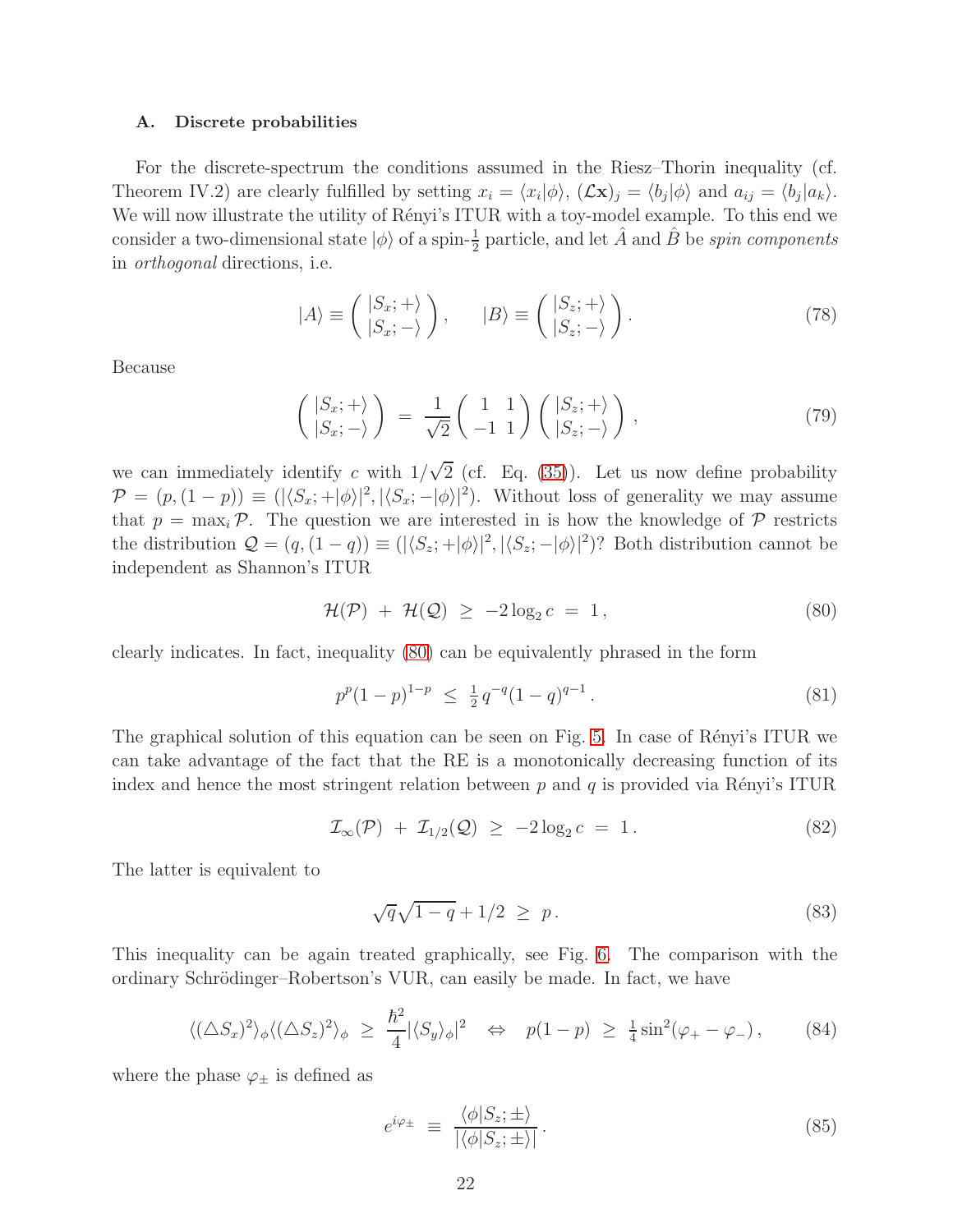

<span id="page-22-0"></span>FIG. 5: Graphical representation of the inequality  $(81)$ . For fixed value of p the inequality is fulfilled for all q's that lie inside the q-function, i.e., function  $y = \frac{1}{2}$  $\frac{1}{2}q^{-q}(1-q)^{q-1}.$ 



<span id="page-22-1"></span>FIG. 6: Graphical representation of the inequality  $(83)$ . For fixed value of p the inequality is fulfilled for all q's that lie inside the q-function, i.e., function  $y = \sqrt{q}\sqrt{1-q} + 1/2$ .

In deriving this we have used the relation

$$
\begin{pmatrix}\n|S_y; +\rangle \\
|S_y; -\rangle\n\end{pmatrix} = \frac{1}{\sqrt{2}} \begin{pmatrix} 1 & i \\
1 & -i \end{pmatrix} \begin{pmatrix} |S_z; +\rangle \\
|S_z; -\rangle\n\end{pmatrix}.
$$
\n(86)

Note, that by symmetry the VUR inequality can also equally be written as

<span id="page-22-2"></span>
$$
q(1-q) \ \geq \ \frac{1}{4}\sin^2(\tilde{\varphi}_+ - \tilde{\varphi}_-)\,,\tag{87}
$$

with

$$
e^{i\tilde{\varphi}_{\pm}} \equiv \frac{\langle \phi | S_x; \pm \rangle}{|\langle \phi | S_x; \pm \rangle|} \,. \tag{88}
$$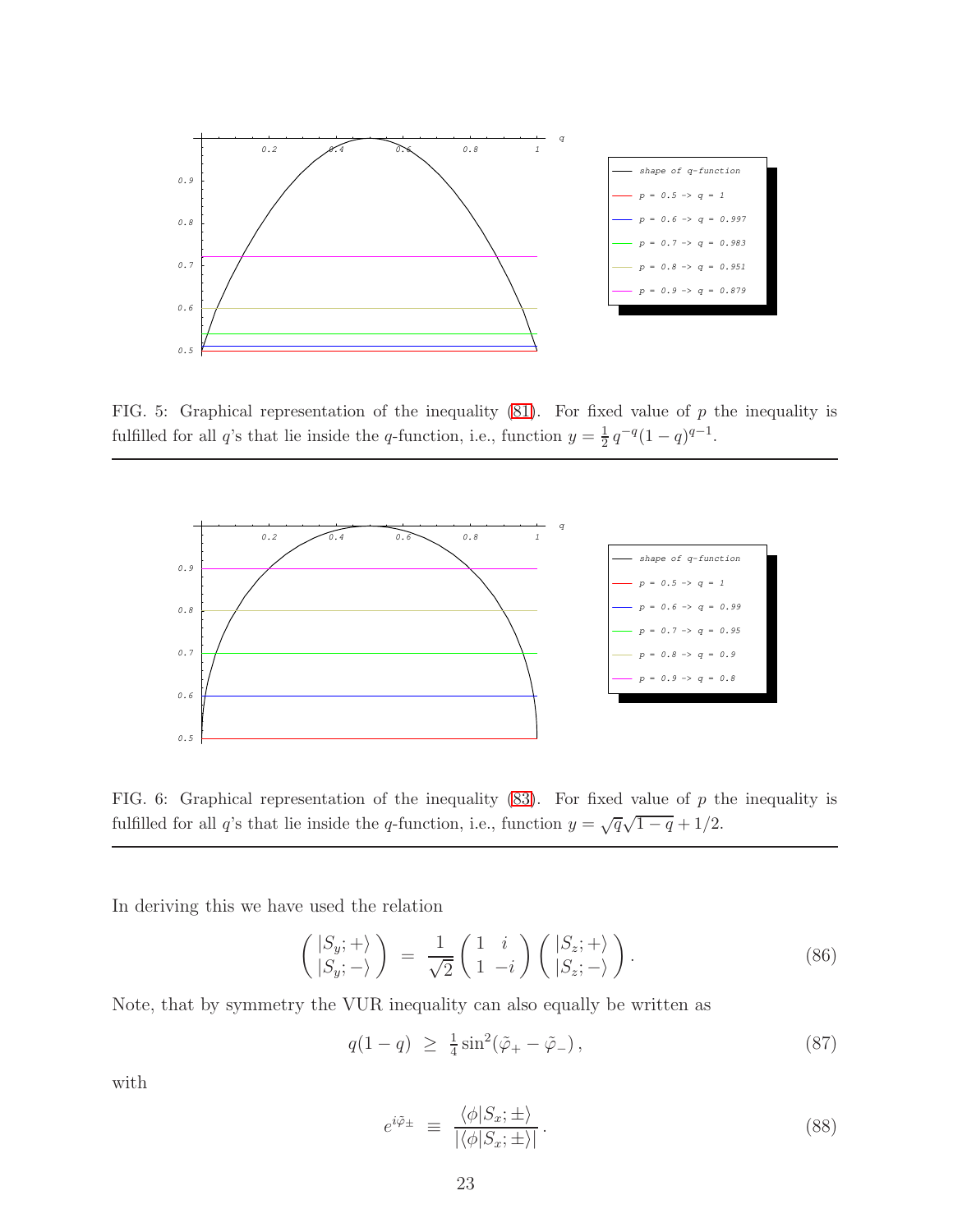From [\(84\)](#page-21-3) and [\(87\)](#page-22-2) we see that the VUR does not pose any strong restriction between P and Q. Since the phase factors  $\varphi_{\pm}$  (or  $\tilde{\varphi}_{\pm}$ ) do not enter the definition of Q (or P), then for a fixed (but otherwise arbitrary) q the VUR  $(84)$  can be in principle fulfilled by any  $p \in [0.5, 1]$ . Of course, if the relative phase is known the restriction between P and Q is less trivial. On the other hand, the ITURs discussed above are far more specific in their constrains on values of  $P$  and  $Q$ , see Tab. [I.](#page-23-1) From the table we see that for given  $P$ ,

| $\mathcal{D}$ | VUR $q \in$    | S-ITUR $q \in$ | R-ITUR $q \in$ |
|---------------|----------------|----------------|----------------|
| 0.5           | [0.067, 0.933] | [0, 1]         | [0, 1]         |
| 0.6           | [0.067, 0.933] | [0.003, 0.997] | [0.010, 0.990] |
| 0.7           | [0.067, 0.933] | [0.017, 0.983] | [0.042, 0.958] |
| 0.8           | [0.067, 0.933] | [0.049, 0.951] | [0.1, 0.9]     |
| 0.9           | [0.067, 0.933] | [0.121, 0.879] | [0.2, 0.8]     |

<span id="page-23-1"></span>TABLE I: Comparison of three uncertainty relations: variance-based uncertainty relation (VUR) with  $\tilde{\varphi}_+-\tilde{\varphi}_-=\pi/6$ , Shannon's information uncertainty relation (S-ITUR) and Rényi's information uncertainty relation  $(R-TUR)$  for different values of p. In the respective columns one can see the peakedness of the distribution  $\mathcal{Q} = (q,(1-q)).$ 

Rényi's ITUR improves on Shannon's ITUR. This is because the Rényi ITUR considered is more restrictive than Shannon's case. For instance, the marginal case  $\mathcal{P} = (0.8, 0.2)$  and  $\mathcal{Q} = (0.951, 0.049)$  that is allowed by Shannon's ITUR explicitly violates Rényi's ITUR and hence it cannot be realized (ITURs represent necessary conditions). Both Shannon's ITUR and Rényi's ITUR improve on  $VUR$  — unless some extra information about the relative wave-functions phase is provided. In Tab. [I](#page-23-1) we find that when the relative phase is known, e.g.,  $\tilde{\varphi}_+ - \tilde{\varphi}_- = \pi/6$ , Rényi's ITUR still improves on VUR for values  $p = 0.9$  and  $p = 0.8$ while Shannon's ITUR improves over VUR only for  $p = 0.9$ .

#### <span id="page-23-0"></span>B. Continuous probabilities

In view of the (continuous) ITUR from Section [V](#page-15-0) the most prominent example of the Fourier transform is that between configuration and momentum space wave functions (analogously one can treat also other Fourier transform duals, such as the angular momentum and angle). In particular between  $\psi(\mathbf{x})$  and  $\psi(\mathbf{p})$  hold two reciprocal relations

<span id="page-23-2"></span>
$$
\psi(\mathbf{x}) = \int_{\mathbb{R}^D} e^{i\mathbf{p}\cdot\mathbf{x}/\hbar} \hat{\psi}(\mathbf{p}) \frac{d\mathbf{p}}{(2\pi\hbar)^{D/2}},
$$
  

$$
\hat{\psi}(\mathbf{p}) = \int_{\mathbb{R}^D} e^{-i\mathbf{p}\cdot\mathbf{x}/\hbar} \psi(\mathbf{x}) \frac{d\mathbf{x}}{(2\pi\hbar)^{D/2}}.
$$
 (89)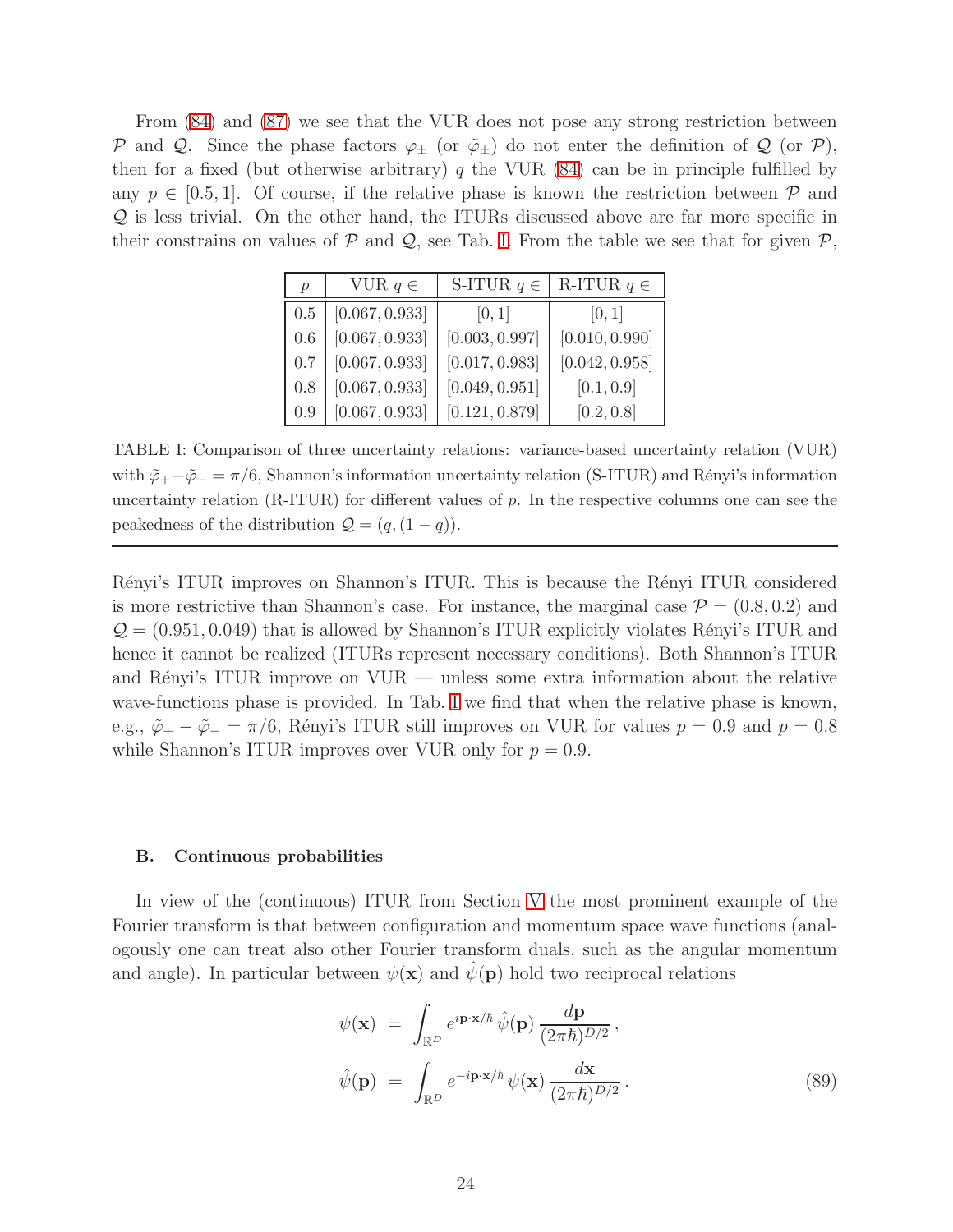The Plancherel (or Riesz–Fischer) equality [\[61](#page-35-25), [73\]](#page-36-12) then implies that  $\|\psi\|_2 = \|\hat{\psi}\|_2 = 1$ . Let us define new functions in [\(89\)](#page-23-2), namely

<span id="page-24-2"></span>
$$
f^{(2)}(\mathbf{x}) = (2\pi\hbar)^{D/4}\psi(\sqrt{2\pi\hbar}\,\mathbf{x}),
$$
  

$$
f^{(1)}(\mathbf{p}) = (2\pi\hbar)^{D/4}\hat{\psi}(\sqrt{2\pi\hbar}\,\mathbf{p}).
$$
 (90)

The factor  $(2\pi\hbar)^{D/4}$  ensures that also the new functions are normalized (in sense of  $\|\ldots\|_2$ ) to unity. With these we will have the same structure of the Fourier transform as in the Beckner–Babenko theorem in Section [V.](#page-15-0) Consequently we can write the associated ITURs  $(53)-(54)$  $(53)-(54)$  $(53)-(54)$  in the form

<span id="page-24-0"></span>
$$
\mathcal{I}_{1+t}(|\psi|^2) + \mathcal{I}_{1+r}(|\hat{\psi}|^2) \geq D \log_2(\pi \hbar) + \frac{1}{r} \log_2(1+r)^{D/2} + \frac{1}{t} \log_2(1+t)^{D/2}
$$

$$
= \frac{1}{r} \log_2 \left(\frac{1+r}{\pi \hbar}\right)^{D/2} + \frac{1}{t} \log_2 \left(\frac{1+t}{\pi \hbar}\right)^{D/2}, \tag{91}
$$

or in the weaker form with the universal RHS

<span id="page-24-1"></span>
$$
\mathcal{I}_{1+t}(|\psi|^2) + \mathcal{I}_{1+r}(|\hat{\psi}|^2) \ge \log_2(2\pi\hbar)^D.
$$
\n(92)

In particular for Shannon's entropy the Hirschman inequality [\(57\)](#page-17-4) acquires the form

<span id="page-24-3"></span>
$$
\mathcal{H}(|\psi|^2) + \mathcal{H}(|\hat{\psi}|^2) \ge \log_2(e\pi\hbar)^D.
$$
 (93)

In both [\(91\)](#page-24-0) and [\(92\)](#page-24-1) use was made of the mathematical identities

$$
\mathcal{I}_{\alpha}(|f^{(1)}|^{2}) = \mathcal{I}_{\alpha}(|\hat{\psi}|^{2}) - \frac{D}{2}\log_{2}(2\pi\hbar),
$$
  

$$
\mathcal{I}_{\alpha}(|f^{(2)}|^{2}) = \mathcal{I}_{\alpha}(|\psi|^{2}) - \frac{D}{2}\log_{2}(2\pi\hbar).
$$
 (94)

These two identities just state that the scaled PDFs  $|f^{(1)}|^2$  and  $|f^{(2)}|^2$  obtained from [\(90\)](#page-24-2) are less peaked (and hence less informative) than the original PDFs  $|\hat{\psi}|^2$  and  $|\psi|^2$ , respectively. Consequently, we increase our ignorance when passing from  $\hat{\psi}$  to  $f^{(1)}$ , and from  $\psi$  to  $f^{(2)}$ .

The inequality [\(92\)](#page-24-1) (and similarly [\(91\)](#page-24-0)) should be understood in the sense that by no quantum mechanical measurements it is possible to reduce the joint entropy in two canonically conjugate distributions  $\mathcal{F}^{(1)}(\mathbf{p}) = |\hat{\psi}(\mathbf{p})|$  and  $\mathcal{F}^{(2)}(\mathbf{x}) = |\psi(\mathbf{x})|$  below the level of  $\log_2(2\pi\hbar)^D$  bits.

Let us observe that in terms of the Rényi entropy power one can cast  $(91)$  into an equivalent form (cf. Eq. [\(59\)](#page-17-1))

$$
N_{1+t}(|\psi|^2)N_{1+r}(|\hat{\psi}|^2) \ \geq \ \frac{\hbar^2}{4} \,. \tag{95}
$$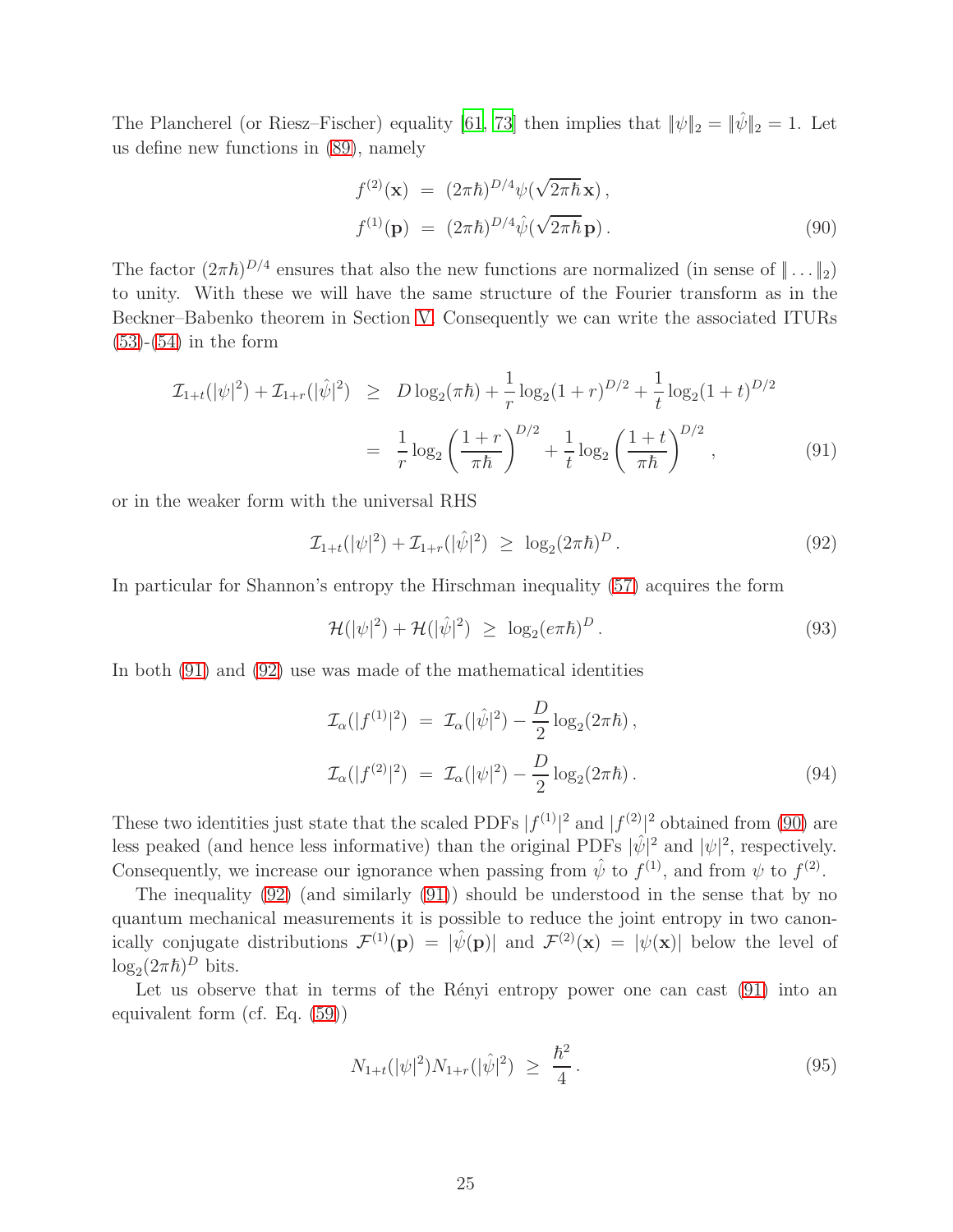#### 1. Heavy tailed distributions

If we wish to improve over the Shannon–Hirschman ITUR [\(57\)](#page-17-4) we should find such a pair  $\{r, t\}$  which provides a stronger restriction on the involved distributions than Shannon's case. In Section [V](#page-15-0) we have already seen that this can indeed happen, e.g., for heavy tailed distributions. This fact will be now illustrated with *Paretian* or  $Lévy$  (stable) distributions. Such distributions represent, in general, a four parametric class of distributions that replace the rôle of the *normal distribution* in the central limit theorem in cases where the underlying single event distributions do not have one of the first two momenta. For computational simplicity (results can be obtained in a closed form) we will consider one of the Lévy stable distributions, namely the Cauchy–Lorentz distribution [\[11](#page-34-13)] which can be obtained from the wave function

$$
\hat{\psi}(x) = \sqrt{\frac{c}{\pi}} \sqrt{\frac{1}{c^2 + (x - m)^2}}.
$$
\n(96)

The corresponding Fourier transform and respective PDFs are

$$
\hat{\psi}(p) = e^{-imp/\hbar} \sqrt{\frac{2c}{\pi^2 \hbar}} K_0(c|p|/\hbar) , \qquad (97)
$$

$$
\mathcal{F}^{(2)}(x) = \frac{c}{\pi} \frac{1}{c^2 + (x - m)^2},\tag{98}
$$

$$
\mathcal{F}^{(1)}(p) = \frac{2c}{\pi^2 \hbar} K_0^2(c|p|/\hbar), \qquad (99)
$$

and the ensuing Shannon and Rényi entropies are

$$
\mathcal{H}(\mathcal{F}^{(1)}) = \log_2(\pi^2 \hbar/2c) - \frac{8}{\pi^2} 2.8945, \quad \mathcal{H}(\mathcal{F}^{(2)}) = \log_2(4c\pi), \mathcal{I}_{1/2}(\mathcal{F}^{(1)}) = \log_2(2\hbar/c), \quad \mathcal{I}_{\infty}(\mathcal{F}^{(2)}) = \log_2(c\pi).
$$
\n(100)

With these results we can immediately write the associated ITURs, namely

<span id="page-25-0"></span>
$$
\mathcal{H}(\mathcal{F}^{(1)}) + \mathcal{H}(\mathcal{F}^{(2)}) = \log_2(2\pi^3 \hbar) - \frac{8}{\pi^2} 2.8945 > \log_2(e\pi \hbar), \tag{101}
$$

$$
\mathcal{I}_{1/2}(\mathcal{F}^{(1)}) + \mathcal{I}_{\infty}(\mathcal{F}^{(2)}) = \log_2(2\pi\hbar).
$$
 (102)

So what can be concluded from these relations? First we notice that the ITUR [\(102\)](#page-25-0) saturates the inequality [\(91\)](#page-24-0) while the Shannon ITUR [\(101\)](#page-25-0) does not saturate the corresponding Hirschman inequality  $(93)$ . In fact, if we rewrite  $(101)-(102)$  $(101)-(102)$  in the language of Rényi entropy powers, we obtain

<span id="page-25-1"></span>
$$
N(\mathcal{F}^{(1)})N(\mathcal{F}^{(2)}) > \frac{\hbar^2}{4},\tag{103}
$$

$$
N_{1/2}(\mathcal{F}^{(1)})N_{\infty}(\mathcal{F}^{(2)}) = \frac{\hbar^2}{4}.
$$
\n(104)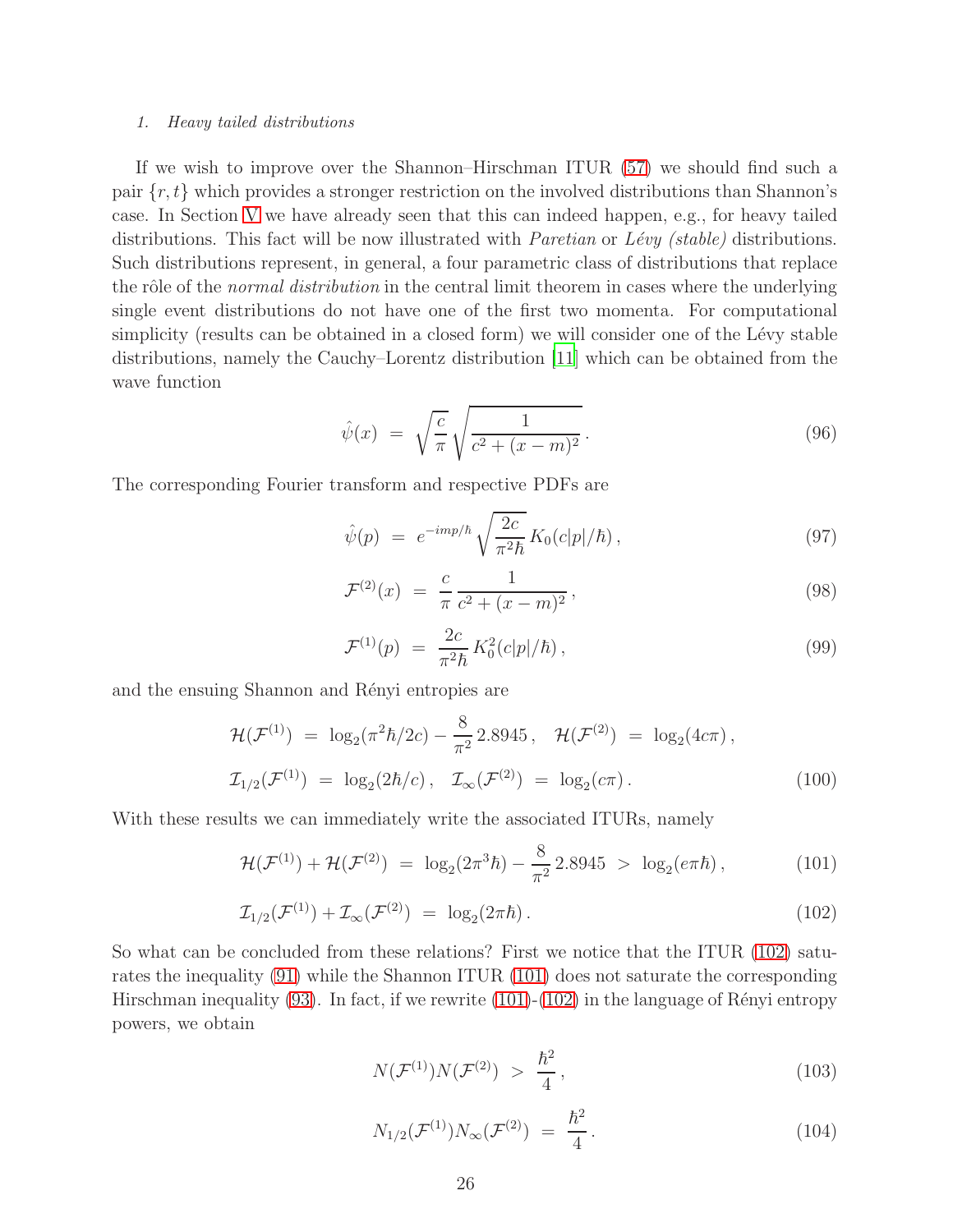Since the Rényi ITUR puts a definite constraint between  $\mathcal{F}^{(2)}$  and  $\mathcal{F}^{(1)}$  it clearly improves over the Shannon ITUR (which is less specific). In addition, while [\(103\)](#page-25-1) indicates that one could still find another  $\mathcal{F}^{(2)}$  for a given fixed  $\mathcal{F}^{(1)}$  that would lower the LHS of the Shannon entropy power inequality, the relation [\(104\)](#page-25-1) forbids such a situation to happen without increasing uncertainty in the Rényi ITUR. By increasing the uncertainty, however, the definite constraint between  $\mathcal{F}^{(2)}$  and  $\mathcal{F}^{(1)}$  will get lost.

It should be stressed, that in general the Rényi ITUR is not symmetric. However, in the case at hand the situation is quite interesting. One can easily check that  $\mathcal{I}_{1/2}(\mathcal{F}^{(2)}) = \infty$ and  $\mathcal{I}_{\infty}(\mathcal{F}^{(1)}) = -\infty$ , and so the Rényi ITUR is indeterminate. This result deserves two comments. First, the extremal values of  $\mathcal{I}_{1/2}(\mathcal{F}^{(2)})$  and  $\mathcal{I}_{\infty}(\mathcal{F}^{(1)})$  can be easily understood. From the very formulation of the RE one can see that for  $\alpha > 1$  the non-linearly nature of the RE tends to emphasize the more probable parts of the PDF (typically the middle parts) while for  $\alpha$  < 1) the less probable parts of the PDF (typically the tails) are accentuated. In other words,  $\mathcal{I}_{1/2}$  mainly carries information on the rare events while  $\mathcal{I}_{\infty}$  on the common events. In particular, if one starts from a strongly leptocurtic distribution (such as  $\mathcal{F}^{(1)}$ ) then  $\mathcal{I}_{\infty}$  effectively works with the PDF that is sharply (almost  $\delta$ -function) peaked. In this respect ignorance about the peak is minimal, which in turn corresponds to the minimal RE which for continuous distributions is  $-\infty$ . For heavy tailed distributions (such as  $\mathcal{F}^{(2)}$ ) the RE  $\mathcal{I}_{1/2}$  works effectively with a very flat (almost equiprobable) PDF which yields maximal ignorance about the tail. For continuous distributions the related information of the order  $\alpha = 1/2$  is thus  $\infty$ .

Second, one can make sense of the indeterminate form of the Rényi ITUR by putting a regulator on the real x axis. In particular we can assume that  $\int_{-\infty}^{\infty} dx \dots \mapsto \int_{-R}^{R} dx \dots$ With this we obtain to leading order in R

$$
\mathcal{I}_{1/2}(\mathcal{F}^{(2)}) = 2\log_2\left(\sqrt{\frac{c}{\pi}}\log(4R^2/c^2)\right),
$$
  

$$
\mathcal{I}_{\infty}(\mathcal{F}^{(1)}) = -\log_2\left(\frac{2c}{\hbar\pi^2}K_0^2(c/R)\right).
$$
 (105)

In the associated ITUR the unwanted divergent terms cancel and we end up with the final result

$$
\mathcal{I}_{1/2}(\mathcal{F}^{(2)}) + \mathcal{I}_{\infty}(\mathcal{F}^{(1)}) \stackrel{R \to \infty}{=} \log_2(2\pi\hbar), \qquad (106)
$$

which again, rather surprisingly, saturates the information bound.

It is also interesting to observe that while the variance in momentum  $\langle (\Delta p)^2 \rangle_{\psi}$  =  $\hbar^2 \pi / 16c^2$ , the variance in position  $\langle (\Delta x)^2 \rangle_{\psi} = \infty$  (which is symptomatic of Lévy stable distributions) and hence the Schrödinger–Robertson VUR is completely uninformative. Similar conclusions can be also reached with the Lévy–Smirnov distribution which is used in fractional QM [\[82](#page-36-13), [83\]](#page-36-14) and which can be obtained from the wave function

$$
\psi(x) = \left(\frac{c}{2\pi}\right)^{1/4} \exp\left(-\frac{c}{4}(x-m)^{-1} + \frac{i}{\hbar}p_0x\right) / (x-m)^{3/4}.
$$
 (107)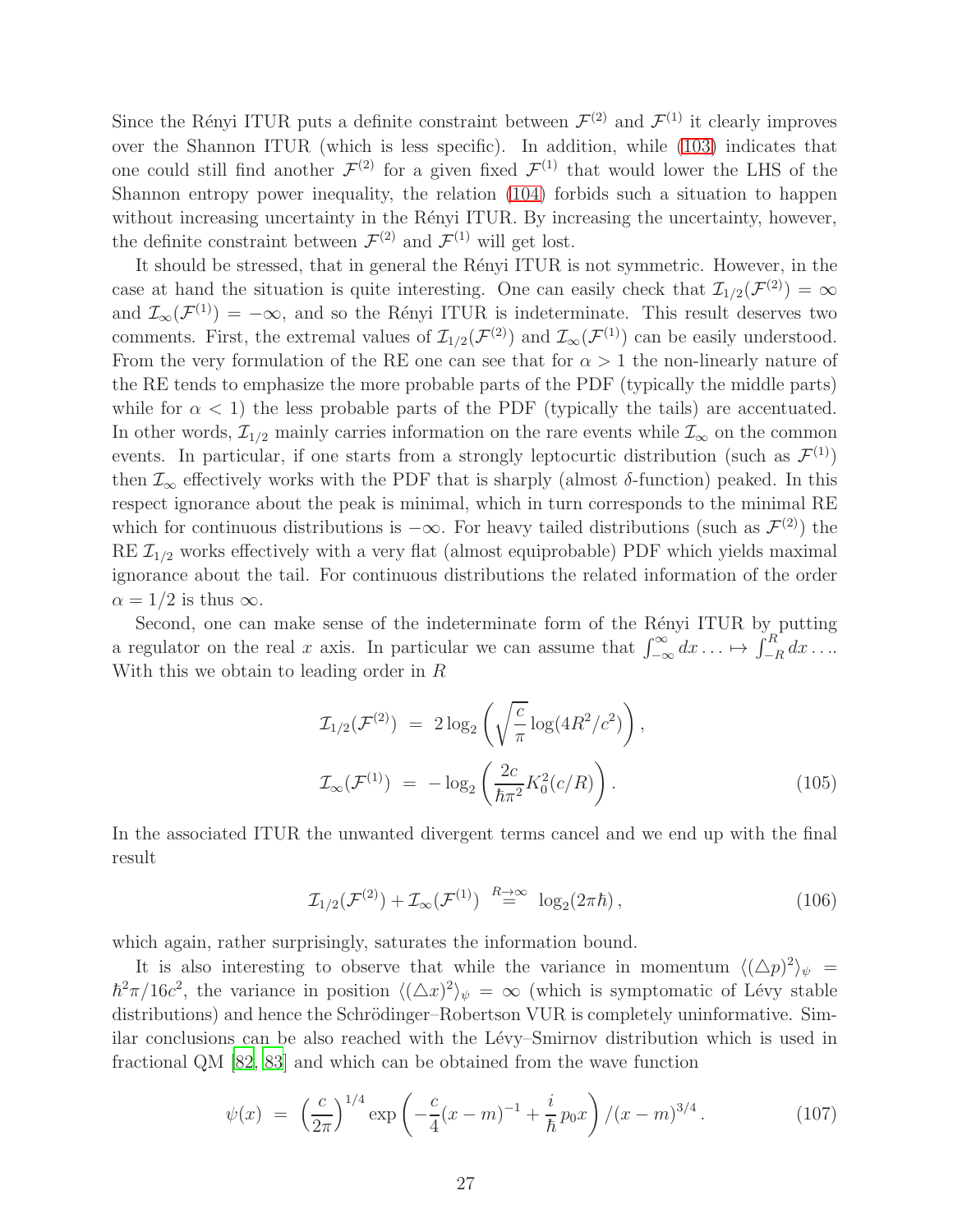Let us finally note that the meaning of the ITUR  $(91)$  (and  $(92)$ ) is rather different from the momentum-position VUR. The difference is due to the fact that the two measures of uncertainty (namely variance and Rényi's entropy) are left unaltered by very different types of PDF modifications. While both the variance of a probability distribution and Rényi entropy are translation invariant (i.e., invariant under the shift of the mean value of the distribution by a constant), R´enyi entropy is, in addition, invariant under the piecewise reshaping of the wave function. Particularly PDF's  $\varrho^{(2)}(x) = |\psi^{(1)}(x)|^2$  and  $\bar{\varrho}^{(2)}(x) = |\bar{\psi}^{(2)}(x)|^2$  with the wave function

$$
\bar{\psi}^{(2)}(x) = \sum_{n \in \mathbb{N}} \chi_{[ndx, (n+1)dx]} \psi^{(2)}(x_{\sigma(n)}) , \qquad (108)
$$

 $(\chi_{[a,b]}$  is the indicator function of the interval  $[a,b]$  in R and  $\sigma(n)$  is an arbitrary permutation of the set of all  $n \in \mathbb{N}$ ) yield the same Rényi entropy. In other words, Rényi entropy is invariant under cutting up the original PDF  $\varrho^{(2)}(x)$  into infinitesimal pieces under the original curve and *reshuffling* or *separating* them in an arbitrary manner. Also the Rényi entropy for corresponding Fourier transformed wave functions are unchanged when passing from  $\varrho^{(1)}(\mathbf{p})$  to  $\bar{\varrho}^{(1)}(\mathbf{p})$ . This indicates that the corresponding ITUR will not change under such a reshuffling. This fact will be illustrated in the following subsection.

#### 2. Schrödinger cat states

Another relevant situation when the continuous ITUR improves on the VUR occurs for coherent state superpositions (CSS), also called Schrödinger cat states. These states have the form

<span id="page-27-0"></span>
$$
|CSS_{\pm}(\beta)\rangle = N_{\beta}^{\pm}(|\beta\rangle \pm |-\beta\rangle)
$$
 (109)

where  $|\beta\rangle$  is the ordinary Glauber coherent state with the amplitude  $\beta$  and

$$
N_{\beta}^{\pm} = 1/\sqrt{2(1 \pm e^{-2\beta^2})}, \qquad (110)
$$

is the normalization factor. Such states have been created in the laboratory [\[74](#page-36-15)] and are of interest in studies of the quantum to classical transition as well as quantum metrology [\[75](#page-36-16), [76](#page-36-17)]. For definiteness we shall consider only the  $(CSS_{+}(\beta))$  state, though the qualitative statements will equally hold also for  $|CSS_{-}(\beta)\rangle$ . The operator corresponding to different phase quadratures of this state is

$$
\hat{X}_{\theta} = (\hat{b}e^{-i\theta} + \hat{b}^{\dagger}e^{i\theta})/2, \tag{111}
$$

where  $\hat{b}^{\dagger}$  and  $\hat{b}$  are respectively the creation and annihilation operators for a photon in the coherent state mode. Note that the eigenvalues of these operators are unitless and do not depend on  $h$  as was the case with the other examples. We shall be concerned with the orthogonal quadratures  $\hat{X}_0$  and  $\hat{X}_{\pi/2}$ , which form a pair of conjugate observables with the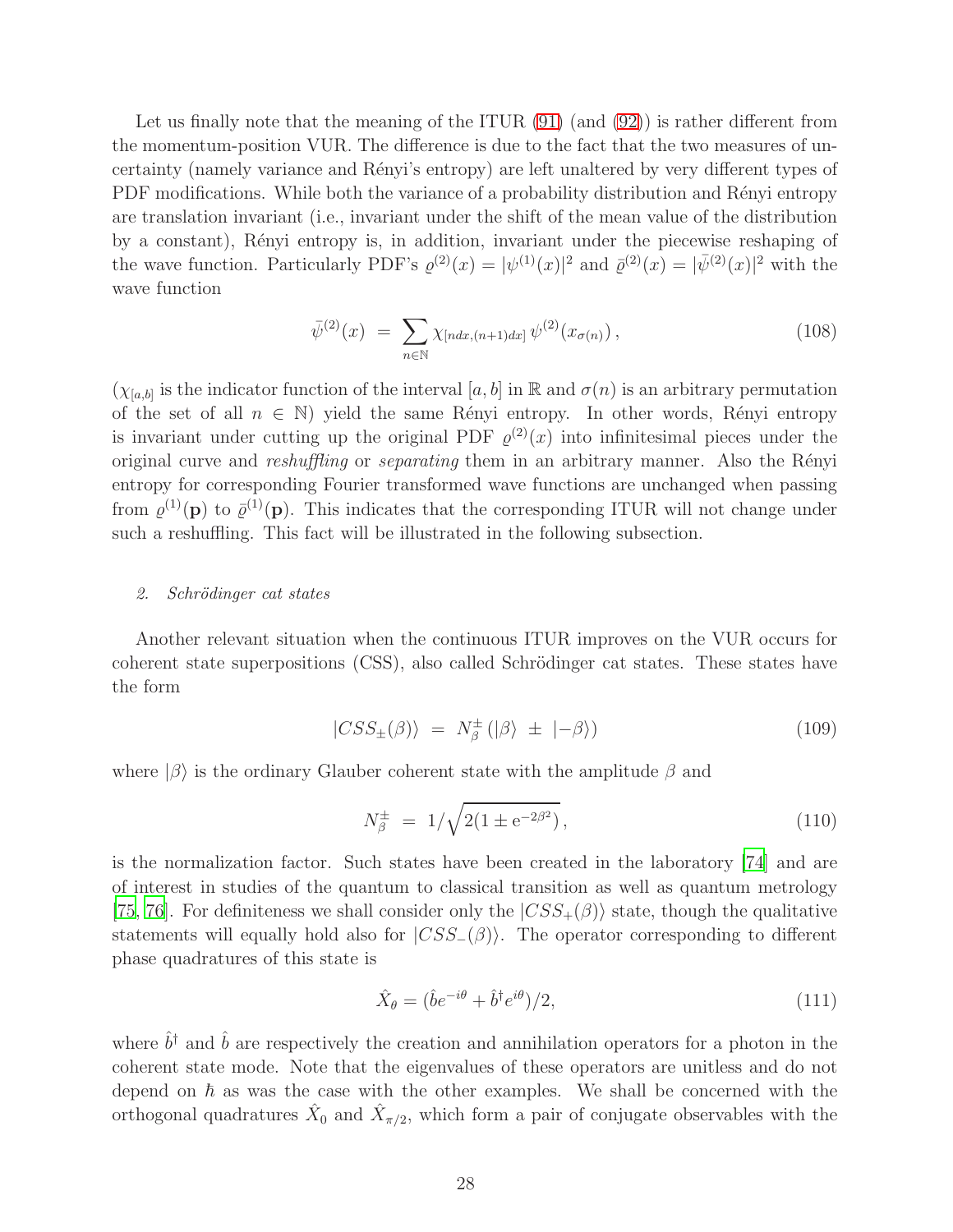commutation relation  $[\hat{X}_0, \hat{X}_{\pi/2}] = i/2$ . If we take  $|x_0\rangle$  and  $|x_{\pi/2}\rangle$  to be eigenstates of  $\hat{X}_0$ and  $\hat{X}_{\pi/2}$  we can represent [\(109\)](#page-27-0) in these bases as

$$
\langle x_0 | CSS_+(\beta) \rangle = N_\beta^+ (\langle x_0 | \beta \rangle + \langle x_0 | - \beta \rangle)
$$
  

$$
= \frac{2N_\beta^+}{\pi^{\frac{1}{4}}} \cosh\left(\sqrt{2}\beta x_0\right) \exp\left[-\frac{1}{2}x_0^2 - \beta^2\right],
$$
(112)

$$
\langle x_{\pi/2} | CSS_+(\beta) \rangle = N_\beta^+ \left( \langle x_{\pi/2} | \beta \rangle + \langle x_{\pi/2} | -\beta \rangle \right)
$$
  

$$
= \frac{2N_\beta^+}{\pi^{\frac{1}{4}}} \cos \left( \sqrt{2} \beta x_{\pi/2} \right) \exp \left[ -\frac{1}{2} x_{\pi/2}^2 \right]. \tag{113}
$$

The corresponding probability distributions

$$
\mathcal{F}^{(2)}(x_0) = \langle x_0 | CSS_+(\beta) \rangle \langle CSS_+(\beta) | x_0 \rangle \tag{114}
$$

$$
\mathcal{F}^{(1)}(x_{\pi/2}) = \langle x_{\pi/2} | CSS_+(\beta) \rangle \langle CSS_+(\beta) | x_{\pi/2} \rangle \tag{115}
$$

can be experimentally accessed with homodyne detections.

The ensuing values of Shannon and Rényi entropies are depicted in Fig. [7a](#page-29-0) as functions of  $\beta$ . Curve (i) is the Shannon ITUR,  $\mathcal{H}(\mathcal{F}^{(2)}) + \mathcal{H}(\mathcal{F}^{(1)})$ , and the dashed curve (ii) depicts the bound for the Shannon ITUR, i.e.  $log_2(e\pi)$ . We see that the bound is saturated for small  $\beta$  (as should be expected for a single Gaussian wave packet) and gets worse as  $\beta$  is increased (and information about the localization worsens), but eventually saturates at some value above the bound (when two Gaussian wave packets no longer overlap). The plateau is a consequence of the mentioned fact that the RE is immune to piecewise rearrangements of the distributions. Namely, a PDF consisting of two well separated wave packets has the same RE irrespective of the mutual distance. This holds true also for the associated  $\mathcal{F}^{(1)}$ PDF.

The other curves are for the Rényi ITURs: (iii) is  $\mathcal{I}_{1/2}(\mathcal{F}^{(1)}) + \mathcal{I}_{\infty}(\mathcal{F}^{(2)})$  where the qualitative behavior is similar as in the Shannon case. In this situation we see that the plateau forms earlier, which indicates that information about the peak part (i.e.  $\mathcal{I}_{\infty}$ ) starts to saturate earlier than in the Shannon entropy case, which democratically takes into account all parts of the underlying PDF. The dashed curve (iv) is the other way round, i.e.  $\mathcal{I}_{1/2}(\mathcal{F}^{(2)})+\mathcal{I}_{\infty}(\mathcal{F}^{(1)})$ . The faint solid line overlapping with the dashed line (iv) is the Rényi entropy bound,  $\log_2(2\pi)$ . We see that both configurations saturate the bound for small  $\beta$ , but the dashed one saturates the bound for all  $\beta$ . The saturation of the information bound can be attributed to the interplay between the degradation of information on tthe ail parts of  $\mathcal{F}^{(2)}$  carried by  $\mathcal{I}_{1/2}(\mathcal{F}^{(2)})$  and the gain of information on the central part of  $\mathcal{F}^{(2)}$  conveyed by  $\mathcal{I}_{\infty}(\mathcal{F}^{(1)})$ . Interestingly enough, the rate of change (in  $\beta$ ) for both REs is identical but opposite in sign thus yielding a β-independent ITUR.

For the same reasons as in the previous subsection the R-ITUR outperforms the S-ITUR. In addition, we again note that while the variance  $(\Delta x_{\pi/2})^2$  is finite for arbitrary  $\beta$ ,

$$
\langle CSS_+(\beta)|(\Delta x_{\pi/2})^2|CSS_+(\beta)\rangle = (N_\beta^+)^2 \left[1 + e^{-2\beta^2}(1 - 4\beta^2)\right],\tag{116}
$$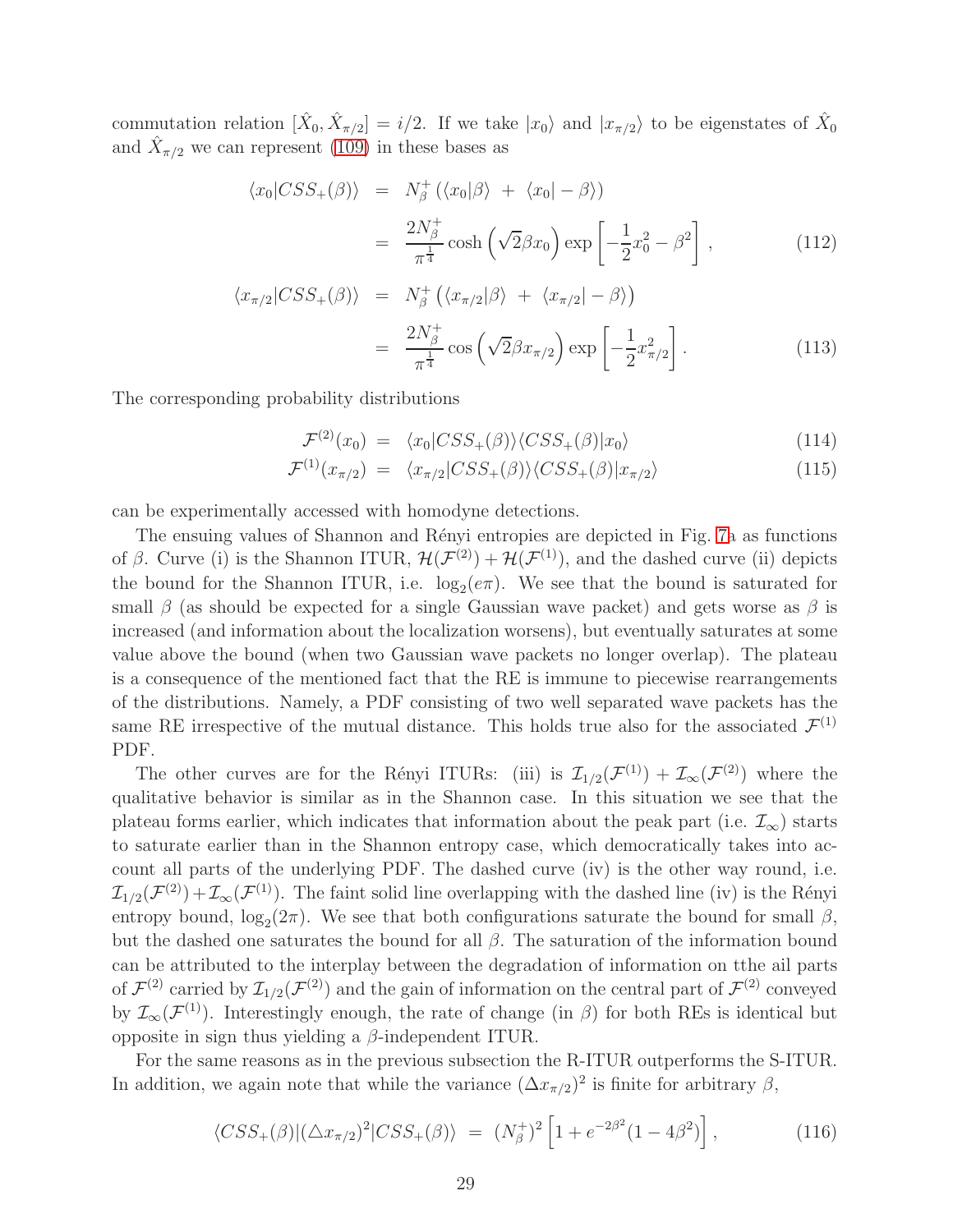

<span id="page-29-0"></span>FIG. 7: a) Plot of different entropies for  $|CSS_+(\beta)\rangle$  as a function of  $\beta$ . (i) Shannon ITUR,  $\mathcal{H}(\mathcal{F}^{(2)}) + \mathcal{H}(\mathcal{F}^{(1)})$ , (ii) bound for the Shannon ITUR,  $\log_2(e\pi)$  (iii) Renyi ITUR,  $\mathcal{I}_{1/2}(\mathcal{F}^{(1)}) +$  $\mathcal{I}_{\infty}(\mathcal{F}^{(2)})$ , and (iv) the other way round,  $\mathcal{I}_{1/2}(\mathcal{F}^{(2)}) + \mathcal{I}_{\infty}(\mathcal{F}^{(1)})$ . Also shown as a faint solid line overlapping with (iv) is the Rényi ITUR bound,  $\log_2(2\pi)$ . **b**) Plot of the Robertson–Schrödinger VUR for  $|CSS_{+}(\beta)\rangle$  as a function of  $\beta$  (solid curve) and its bound (dashed curve).

the variance of the conjugate quadrature

$$
\langle CSS_+(\beta)|(\Delta x_0)^2|CSS_+(\beta)\rangle = (N_\beta^+)^2 \left[1 + e^{-2\beta^2} + 4\beta^2\right],\tag{117}
$$

can be arbitrary large subject to the value of  $\beta$  (see Fig. [7b](#page-29-0)). In this respect the Schrödinger– Robertson VUR again tends to be uninformative for large values of  $\beta$  (i.e., for a large wavepacket separation). Fig. [7b](#page-29-0) shows the product of the quadrature variances (solid curve) along with the Robertson–Schrödinger bound (dashed curve). We see that the bound is saturated for small coherent state amplitudes  $(\beta)$  but gets progressively worse as  $\beta$  is increased.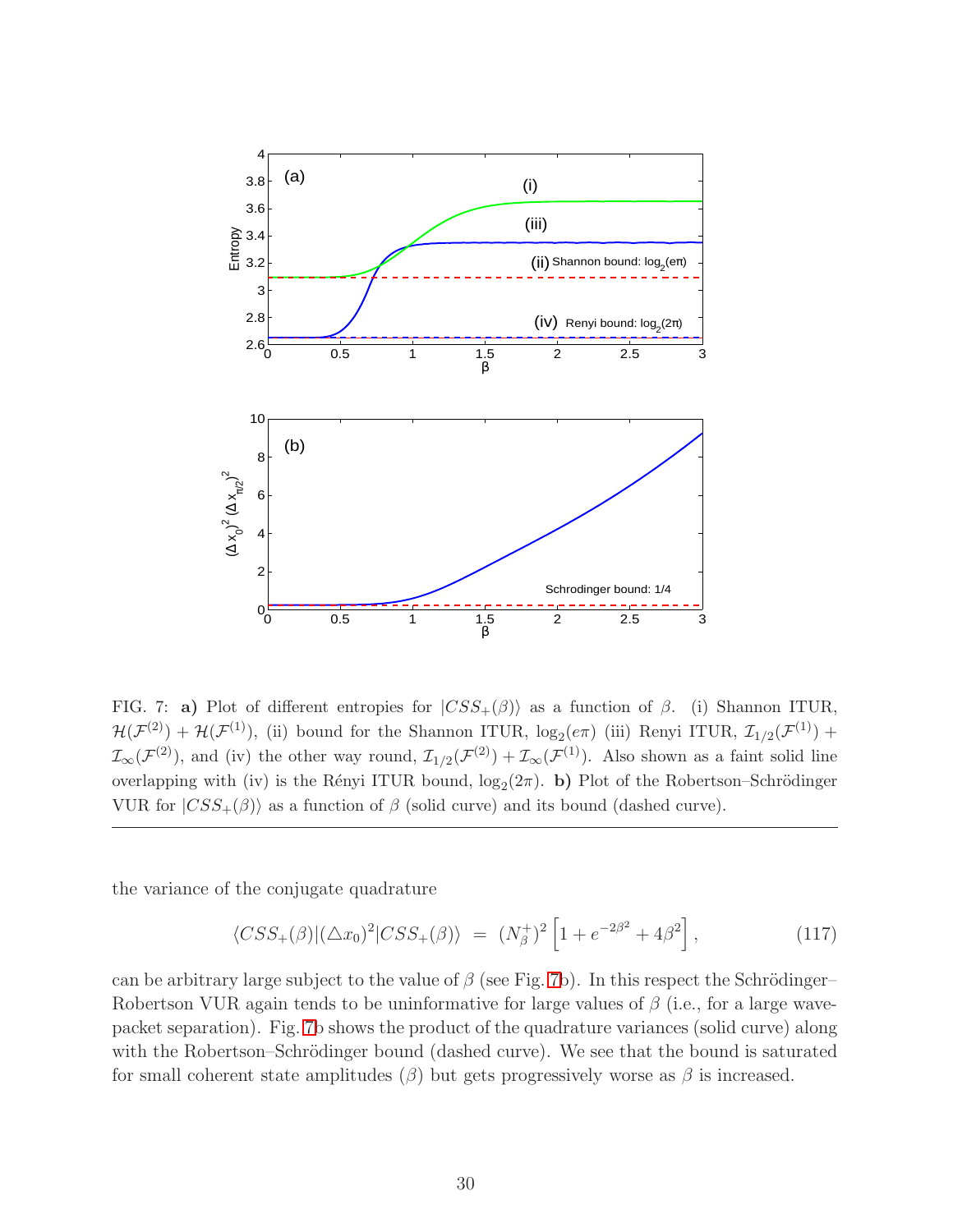### <span id="page-30-0"></span>VII. CONCLUSIONS AND OUTLOOK

In this paper we have generalized the information theoretic uncertainty relations that have been previously developed in Refs. [\[7](#page-34-8)[–9,](#page-34-9) [12,](#page-34-10) [14](#page-34-11)] to include generalized information measures of R´enyi and RE-based entropy powers. To put some flesh on the bones we have applied these generalized ITURs to a simple two-level quantum system (in the discrete-probability case) and to quantum-mechanical systems with heavy-tailed distributions and Schrödinger cat states (in the continuous-probability case). An improvement of the Rényi ITUR over both the Robertson–Schrödinger VUR and the Shannon ITUR was demonstrated in all the aforementioned cases.

In connection with the discrete-probability ITUR we have also highlighted a geometric interpretation by showing that the lower bound on information content (or uncertainty) inherent in the ITUR is higher, the smaller is the distance to singularity of the transformation matrix connecting eigenstates of the two involved observables.

The presented ITURs hold promise precisely because a large part of the structure of quantum theory has an information theoretic underpinning (see, e.g., Refs. [\[28,](#page-34-22) [77\]](#page-36-18)). In this connection it should be stressed that, ITURs in general should play a central rôle, for instance, in quantum cryptography or in the theory of quantum computers, particularly in connection with quantum error-correcting codes, communication and algorithmic complexities. In fact, information measures such as Rényi's entropy are used not because of intuitively pleasing aspects of their definitions but because there exist various (classical and quantum) coding theorems [\[26](#page-34-20), [39](#page-35-10)] which endow them with an operational (that is, experimentally verifiable) meaning. While coding theorems do exist for Shannon, Rényi or Holevo entropies, there are (as yet) no such theorems for Tsallis, Kaniadakis, Naudts and other currently popular entropies. The information theoretic significance of such entropies is thus not obvious, though in the literature one can find, for instance, a Tsallis entropy based version of the uncertainty relations [\[78](#page-36-19)].

Though our reasoning was done in the framework of the classical (non-quantum) information theory, it is perhaps fair to mention that there exist various generalizations of Rényi entropies to the quantum setting. Most prominent among theses are Petz's quasientropies [\[84](#page-36-20)] and Renner's conditional min-, max-, and collision entropy [\[85\]](#page-36-21). Nevertheless, the situation in the quantum context is much less satisfactory in that these generalizations do not have any operational underpinning and, in addition, they are incompatible with each other in number of ways. For instance, whereas the classical conditional min-entropy can be naturally derived from the Rényi divergence, this does not hold for their quantum counterparts. At present there is no obvious generalization of the Rényi entropy power in the quantum framework and hence it is not obvious in what sense one should interpret the prospective ITUR. All these aforementioned issues are currently under active investigation.

Let us finally make a few comments concerning the connection of the entropy power with Fisher information. Fisher information was originally employed by Stam [\[67](#page-36-1)] in his proof of the Shannon entropy power inequality. Interestingly enough, one can use either the entropy power inequality or the Cramér–Rao inequality and logarithmic Sobolev inequality to re-derive the usual Robertson–Schrödinger VUR. While the generalized ITUR presented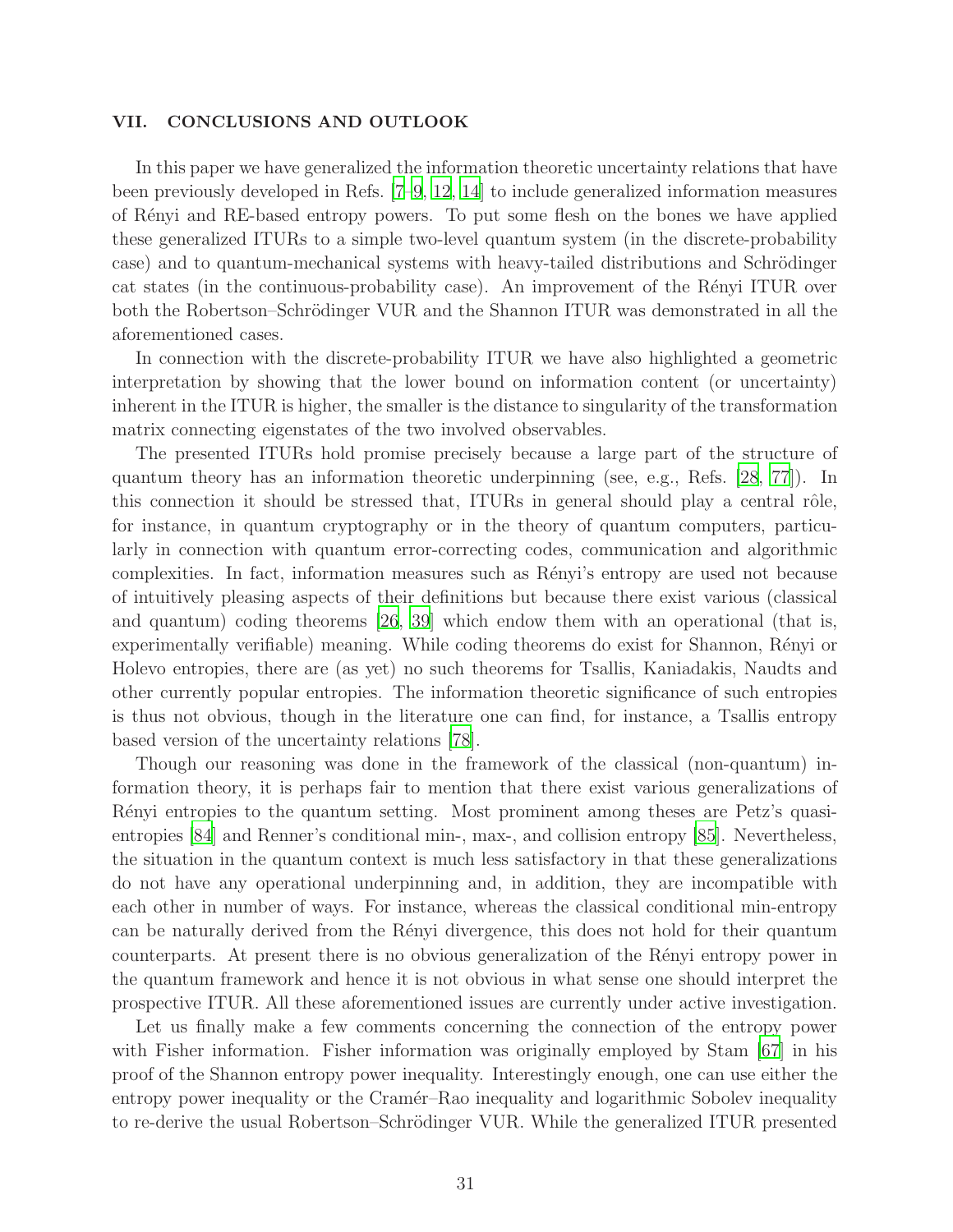here can be derived from the generalized entropy power inequality (as both are basically appropriate restatements of Young's theorem), the connection with Fisher information (or some of its generalizations) is not yet known. The corresponding extension of our approach in this direction would be worth pursuing particularly in view of the natural manner in which RE is used both in inference theory and ITUR formulation.

Last, but not least, the Riesz–Thorin and Beckner–Babebko inequalities that we have uti-lized in Sections [IV](#page-9-0) and [V](#page-15-0) belong to a set of inequalities commonly known as  $\mathcal{L}^p$ -interpolation theorems [\[65](#page-36-22)]. It would be interesting to see whether one can sharpen our analysis from Section [IV](#page-9-0) by using the Marcinkiewicz interpolation theorem [\[65\]](#page-36-22), which in a sense represents the deepest interpolation theorem. In particular, the latter avoids entirely the Riesz convexity theorem which was key in our proof. Work along these lines is presently in progress.

### Acknowledgments

P.J. would like to gratefully acknowledge stimulating discussions with H. Kleinert, P. Harremoës and D. Brody. This work was supported by  $GACR$  Grant No.  $P402/12/J077$ .

#### Appendix A

In this Appendix we introduce the (generalized) Young inequality and derive some related inequalities. Since the actual proof of Young's inequality is rather involved we provide here only its statement. The reader can find the proof together with further details, e.g., in Ref. [\[72\]](#page-36-2).

## **Theorem A.1 (Young's theorem)** Let  $q, p, r > 0$  represent Hölder triple, i.e.,

$$
\frac{1}{q} + \frac{1}{p} = 1 + \frac{1}{r},
$$

and let  $\mathcal{F} \in \ell^q(\mathbb{R}^D)$  and  $\mathcal{G} \in \ell^p(\mathbb{R}^D)$  are two non-negative functions, then

<span id="page-31-0"></span>
$$
\|\mathcal{F} * \mathcal{G}\|_{r} \ge C^{D} \|\mathcal{F}\|_{q} \|\mathcal{G}\|_{p},\tag{A1}
$$

for q, p,  $r > 1$  and

$$
\|\mathcal{F} * \mathcal{G}\|_{r} \le C^{D} \|\mathcal{F}\|_{q} \|\mathcal{G}\|_{p},\tag{A2}
$$

for  $q, p, r \leq 1$ . The constant C is

$$
C = C_p C_q / C_r
$$
 with  $C_x^2 = \frac{|x|^{1/x}}{|x'|^{1/x'}}.$ 

Here  $x$  and  $x'$  are Hölder conjugates. Symbol  $*$  denotes a convolution.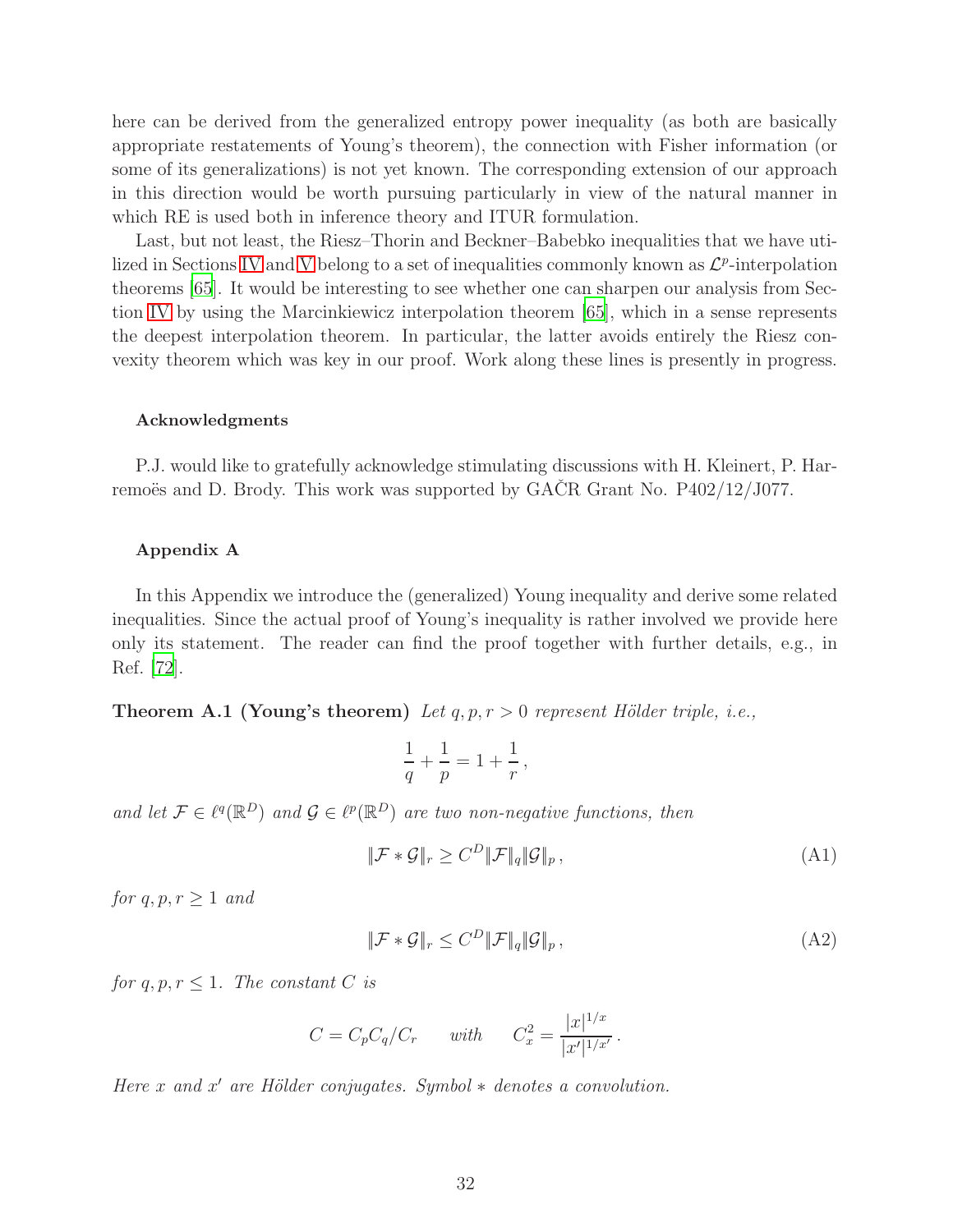Young inequality allows to prove very quickly the Hausdorff–Young inequalities which are instrumental in obtaining various Fourier-type uncertainty relations. In fact, the following chain of reasons holds

<span id="page-32-0"></span>
$$
\|\mathcal{F} * \delta\|_{r} \ge C^{D} \|\mathcal{F}\|_{q} \|\delta\|_{p} = C^{D} \|\mathcal{F}\|_{q} V_{R}^{(p-1)/p}.
$$
\n(A3)

Here we have used the fact that for the  $\delta$  function

$$
\|\delta\|_p = \left[\int_{\mathbb{R}^D} d\mathbf{x} \,\delta^p(\mathbf{x})\right]^{1/p} = \left[\int_{\mathbb{R}^D} d\mathbf{x} \,\delta(\mathbf{x})\delta^{p-1}(0)\right]^{1/p} = V_R^{(p-1)/p}.
$$

In the derivation we have utilized that

$$
\delta(0) = \int_{\mathbb{R}^D} d\mathbf{x} e^{i\mathbf{p}\cdot\mathbf{0}} = V_R.
$$

Subindex R indicates that the volume is regularized, i.e., we approximate the actual volume of  $\mathbb{R}^D$  with a D-dimensional ball of the radius R, where R is arbitrarily large but fixed. At the end of calculations we send  $R$  to infinity. We should also stress that in  $(A3)$  an implicit assumption was made that  $q, p, r \geq 1$ .

The norm  $\|\mathcal{F} * \delta\|_r$  fulfills yet another inequality, namely

<span id="page-32-1"></span>
$$
\|\mathcal{F} * \delta\|_{r} = \left[ \int_{\mathbb{R}^D} d\mathbf{x} \left( \int_{\mathbb{R}^D} d\mathbf{p} \, e^{-i\mathbf{p} \cdot \mathbf{x}} \hat{\mathcal{F}}(\mathbf{p}) \right)^r \right]^{1/r} \leq \|\hat{\mathcal{F}}\|_{n} V_R^{1/n' + 1/r},\tag{A4}
$$

where we have used the Hölder inequality

$$
\int_{\mathbb{R}^D} d\mathbf{p} e^{-i\mathbf{p}\cdot\mathbf{x}} \hat{\mathcal{F}}(\mathbf{p}) = \left| \int_{\mathbb{R}^D} d\mathbf{p} e^{-i\mathbf{p}\cdot\mathbf{x}} \hat{\mathcal{F}}(\mathbf{p}) \right| \leq \|\hat{\mathcal{F}}\|_n \|e^{-i\mathbf{p}\cdot\mathbf{x}}\|_{n'} = \|\hat{\mathcal{F}}\|_n V_R^{1/n'},
$$

with *n* and *n'* being Hölder's conjugates  $(n \ge 1)$ .

Comparing [\(A3\)](#page-32-0) with [\(A4\)](#page-32-1) gives the inequality

<span id="page-32-2"></span>
$$
\|\hat{\mathcal{F}}\|_{n}V_{R}^{1/n'+1/r} \ge C^{D} \|\mathcal{F}\|_{q}V_{R}^{(p-1)/p}.
$$
\n(A5)

The volumes will mutually cancel provided  $1/n' + 1/r + 1/p = 1$ , or equivalently, when  $1/n' = 1/q - 2/r$ . With this we can rewrite [\(A5\)](#page-32-2) as

<span id="page-32-3"></span>
$$
\|\hat{\mathcal{F}}\|_{n} \ge C^{D} \|\mathcal{F}\|_{q} \ge C^{D} \|\mathcal{F}\|_{n'}.
$$
\n(A6)

The last inequality results from Hölder's inequality:

<span id="page-32-4"></span>
$$
\|\mathcal{F}\|_a \ge \|\mathcal{F}\|_b \quad \text{when} \quad a \le b. \tag{A7}
$$

In fact, in the limit  $r \to \infty$  the last inequality in [\(A6\)](#page-32-3) is saturated and  $C \stackrel{r \to \infty}{\to} 1$ . Consequently we get the Hausdorff–Young inequality in the form

<span id="page-32-5"></span>
$$
\|\hat{\mathcal{F}}\|_{n} \geq \|\mathcal{F}\|_{n'}.\tag{A8}
$$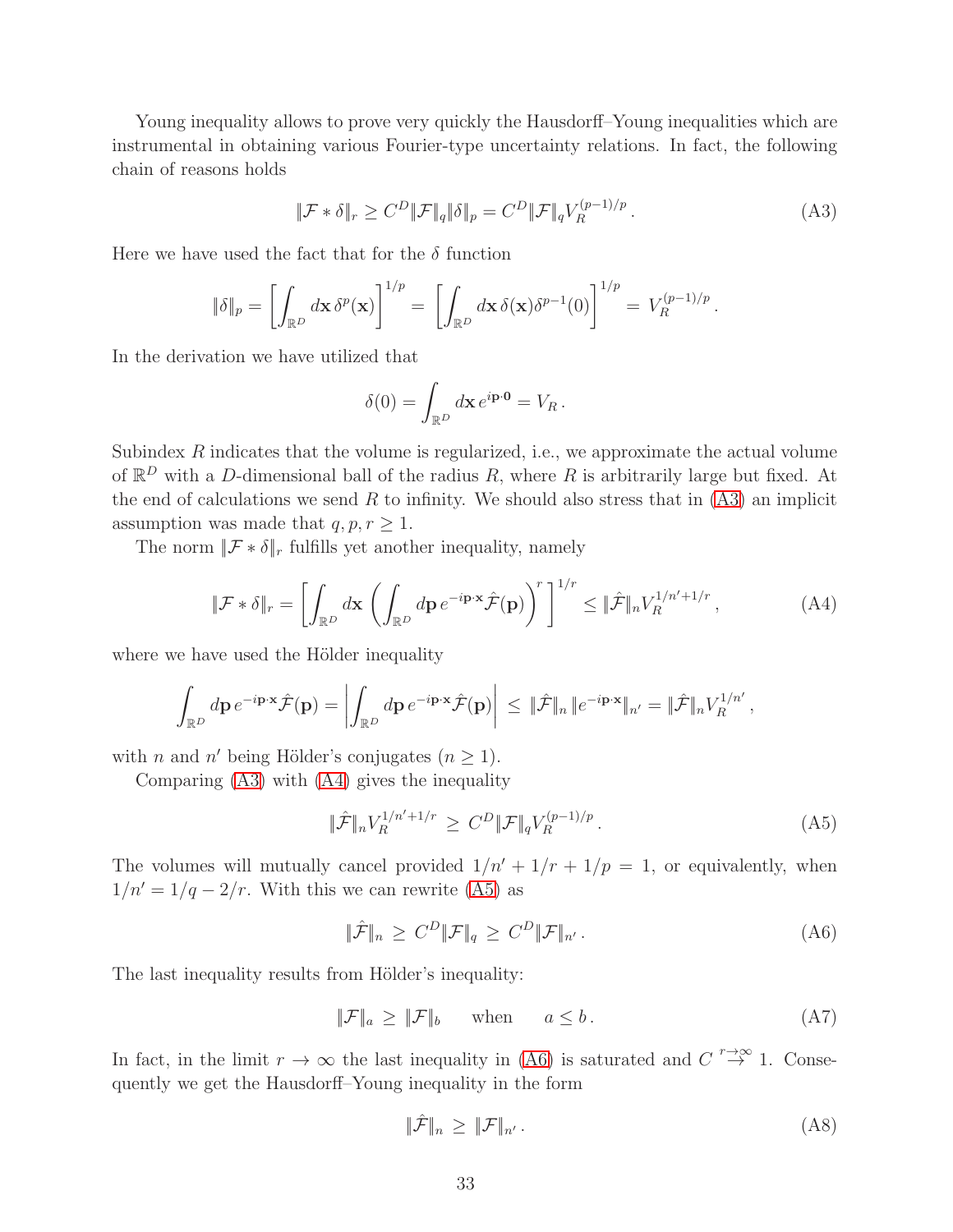

<span id="page-33-1"></span>FIG. 8: Dependence of the constant  $C_x$  on the Hölder parameter x. When x is between points B and C, i.e., when  $x \in [1,2]$  than  $C_x \leq 1$ . For  $x \leq A$  is  $C_x$  also smaller than 1 but such x are excluded by the fact that x must be  $\geq 1$ .

This inequality holds, of course, only when  $q \geq n'$  (cf. equation [\(A7\)](#page-32-4)), i.e., when  $n \geq$  $q/(q-1)$ . Since  $q \ge 1$  we have that  $n \in [1,2]$ . Should we have started in our derivation with  $\hat{\mathcal{F}}$  instead of  $\mathcal F$  we would have obtain the reverse inequality

<span id="page-33-0"></span>
$$
\|\mathcal{F}\|_n \ge \|\hat{\mathcal{F}}\|_{n'}.\tag{A9}
$$

Inequalities, [\(A8\)](#page-32-5) and [\(A9\)](#page-33-0) are known as classical Hausdorff–Young inequalities [\[61\]](#page-35-25). Note that in the spacial case when  $n = 2$  we have also  $n' = 2$  and equations [\(A8\)](#page-32-5) - [\(A9\)](#page-33-0) together imply equality:

$$
\|\mathcal{F}\|_2 = \|\hat{\mathcal{F}}\|_2. \tag{A10}
$$

This is known as the Plancherel (or Riesz–Fischer) equality [\[61](#page-35-25), [73](#page-36-12)].

It should be noted that the Beckner–Babenko inequality from Section 5 improves upon the Hausdorff–Young inequalities. This is because  $C_x \leq 1$  for  $x \in [1,2]$ , see Fig. [8.](#page-33-1) The Beckner–Babenko inequality follows easily from Young's inequality. Indeed, assume that there exists a (possibly *p*-dependent) constant  $k(p) \leq 1$ , such that

$$
k(p)\|\mathcal{F}\|_p \ge \|\hat{\mathcal{F}}\|_{p'} \quad \text{and} \quad k(p)\|\hat{\mathcal{F}}\|_p \ge \|\mathcal{F}\|_{p'}.
$$
 (A11)

The constant  $k(p)$  can be easily found by writing

<span id="page-33-2"></span>
$$
k(r)\|\mathcal{F}*\mathcal{G}\|_{r} \geq \|\hat{\mathcal{F}}\hat{\mathcal{G}}\|_{r'} \geq \|\hat{\mathcal{F}}\|_{q'}\|\hat{\mathcal{G}}\|_{p'} \geq [k(q')]^{-1} \|\mathcal{F}\|_{q}[k(p')]^{-1} \|\mathcal{G}\|_{p}, \tag{A12}
$$

which gives

<span id="page-33-3"></span>
$$
\|\mathcal{F} * \mathcal{G}\|_{r} \ge [k(r)]^{-1} [k(q')]^{-1} [k(p')]^{-1} \|\mathcal{F}\|_{q} \|\mathcal{G}\|_{p}.
$$
 (A13)

The middle inequality in [\(A12\)](#page-33-2) is the Hölder inequality that is valid for  $1/r' = 1/p' + 1/q'$ (i.e., for  $1/p + 1/q = 1/r + 1$ ). Comparison of [\(A13\)](#page-33-3) with [\(A1\)](#page-31-0) gives the equation

$$
[k(r)]^{-1}[k(q')]^{-1}[k(p')]^{-1} = C^D = [C_q C_p / C_r]^D = [1 / C_{q'} C_{p'} C_r]^D.
$$
 (A14)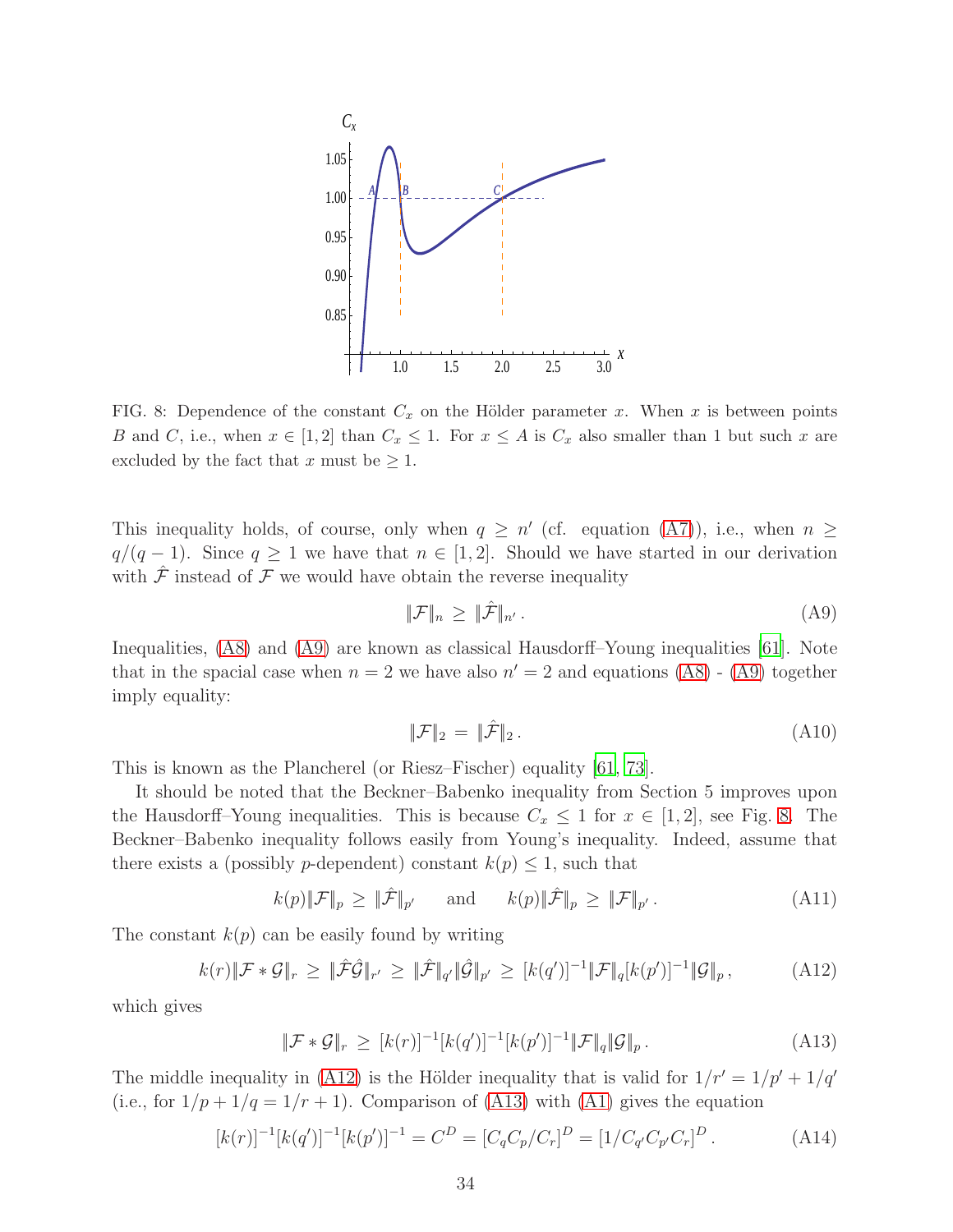This is clearly solved with  $k(p) = C_p^D$ . By choosing  $p \in [1, 2]$  we get improvement over the Hausdorff–Young inequalities.

- <span id="page-34-0"></span>[1] W. Heisenberg, Z. Phys. 43 (1927) 172.
- <span id="page-34-1"></span>[2] W. Heisenberg, The Physical Principles of the Quantum Theory (Dover, New York, 1949).
- <span id="page-34-2"></span>[3] J. Erhart, S. Sponar, G. Sulyok, G. Badurek, M. Ozawa and Y. Hasegawa, Nature Phys. 8 (2012) 185.
- <span id="page-34-3"></span>[4] E.H. Kennard, Zeitschrift für Physik  $44$  (1927) 326.
- <span id="page-34-23"></span>[5] H.P. Robertson, Phys. Rev. 34 (1929) 163.
- <span id="page-34-4"></span>[6] E. Schrödinger, Sitzungsber. Preuss. Acad. Wiss.  $24$  (1930) 296.
- <span id="page-34-8"></span>[7] I. Białynicky-Birula and J. Mycielski, Commun. Math. Phys. 44 (1975) 129.
- <span id="page-34-15"></span>[8] D.L. Deutsch, Phys. Rev. Lett. 50 (1983) 631.
- <span id="page-34-9"></span>[9] H. Maassen and J.B.M. Uffink, Phys. Rev. Lett. 60 (1988) 1103.
- <span id="page-34-12"></span>[10] P. Lévy, *Théorie de l' Addition des Variables Aléatoires* (Gauthier-Villars, Paris, 1937 & 1954).
- <span id="page-34-13"></span>[11] W. Feller, An Introduction to Probability Theory and Its Applications, Vol. II (John Wiley, London, 1966).
- <span id="page-34-10"></span>[12] J.B.M. Uffink, Measures of Uncertainty and the Uncertainty Principle, PhD thesis, University of Utrecht, Januari 1990;<http://www.phys.uu.nl/igg/jos/publications/proefschrift.pdf>
- [13] H.E. Montgomery, Jr., Chemical Educator 7 (2002) 334.
- <span id="page-34-11"></span>[14] I.I. Hirschman, Jr., Amer. J. Math. 79 (1957) 152.
- [15] This distribution is in physics also known as the Breit–Wigner distribution. It is particularly relevant in nuclear and particle physics, and in spectroscopy.
- <span id="page-34-14"></span>[16] L. Lyons, Statistics for Nuclear and Particle Physicists (Cambridge University Press, Cambridge, 1989).
- <span id="page-34-5"></span>[17] P.A.M. Dirac, The principles of Quantum Mechanics (Claredon Pres, Oxford, 1958).
- <span id="page-34-6"></span>[18] D.L. Donoho and P.B. Stark, SIAM J. Appl. Math. 49 (1989) 906.
- <span id="page-34-7"></span>[19] D. Mustard, Austral. Math. Soc. Ser. B 33 (1991) 180.
- <span id="page-34-16"></span>[20] B. Lesche, J. Stat. Phys. 27 (1982) 419.
- <span id="page-34-17"></span>[21] P. Jizba and T. Arimitsu, Ann. Phys. 312 (2004) 17.
- <span id="page-34-18"></span>[22] A. Rényi, Probability Theory (North-Holland, Amsterdam, 1970); Selected Papers of Alfred  $R\acute{e}nyi$ , Vol.2 (Akad émia Kiado, Budapest, 1976).
- <span id="page-34-24"></span>[23] C.E. Shannon A mathematical theory of communication, Bell Syst. Tech. J. 27 (1948) 379; 623.
- <span id="page-34-25"></span>[24] M.H. Costa, IEEE Trans. Inform. Theory, 31 (1985) 751.
- <span id="page-34-19"></span>[25] I. Csiszár, IEEE Trans. Inform. Theory 41 (1995) 26.
- <span id="page-34-20"></span>[26] L.L. Campbell, Informat. Contr. 8 (1965) 423.
- <span id="page-34-21"></span>[27] M.B. Baer, *Rényi to Rényi – source coding under siege*, in: Proc., 2006 IEEE Int. Symp. on Information Theory, July 14, 2006, pp. 1258-1262.
- <span id="page-34-22"></span>[28] M. Nielsen and I.L. Chuang, Quantum Computation and Quantum Information (Cambridge Un. Press, Cambridge, 2000).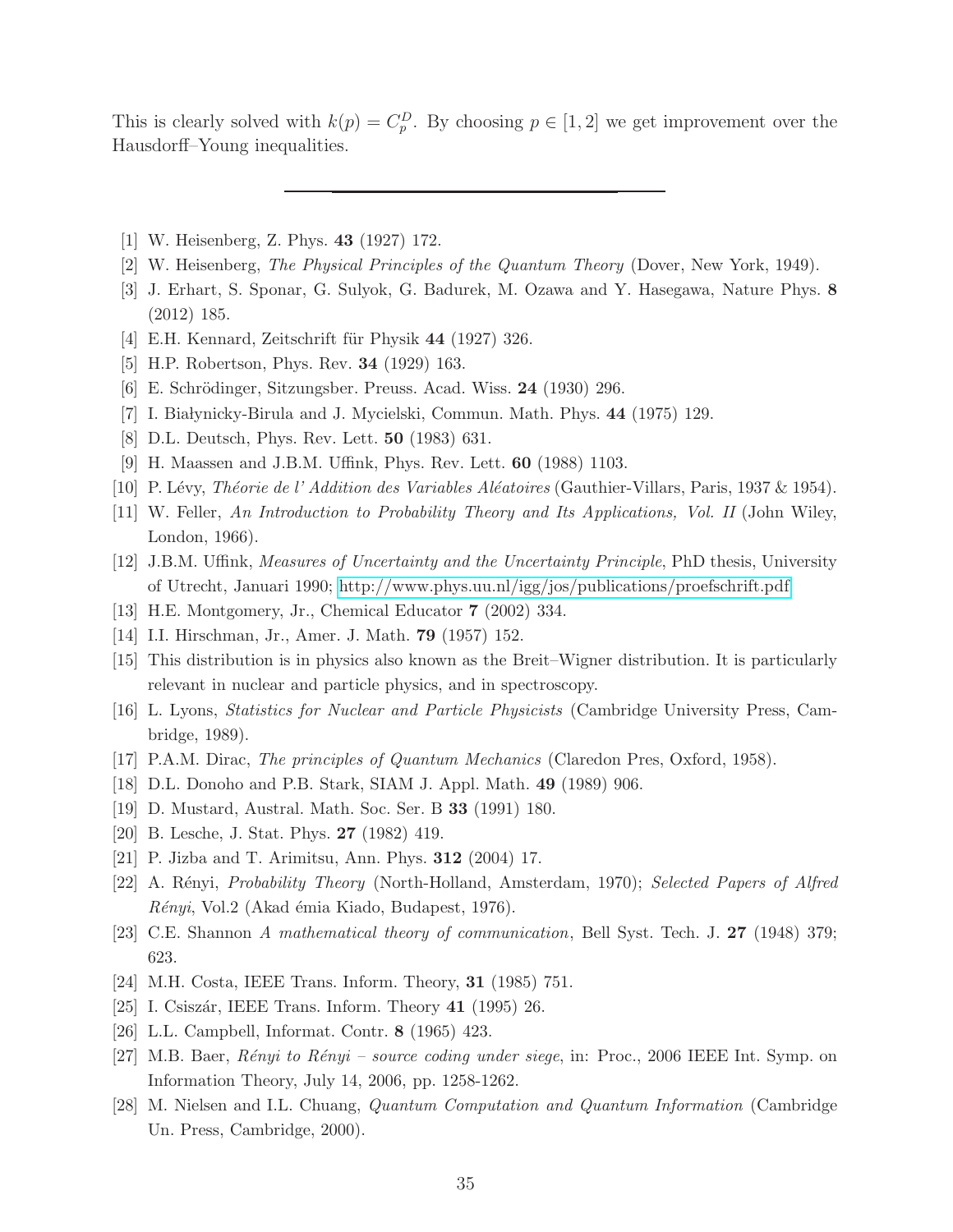- <span id="page-35-2"></span>[29] see e.g., V.V. Dodonov, E.V. Kurmyshev and V.I. Man'ko, Phys. Lett. A 79 (1980) 150.
- <span id="page-35-3"></span>[30] J.M. Lévy-Leblond, Ann. Phys. 101 (1976) 319.
- <span id="page-35-4"></span>[31] P. Carruthers and M.M. Nietto, Rev. Mod. Phys. 40 (1968) 411.
- <span id="page-35-5"></span>[32] L. Mandelstam and I.G. Tamm, J. Phys. USSR 9 (1945) 249.
- <span id="page-35-6"></span>[33] W.H. Luisell, Quantum Statistical Theory of Radiation (Wiley, New York, 1973).
- <span id="page-35-7"></span>[34] J.L. Synge, Proc. R. Society London A 325 (1971) 151.
- <span id="page-35-0"></span>[35] M. Ozawa, Phys. Rev. A 67 (2003) 042105.
- <span id="page-35-1"></span>[36] M. Ozawa, J. Opt. B 7 (2005) 672.
- <span id="page-35-8"></span>[37] C. Cachin, Entropy Measures and Unconditional Security in Cryptography, PhD thesis, ETH Zurich, May 1997;<ftp://ftp.inf.ethz.ch/pub/publications/dissertations/th12187.ps.gz>.
- <span id="page-35-9"></span>[38] C.H Bennett, G. Brassard, C. Crepeau, and U.M. Maurer, IEEE Trans. Inform. Theory 41 (1995) 1915.
- <span id="page-35-10"></span>[39] P. Jizba, H. Kleinert and M. Shefaat, Physica A 391 (2012) 2971.
- <span id="page-35-11"></span>[40] P. Jizba and J. Korbel, arXiv:1401.3316 [q-fin.ST].
- <span id="page-35-12"></span>[41] M. Hayashi, IEEE Trans. Inform. Theory 57 (2011) 3989.
- <span id="page-35-13"></span>[42] G. Adesso, D. Girolami and A. Serafini, Phys. Rev. Lett. 109 (2012) 190502.
- <span id="page-35-14"></span>[43] S. Kullback and R. Leibler, Ann. Math. Statist. 22 (1951) 79.
- <span id="page-35-15"></span>[44] T. Arimitsu and N. Arimitsu, J. Phys. A: Math. Gen. 33 (2000) L235.
- [45] T. Arimitsu and N. Arimitsu, Physica A 295 (2001) (2001) 673.
- [46] T. Arimitsu and N. Arimitsu, Physica A 305 (2002) 218.
- <span id="page-35-16"></span>[47] T. Arimitsu and N. Arimitsu, Condens. Matter 14 (2002) 2237.
- <span id="page-35-17"></span>[48] T.C. Halsey, M.H. Jensen, L.P. Kadanoff, I. Procaccia and B.I. Shraiman, Phys. Rev. A 33 (1986) 1141.
- [49] M.H. Jensen, L.P. Kadanoff, A. Libchaber, I. Procaccia and J. Stavans, Phys. Rev. Lett. 55 (1985) 2798.
- [50] K. Tomita, H. Hata, T. Horita, H. Mori and T. Morita, Prog. Theor. Phys. 80 (1988) 963.
- <span id="page-35-18"></span>[51] H.G.E. Hentschel and I. Procaccia, Physica D 8 (1983) 435.
- <span id="page-35-23"></span>[52] M. Riesz, Acta. Math. 49 (1926) 465.
- <span id="page-35-24"></span>[53] O. Thorin, Kungl. Fysiogr. Sällsk. i Lund Förh. 8 (1939)  $14$  (= Medd. Lunds Univ. Mat. Sem. 4 (1939) 1).
- <span id="page-35-19"></span>[54] T. Cover and J. A. Thomas. *Elements of Information Theory*, (Wiley, London, 1991).
- <span id="page-35-20"></span>[55] S. Verdu and D. Guo. IEEE Trans. Inform. Theory 52(2006) 2165.
- [56] A. Dembo, IEEE Trans. Inform. Theory 35 (1989) 887.
- <span id="page-35-21"></span>[57] N.M. Blachman, IEEE Trans. Inform. Theory 11 (1965) 267.
- <span id="page-35-22"></span>[58] R.J. Gardner, Bull. Amer. Math. Soc. 39 (2002) 355.
- [59] S.M. Kay Fundamentals of Statistical Signal Processing, Volume I: Estimation Theory, ( Prentice Hall, New York, 1993).
- <span id="page-35-26"></span>[60] Note that, since  $a_{ij} \in SO(n)$ , then  $a_{ij}^{-1} = a_{ji}$  and thus  $\max_{ij} |a_{ij}^{-1}| = c$ .
- <span id="page-35-25"></span>[61] G. Hardy, J.E. Littlewood and G. Pólya, *Inequalities* (Cambridge University Press, Cambridge, 1952).
- <span id="page-35-27"></span>[62] W. Beckner, Ann. of Math. 102 (1975) 159.
- <span id="page-35-28"></span>[63] K.I. Babenko, Amer. Math. Soc. Transl. Ser. 2 44 (1962) 115.